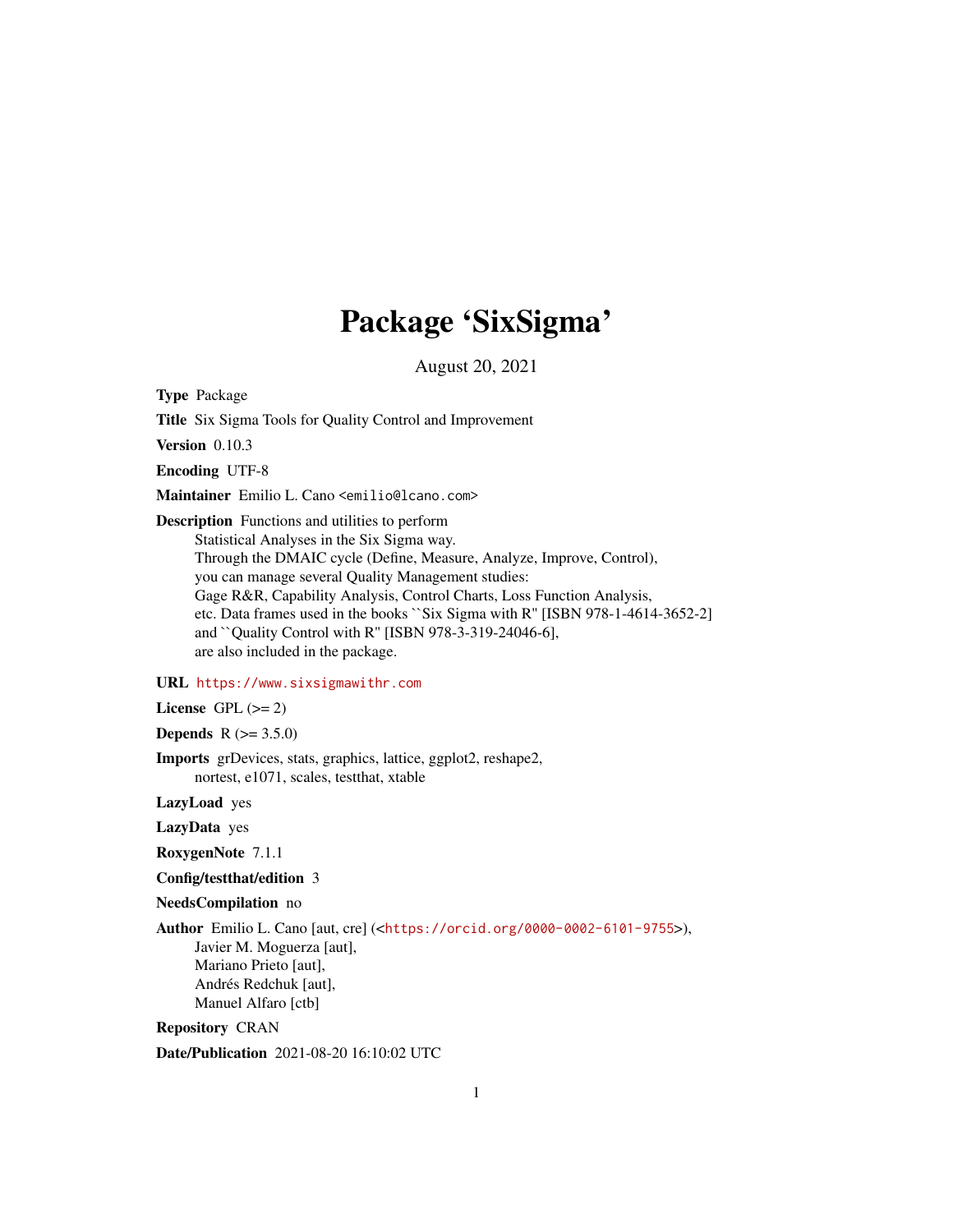# R topics documented:

|                                                                                                                       | $\overline{\mathbf{3}}$ |
|-----------------------------------------------------------------------------------------------------------------------|-------------------------|
|                                                                                                                       | $\overline{4}$          |
|                                                                                                                       | 5                       |
|                                                                                                                       | 6                       |
|                                                                                                                       | $\overline{7}$          |
|                                                                                                                       | 8                       |
|                                                                                                                       | 9                       |
|                                                                                                                       | 10                      |
|                                                                                                                       | 11                      |
|                                                                                                                       | 13                      |
|                                                                                                                       | 14                      |
|                                                                                                                       | 15                      |
|                                                                                                                       | 17                      |
|                                                                                                                       | 18                      |
|                                                                                                                       | 19                      |
|                                                                                                                       | 20                      |
|                                                                                                                       | 21                      |
|                                                                                                                       | 22                      |
|                                                                                                                       | 23                      |
|                                                                                                                       | 24                      |
|                                                                                                                       | 25                      |
|                                                                                                                       | 26                      |
| $ss.data.pb3$                                                                                                         | 27                      |
|                                                                                                                       | 28                      |
|                                                                                                                       | 29                      |
| $ss.data.pcbig \dots \dots \dots \dots \dots \dots \dots \dots \dots \dots \dots \dots \dots \dots \dots \dots \dots$ | 30                      |
|                                                                                                                       | 31                      |
|                                                                                                                       | 32                      |
|                                                                                                                       | 33                      |
|                                                                                                                       | 34                      |
|                                                                                                                       | 35                      |
|                                                                                                                       | 36                      |
|                                                                                                                       | 37                      |
|                                                                                                                       | 38                      |
|                                                                                                                       | 39                      |
|                                                                                                                       | 40                      |
|                                                                                                                       | 41                      |
|                                                                                                                       | 43                      |
|                                                                                                                       | 46                      |
|                                                                                                                       |                         |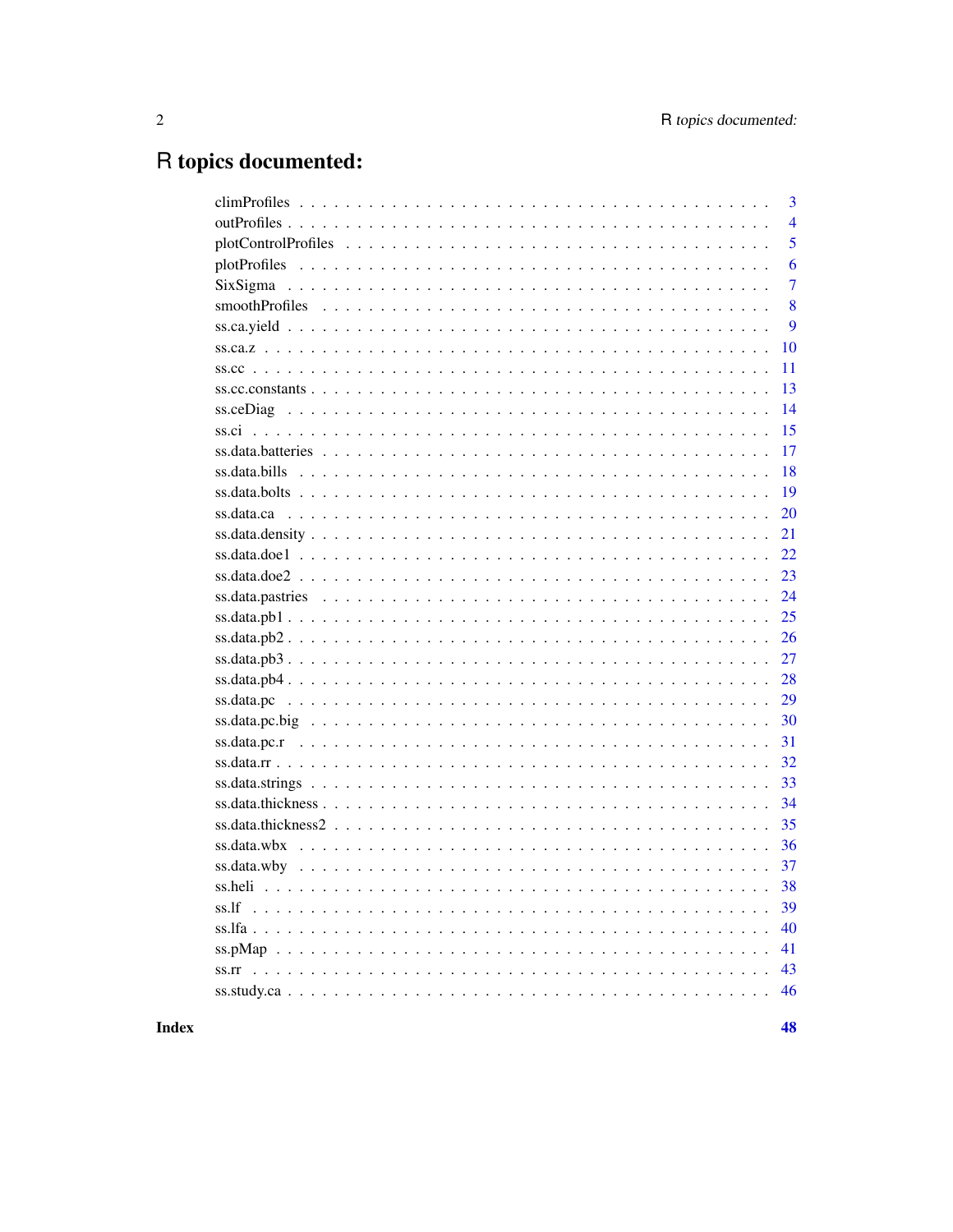<span id="page-2-0"></span>

Function to compute prototype profile and confidence bands for a set of profiles (Phase I)

#### Usage

```
climProfiles(
 profiles,
  x = 1:nrow(profiles),
  smoothprof = FALSE,
  smoothlim = FALSE,
  alpha = 0.01)
```
### Arguments

| profiles     | Matrix with profiles in columns      |
|--------------|--------------------------------------|
| $\mathsf{x}$ | Vector for the independent variable  |
| smoothprof   | regularize profiles? [FALSE]         |
| smoothlim    | regularize confidence bands? [FALSE] |
| alpha        | limit for control limits $[0.01]$    |

### Value

a matrix with three profiles: prototype and confidence bands

### Author(s)

Javier M. Moguerza and Emilio L. Cano

### References

Cano, E.L. and Moguerza, J.M. and Prieto Corcoba, M. (2015) *Quality Control with R. An ISO Standards Approach*. Springer.

```
wby.phase1 <- ss.data.wby[, 1:35]
wb.limits <- climProfiles(profiles = wby.phase1,
   x = ss.data.wbx,smoothprof = FALSE,
   smoothlim = FALSE)
   plotProfiles(profiles = wby.phase1,
                 x = ss.data.wbx,
                 cLimits = wb.limits)
```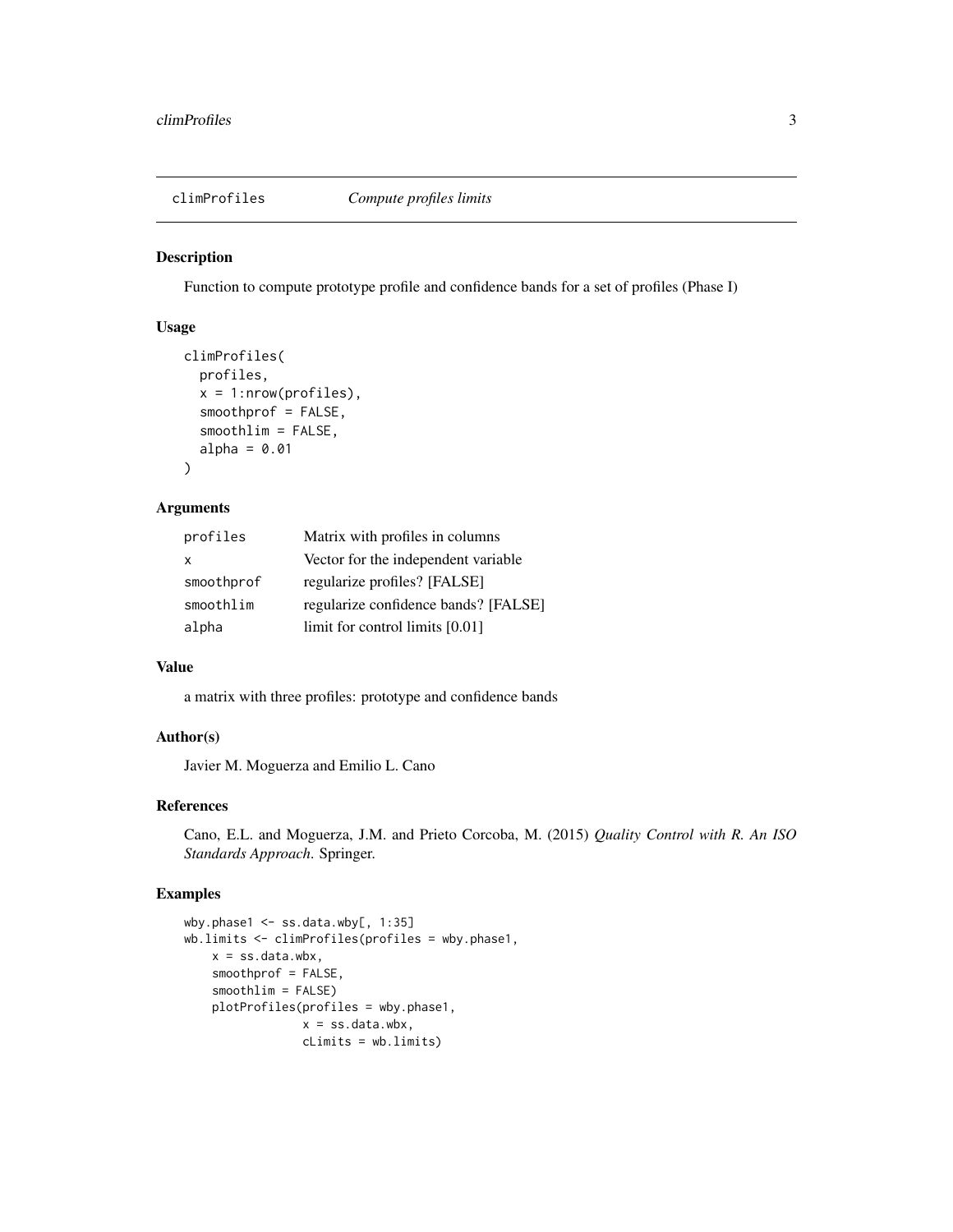<span id="page-3-0"></span>

Returns a list with information about the out-of-control profiles given a set of profiles and some control limits

### Usage

```
outProfiles(profiles, x = 1:nrow(profiles), cLimits, tol = 0.5)
```
#### Arguments

| profiles | Matrix of profiles                                      |
|----------|---------------------------------------------------------|
| X        | Vector with the independent variable                    |
| cLimits  | Matrix with the prototype and confidence bands profiles |
| tol      | Tolerance $(\% )$                                       |

### Value

a list with the following elements:

| labOut | labels of the out-of-control profiles                        |
|--------|--------------------------------------------------------------|
| idOut  | ids of the out-of-control profiles                           |
| p0ut   | proportion of times the profile values are out of the limits |

#### References

Cano, E.L. and Moguerza, J.M. and Prieto Corcoba, M. (2015) *Quality Control with R. An ISO Standards Approach*. Springer.

```
wby.phase1 \leq ss.data.wby[, 1:35]
wb.limits <- climProfiles(profiles = wby.phase1,
   x = ss.data.wbx,
   smoothprof = TRUE,
   smoothlim = TRUE)
wby.phase2 <- ss.data.wby[, 36:50]
wb.out.phase2 <- outProfiles(profiles = wby.phase2,
   x = ss.data.wbx,cLimits = wb.limits,
    tol = 0.8)
wb.out.phase2
plotProfiles(wby.phase2,
   x = ss.data.wbx,
```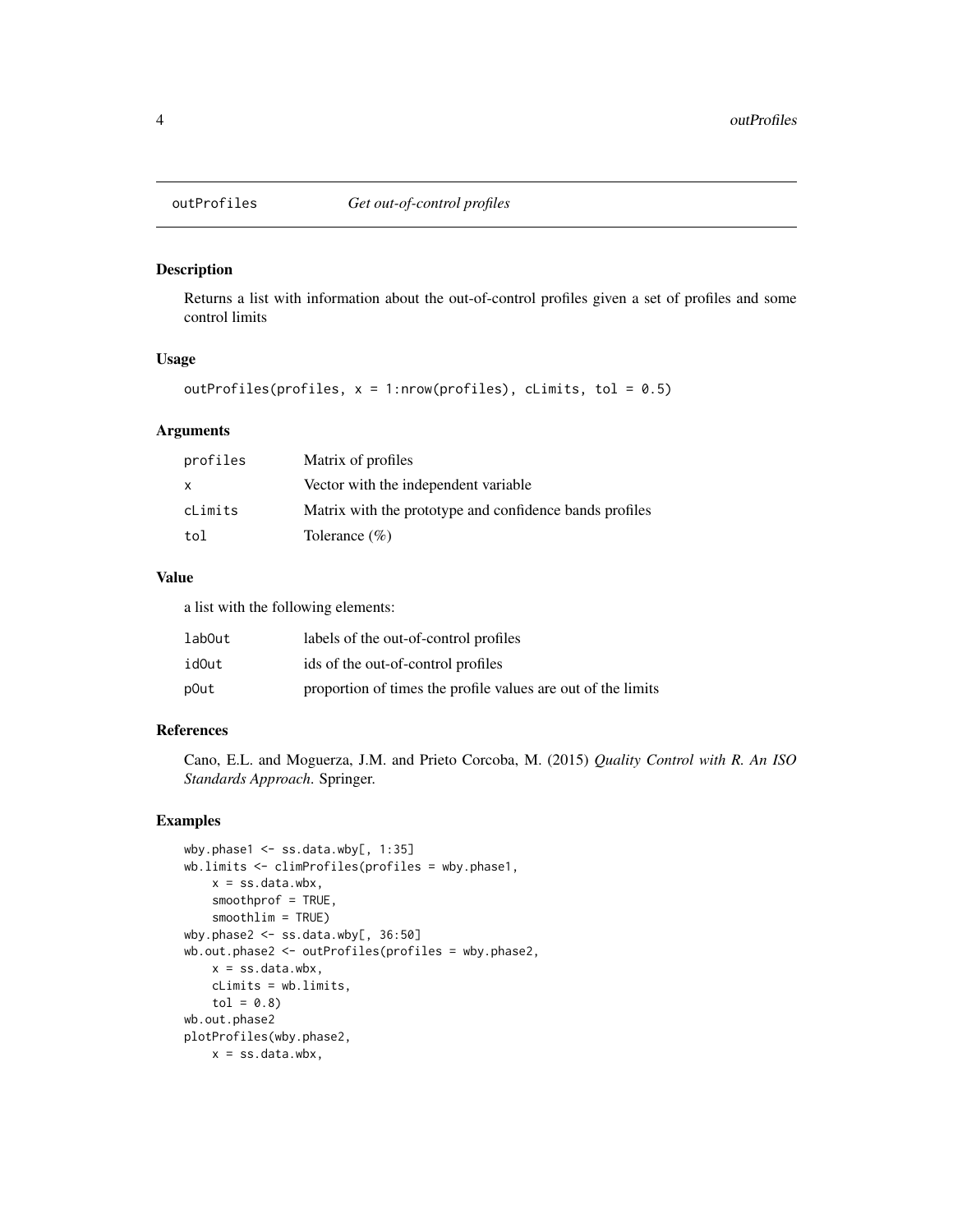### <span id="page-4-0"></span>plotControlProfiles 5

```
cLimits = wb.limits,
outControl = wb.out.phase2$idOut,
onlyout = TRUE)
```
plotControlProfiles *Profiles control plot*

### Description

Plots the proportion of times that each profile remains out of the confidence bands

#### Usage

```
plotControlProfiles(pOut, tol = 0.5)
```
### Arguments

| p0ut | identifiers of profiles out of control                                           |
|------|----------------------------------------------------------------------------------|
| tol  | tolerance for the proportion of times the value of the profile is out of control |

### Value

There is only graphical output

#### Author(s)

Javier M. Moguerza and Emilio L. Cano

### References

Cano, E.L. and Moguerza, J.M. and Prieto Corcoba, M. (2015) *Quality Control with R. An ISO Standards Approach*. Springer.

```
wby.phase1 <- ss.data.wby[, 1:35]
wb.limits <- climProfiles(profiles = wby.phase1,
   x = ss.data.wbx,smoothprof = TRUE,
   smoothlim = TRUE)
wby.phase2 <- ss.data.wby[, 36:50]
wb.out.phase2 <- outProfiles(profiles = wby.phase2,
   x = ss.data.wbx,cLimits = wb.limits,
   tol = 0.8)
plotControlProfiles(wb.out.phase2$pOut, tol = 0.8)
```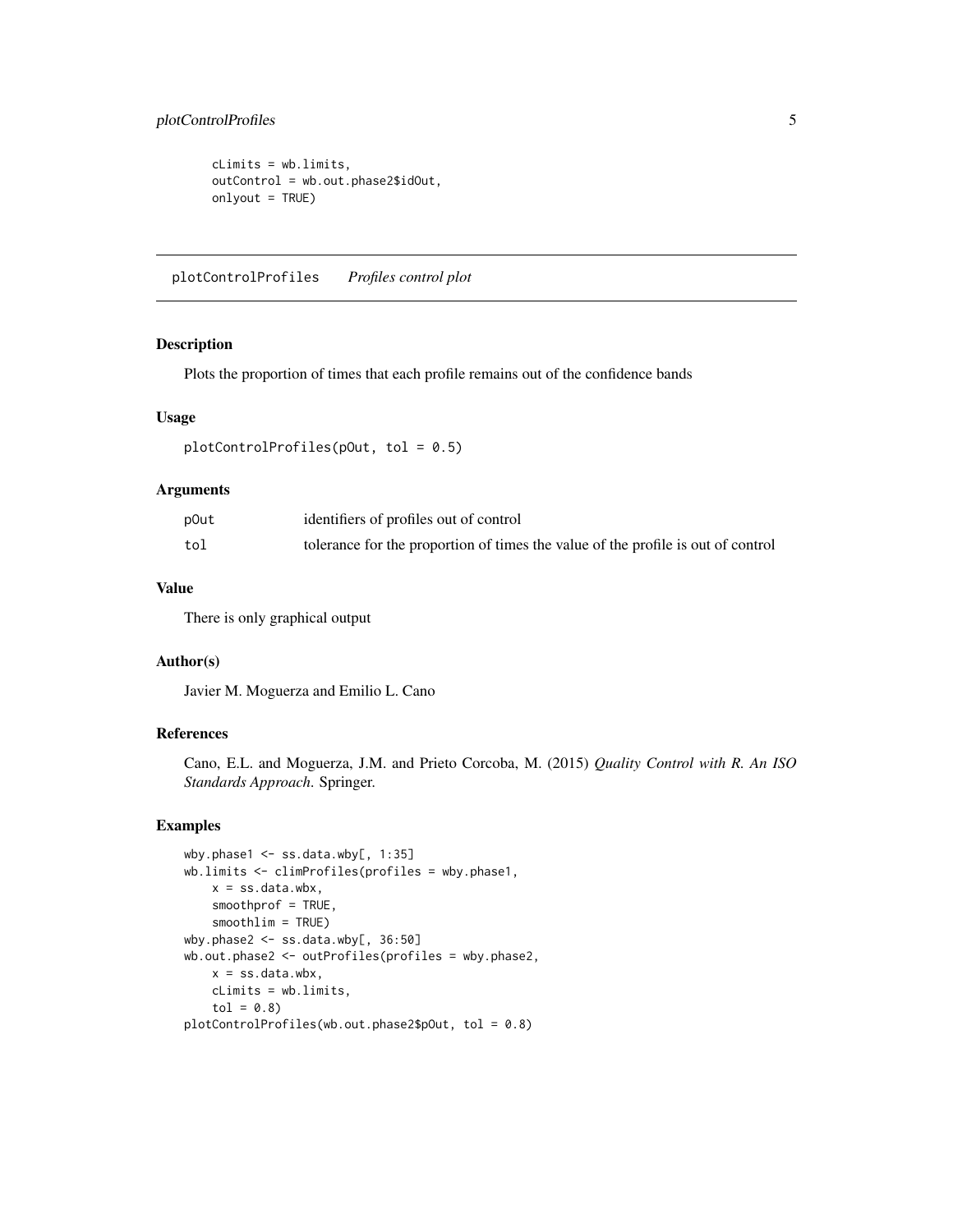<span id="page-5-0"></span>plotProfiles *Plot Profiles*

#### Description

Plot profiles and optionally control limits

### Usage

```
plotProfiles(
  profiles,
  x = 1:nrow(profiles),
  cLimits = NULL,
  outControl = NULL,
  onlyout = FALSE
\mathcal{L}
```
### Arguments

| profiles   | matrix with profiles in columns                                     |
|------------|---------------------------------------------------------------------|
| X          | vector with the independent variable                                |
| cLimits    | matrix with three profiles: prototype and confidence bands (limits) |
| outControl | identifiers of out-of-control profiles                              |
| onlyout    | plot only out-of-control profiles? [FALSE]                          |

### Value

Only graphical output with the profiles

### Author(s)

Javier M. Moguerza and Emilio L. Cano

### References

Cano, E.L. and Moguerza, J.M. and Prieto Corcoba, M. (2015) *Quality Control with R. An ISO Standards Approach*. Springer.

```
plotProfiles(profiles = ss.data.wby,
   x = ss.data.wbx)
```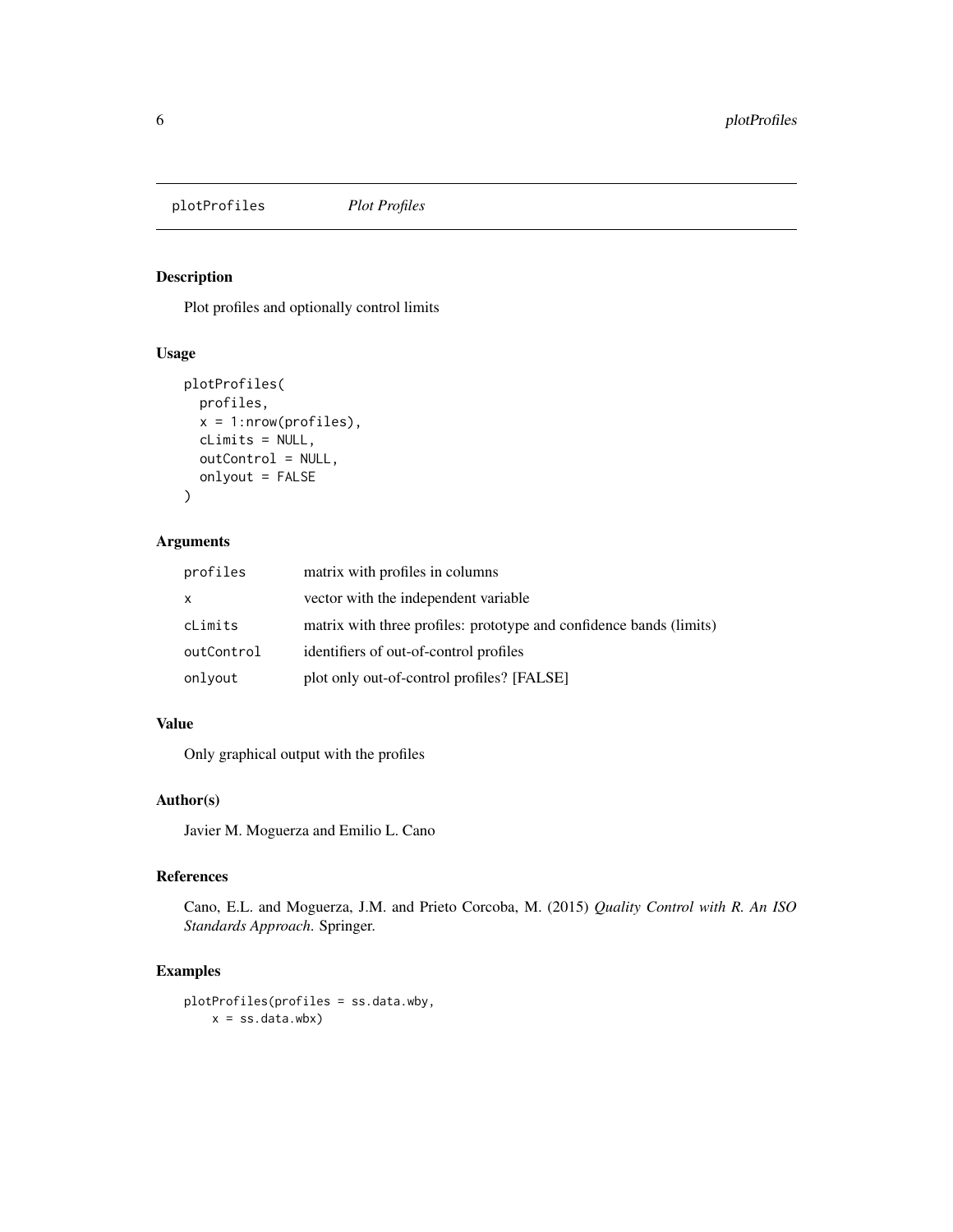<span id="page-6-0"></span>Six Sigma Tools for Quality and Process Improvement

### Details

This package contains functions and utilities to perform Statistical Analyses in the Six Sigma way. Through the DMAIC cycle (Define, Measure, Analyze, Improve, Control), you can manage several Quality Management studies: Gage R&R, Capability Analysis, Control Charts, Loss Function Analysis, etc. Data frames used in "Six Sigma with R" (Springer, 2012) are also included in the package. Use the package to perform Six Sigma Methodology tasks, throughout its breakthrough strategy: Define, Measure, Analyze, Improve, Control (DMAIC) Define: Process Map (ss.pMap), Cause and effect Diagram (ss.ceDiag); Measure: Gage R&R study (ss.rr); Capability Analysis (ss.study.ca); Loss Function Analysis (ss.lfa) Analyze: Confidence Intervals (ss.ci)

Control: Moving Average Control Chart

Soon: further functions

### Note

The current version includes Loss Function Analysis, Gage R&R Study, confidence intervals, Process Map and Cause-and-Effect diagram. We plan to regularly upload updated versions, with new functions and improving those previously deployed. The subsequent versions will cover tools for the whole cycle:

- Define
- Measure
- Analyze
- Improve
- Control

#### Author(s)

Emilio L. Cano, Javier M. Moguerza, Mariano Prieto Corcoba and Andrés Redchuk; Maintainer: Emilio L. Cano <emilio.lopez@urjc.es>

#### References

Allen, T. T. (2010) *Introduction to Engineering Statistics and Lean Six Sigma - Statistical Quality Control and Design of Experiments and Systems* (Second Edition ed.). London: Springer.

Box, G. (1991). Teaching engineers experimental design with a paper helicopter. Report 76, Center for Quality and Productivity Improvement. University of Wisconsin.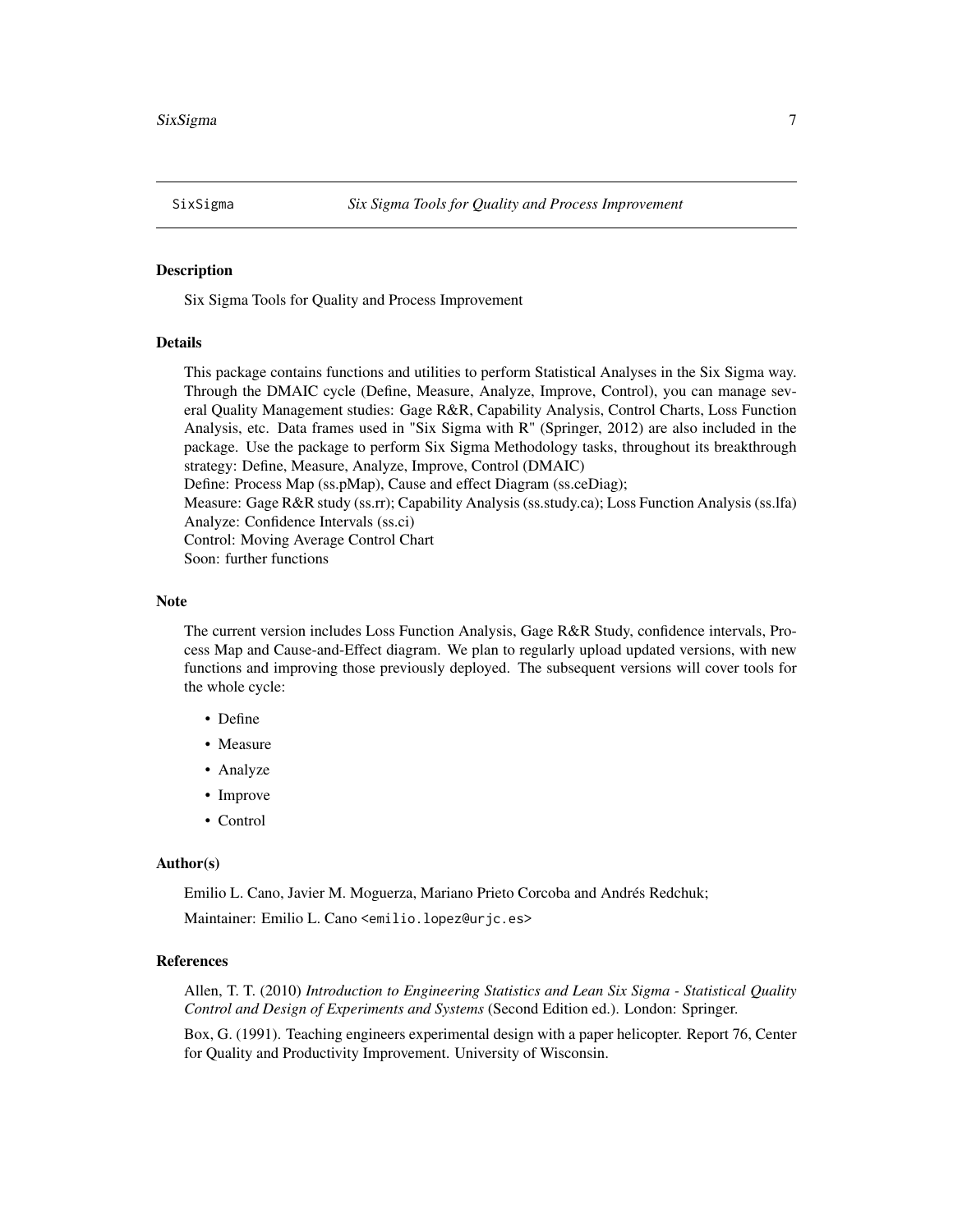<span id="page-7-0"></span>Cano, Emilio L., Moguerza, Javier M. and Redchuk, Andrés. 2012. *Six Sigma with R. Statistical Engineering for Process Improvement*, Use R!, vol. 36. Springer, New York. [https://www.](https://www.springer.com/gp/book/9781461436515) [springer.com/gp/book/9781461436515](https://www.springer.com/gp/book/9781461436515).

Cano, Emilio L., Moguerza, Javier M. and Prieto Corcoba, Andrés. 2015. *Quality Control with R. An ISO Standards approach*, Use R!, Springer, New York.

Chambers, J. M. (2008) *Software for data analysis. Programming with R* New York: Springer.

Montgomery, DC (2008) *Introduction to Statistical Quality Control* (Sixth Edition). New York: Wiley&Sons

Wikipedia, [https://en.wikipedia.org/wiki/Six\\_Sigma](https://en.wikipedia.org/wiki/Six_Sigma)

#### See Also

[ss.pMap](#page-40-1), [ss.rr](#page-42-1), [ss.ceDiag](#page-13-1), [ss.ci](#page-14-1), [ss.heli](#page-37-1), [ss.lfa](#page-39-1)

smoothProfiles *Regularise set of profiles*

#### Description

This function takes a set of profiles and regularise them by means of a SVM

#### Usage

```
smoothProfiles(
 profiles,
 x = 1:nrow(profiles),
  svm.c = NULL,svm.eps = NULL,svm.gamma = NULL,
 parsvm.unique = TRUE
)
```
#### Arguments

| profiles      | Matrix of y values, one column per profile.                  |
|---------------|--------------------------------------------------------------|
| x             | Vector of predictive variable values, common to all profiles |
| SVM.C         | SVM parameter (cost)                                         |
| svm.eps       | SVM parameter (epsilon)                                      |
| svm.gamma     | SVM parameter (gamma)                                        |
| parsvm.unique | Same parameters for all profiles? (logical [TRUE])           |

### Value

Regularized profiles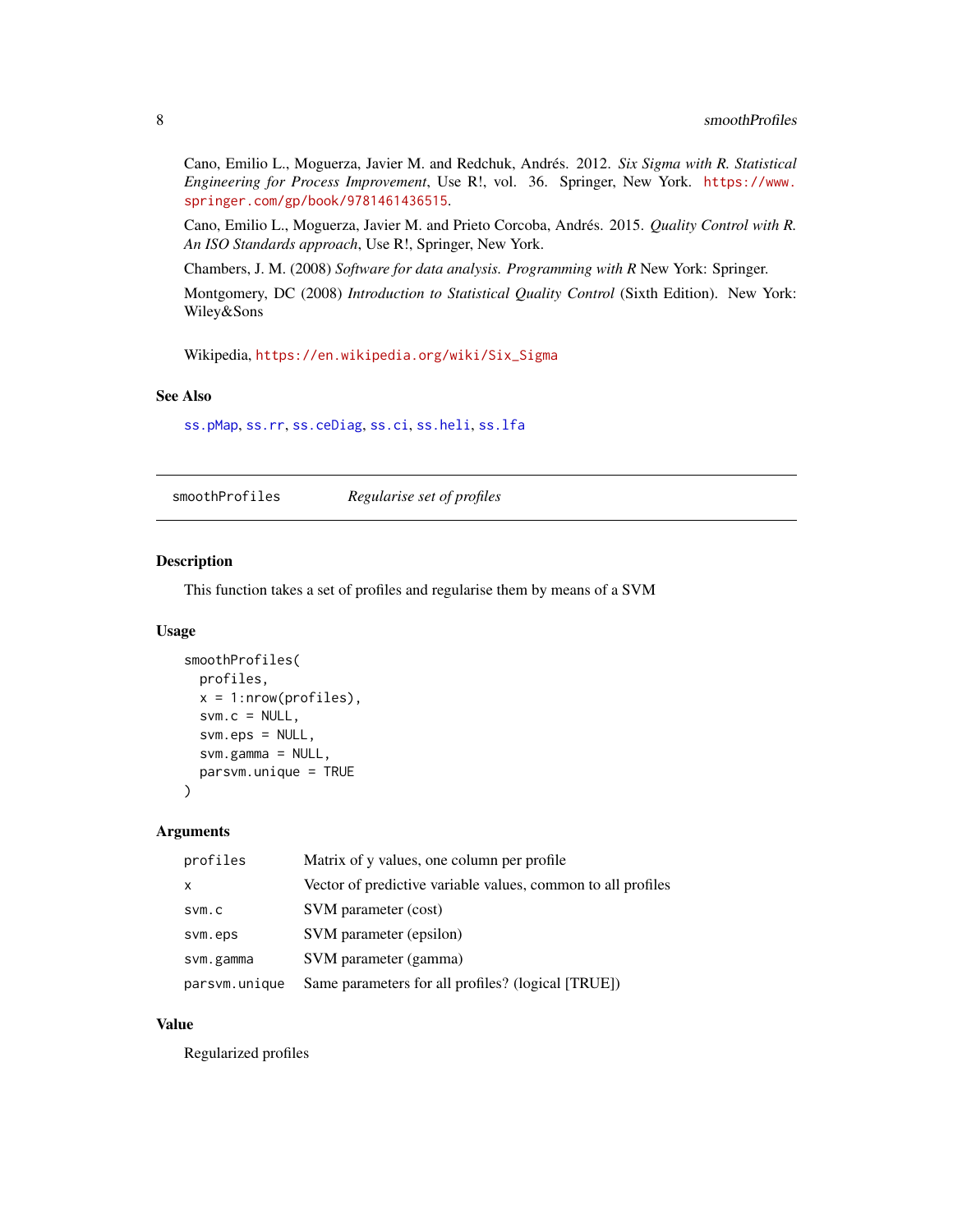### <span id="page-8-0"></span>ss.ca.yield 9

### Note

The package e1071 is needed in order to be able to use this function. SVM Parameters can be vectors of the same lenght as number of profiles, or a single value for all of them

#### Author(s)

Javier M. Moguerza and Emilio L. Cano

### References

Cano, E.L. and Moguerza, J.M. and Prieto Corcoba, M. (2015) *Quality Control with R. An ISO Standards Approach*. Springer.

#### Examples

```
wby.smooth <- smoothProfiles(profiles = ss.data.wby,
   x = ss.data.wbx)plotProfiles(profiles = wby.smooth,
   x = ss.data.wbx)
```

| ss.ca.yield | Main calculations regarding The Voice of the Process in SixSigma: |
|-------------|-------------------------------------------------------------------|
|             | Yield, FTY, RTY, DPMO                                             |

### Description

Computes the Yield, First Time Yield, Rolled Throughput Yield and Defects per Million Opportunities of a process.

#### Usage

```
ss.ca.yield(defects = 0, rework = 0, opportunities = 1)
```
#### Arguments

| defects | A vector with the number of defects in each product/batch,                 |
|---------|----------------------------------------------------------------------------|
| rework  | A vector with the number of items/parts reworked                           |
|         | opportunities A numeric value with the size or length of the product/batch |

### Details

The three arguments must have the same length.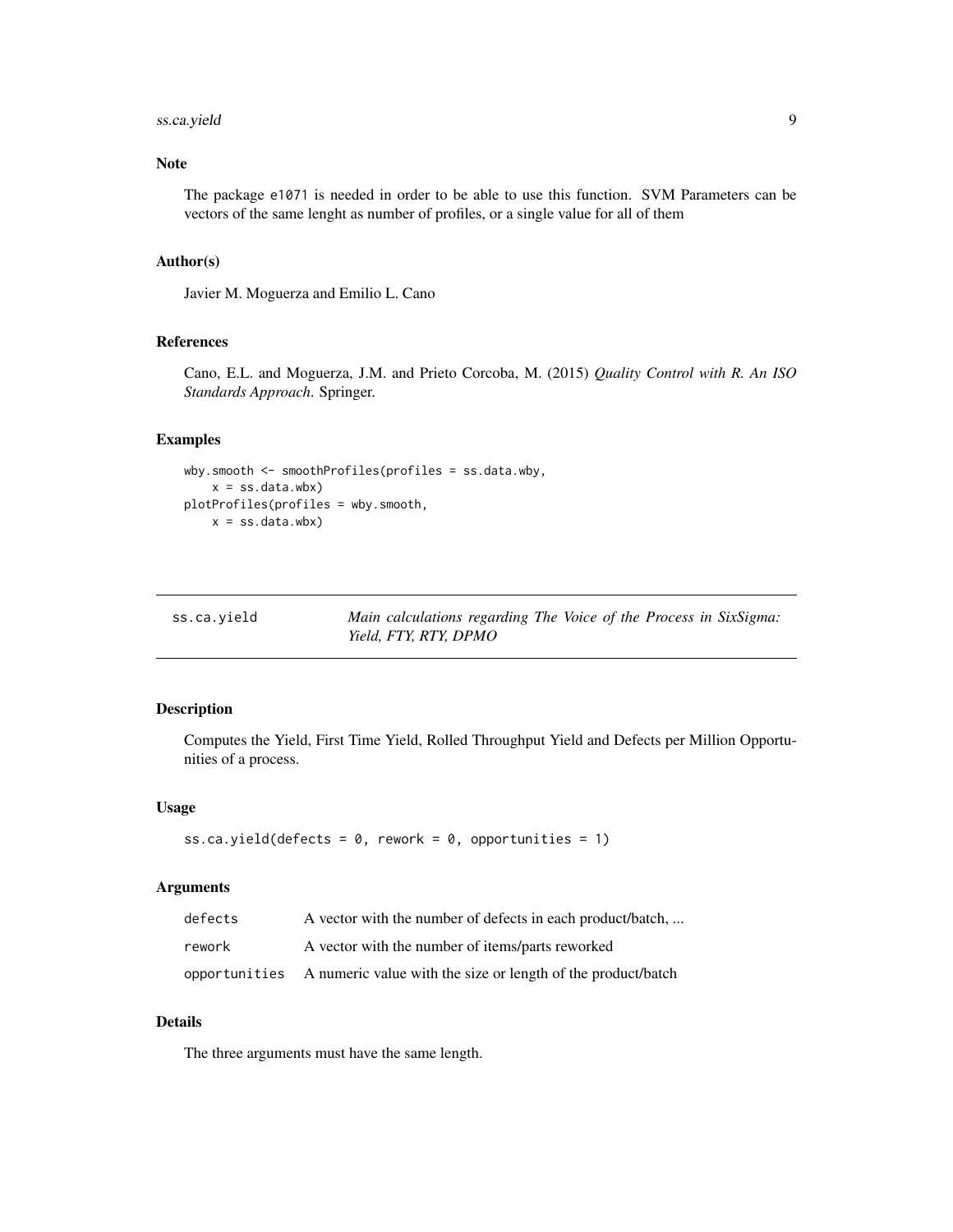<span id="page-9-0"></span>10 ss.ca.z

### Value

| Number of good stuff / Total items |
|------------------------------------|
| (Total - scrap - rework) / Total   |
| prod(FTY)                          |
| Defects per Million Opportunities  |
|                                    |

### Author(s)

Emilio L. Cano

### References

Cano, Emilio L., Moguerza, Javier M. and Redchuk, Andres. 2012. *Six Sigma with R. Statistical Engineering for Process Improvement*, Use R!, vol. 36. Springer, New York. [https://www.](https://www.springer.com/gp/book/9781461436515) [springer.com/gp/book/9781461436515](https://www.springer.com/gp/book/9781461436515).

Gygi C, DeCarlo N, Williams B (2005) *Six sigma for dummies*. –For dummies, Wiley Pub.

#### Examples

ss.ca.yield(c(3,5,12),c(1,2,4),1915)

ss.ca.z *Capability Indices*

### <span id="page-9-1"></span>Description

Compute the Capability Indices of a process, Z (Sigma Score),  $C_p$  and  $C_{pk}$ .

#### Usage

 $ss.ca.cp(x, LSL = NA, USL = NA, LT = FALSE, f.na.rm = TRUE,$  $ci = FALSE, alpha = 0.05)$ 

 $ss.ca.cpk(x, LSL = NA, USL = NA, LT = FALSE, f.na.rm = TRUE,$  $ci = FALSE, alpha = 0.05)$ 

 $ss.ca.z(x, LSL = NA, USL = NA, LT = FALSE, f.na.rm = TRUE)$ 

#### Arguments

| X.      | A vector with the data of the process performance    |
|---------|------------------------------------------------------|
| LSL     | Lower Specification Limit                            |
| USL     | <b>Upper Specification Limit</b>                     |
| LТ      | Long Term data (TRUE/FALSE). Not used for the moment |
| f.na.rm | Remove NA data (TRUE/FALSE)                          |
| сi      | If TRUE computes a Confidence Interval               |
| alpha   | Type I error $(\alpha)$ for the Confidence Interval  |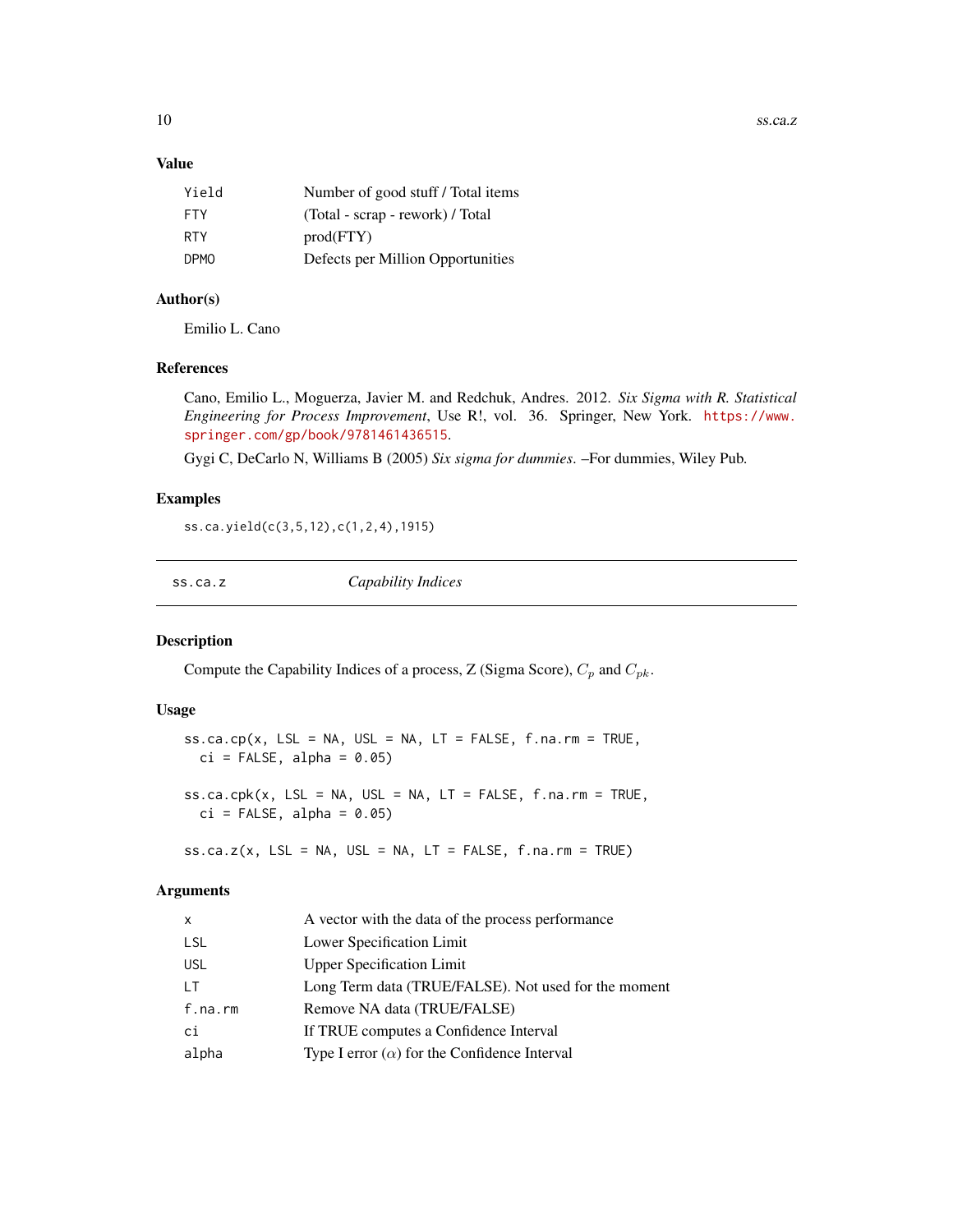<span id="page-10-0"></span> $\frac{11}{11}$ 

### Value

A numeric value for the index, or a vector with the limits of the Confidence Interval

#### Author(s)

EL Cano

### References

Cano, Emilio L., Moguerza, Javier M. and Redchuk, Andres. 2012. *Six Sigma with R. Statistical Engineering for Process Improvement*, Use R!, vol. 36. Springer, New York. [https://www.](https://www.springer.com/gp/book/9781461436515) [springer.com/gp/book/9781461436515](https://www.springer.com/gp/book/9781461436515).

Montgomery, DC (2008) *Introduction to Statistical Quality Control* (Sixth Edition). New York: Wiley&Sons

### See Also

[ss.study.ca](#page-45-1)

#### Examples

```
ss.ca.cp(ss.data.ca$Volume,740, 760)
ss.ca.cpk(ss.data.ca$Volume,740, 760)
ss.ca.z(ss.data.ca$Volume,740,760)
```
ss.cc *Control Charts*

#### Description

Plot control charts

### Usage

```
ss.cc(type, data, cdata, CTQ = names(data)[1], groups, climits, nsigmas = 3)
```
### Arguments

| type    | Type of chart (see details)                                                                                            |
|---------|------------------------------------------------------------------------------------------------------------------------|
| data    | data.frame with the process data.                                                                                      |
| cdata   | Vector with the controlled process data to compute limits.                                                             |
| CTQ     | Name of the column in the data.frame containing the CTQ.                                                               |
| groups  | Name of the column in the data. frame containing the groups.                                                           |
| climits | Limits of the controlled process. It should contain three ordered values: lower<br>limit, center line and upper limit. |
| nsigmas | Number of sigmas to compute the limits from the center line (default is 3)                                             |
|         |                                                                                                                        |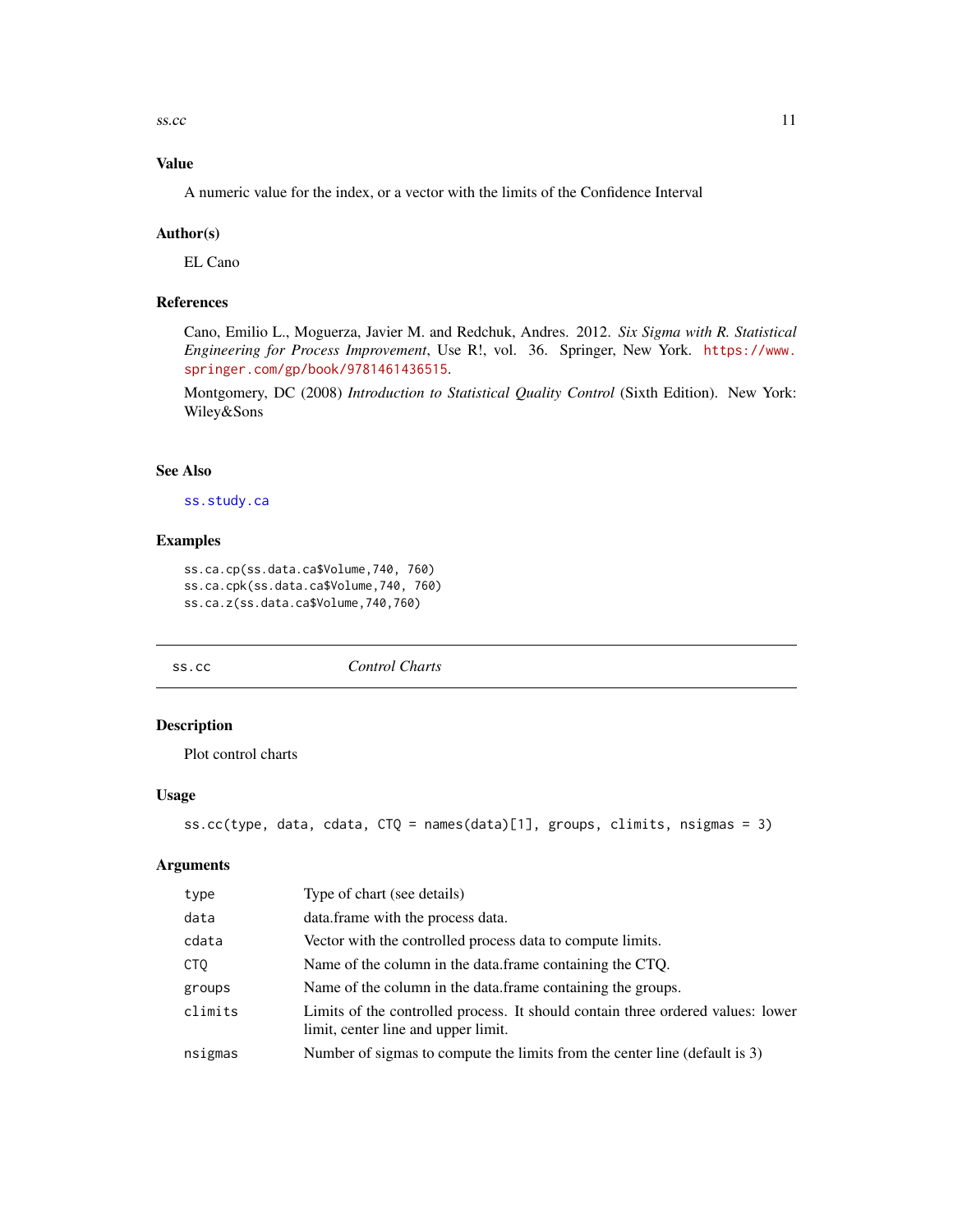### <span id="page-11-0"></span>Details

If control limits are provided, cdata is dismissed and a message is shown. If there are no control limits nor controlled data, the limits are computed using data. Supported types of control charts:

• mrMoving Range

### Value

A plot with the control chart, and a list with the following elements:

| LCL        | Lower Control Limit                                 |
|------------|-----------------------------------------------------|
| <b>CL</b>  | Center Line                                         |
| <b>UCL</b> | <b>Upper Control Limit</b>                          |
| phase      | II when cdata or climits are provided. I otherwise. |
| out        | Out of control points                               |

#### Note

We have created this function since the qAnalyst package has been removed from CRAN, and it was used in the "Six Sigma with R" book to plot moving average control charts.

### Author(s)

EL Cano

### References

Cano, Emilio L., Moguerza, Javier M. and Redchuk, Andres. 2012. *Six Sigma with R. Statistical Engineering for Process Improvement*, Use R!, vol. 36. Springer, New York. [https://www.](https://www.springer.com/gp/book/9781461436515) [springer.com/gp/book/9781461436515](https://www.springer.com/gp/book/9781461436515).

### See Also

[ss.cc.constants](#page-12-1)

```
ss.cc("mr", ss.data.pb1, CTQ = "pb.humidity")
testout <- ss.data.pb1
testout[31,] <- list(31,17)
ss.cc("mr", testout, CTQ = "pb.humidity")
```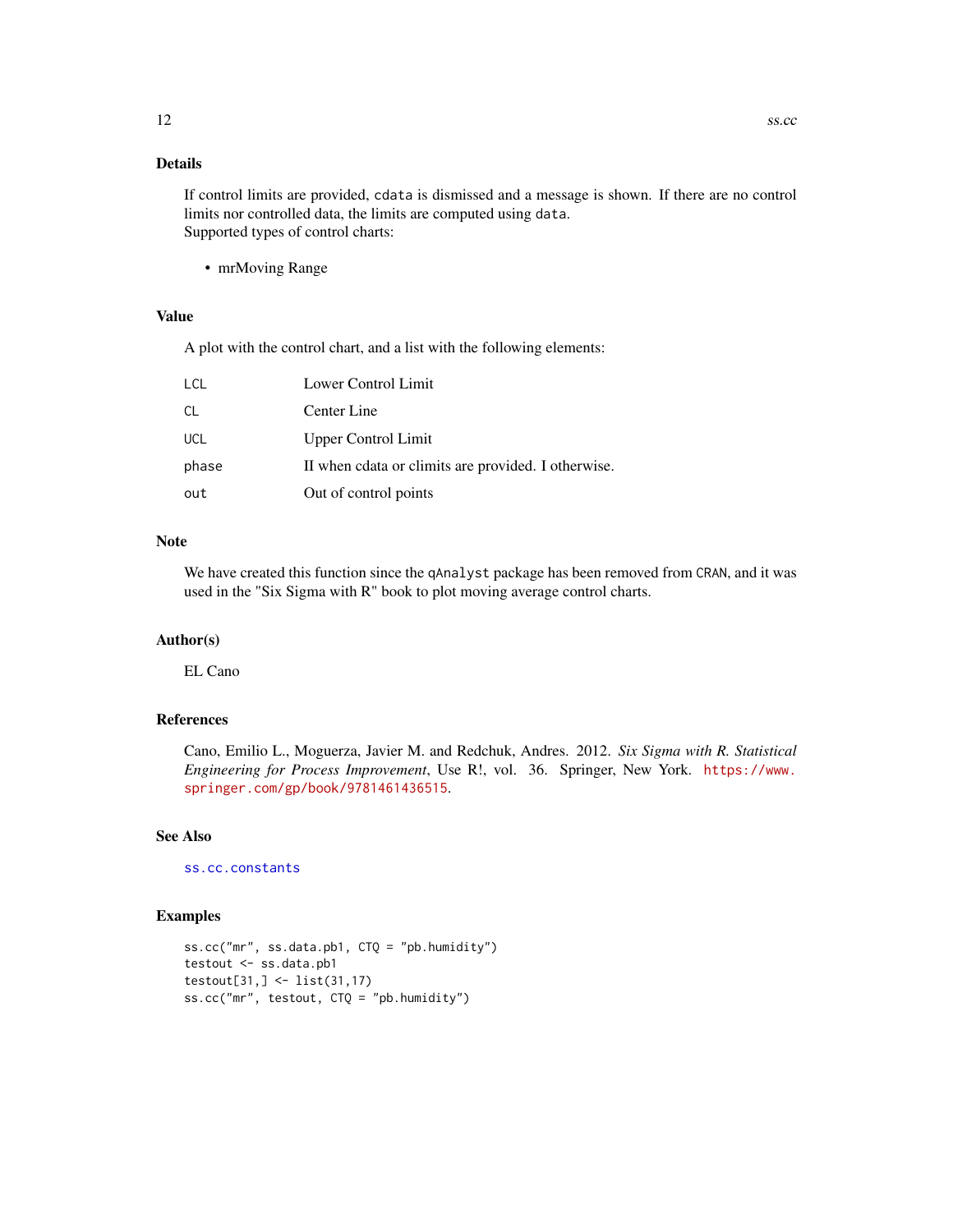<span id="page-12-1"></span><span id="page-12-0"></span>

These functions compute the constants d2, d3 and c4 to get estimators of the standard deviation to set control limits.

#### Usage

ss.cc.getd $2(n = NA)$ ss.cc.getd $3(n = NA)$ ss.cc.getc4(n = NA)

### Arguments

n Sample size

#### Value

A numeric value for the constant.

#### Author(s)

EL Cano

### References

Cano, Emilio L., Moguerza, Javier M. and Redchuk, Andres. 2012. *Six Sigma with R. Statistical Engineering for Process Improvement*, Use R!, vol. 36. Springer, New York. [https://www.](https://www.springer.com/gp/book/9781461436515) [springer.com/gp/book/9781461436515](https://www.springer.com/gp/book/9781461436515).

#### See Also

ss.cc

```
ss.cc.getd2(20)
ss.cc.getd3(20)
ss.cc.getc4(20)
```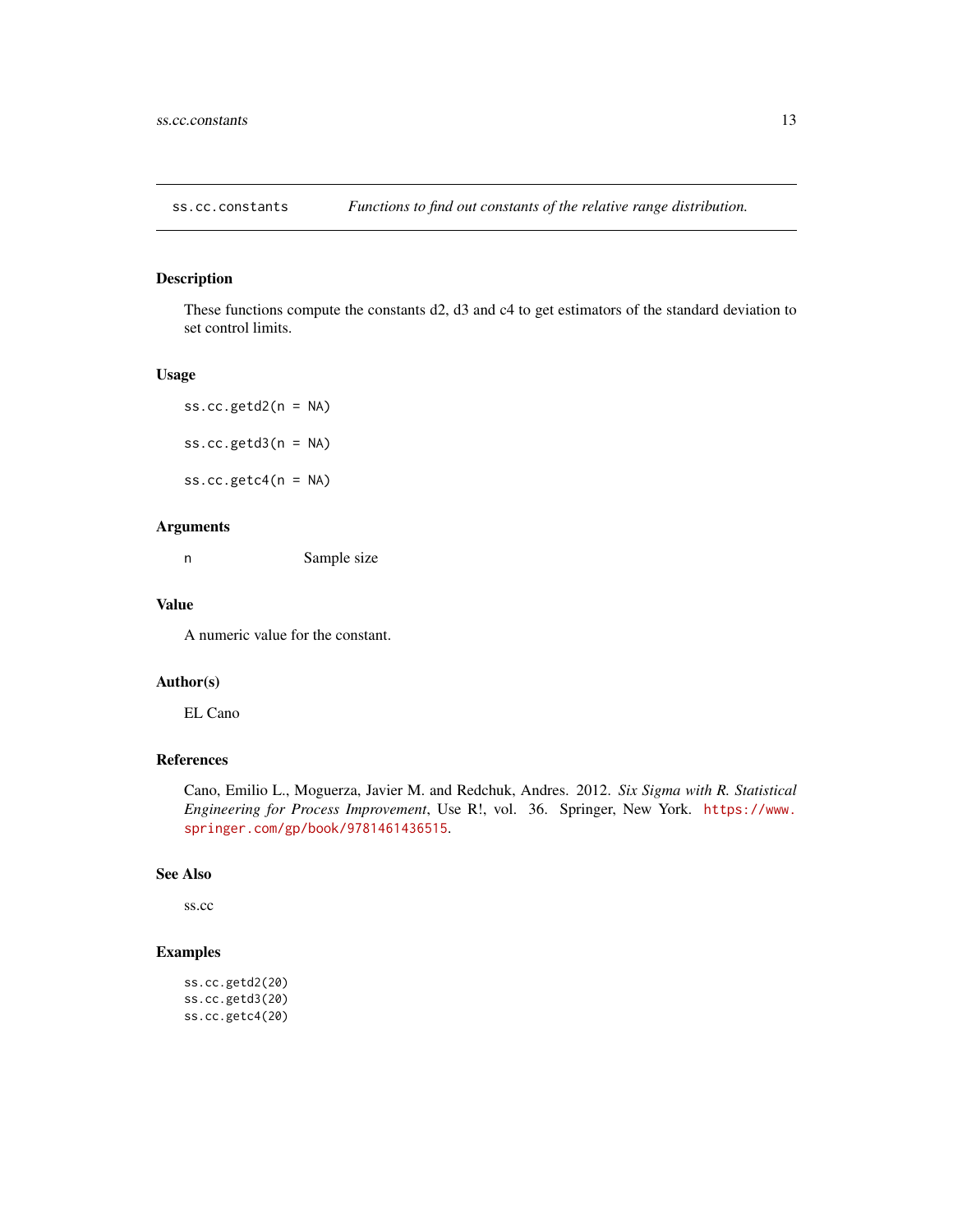<span id="page-13-1"></span><span id="page-13-0"></span>

Represents a Cause and Effect Diagram by cause group.

### Usage

```
ss.ceDiag(
  effect,
 causes.gr,
 causes,
 main = "Six Sigma Cause-and-effect Diagram",
  sub,
  ss.col = c("#666666", "#BBBBBB", "#CCCCCC", "#DDDDDD", "#EEEEEE")
)
```
### Arguments

| effect    | A short character string that represents the effect we want to analyse.                                |
|-----------|--------------------------------------------------------------------------------------------------------|
| causes.gr | A vector of characters that represents the causes groups.                                              |
| causes    | A vector with lists that represents the individual causes for each                                     |
| main      | Main title for the diagram                                                                             |
| sub       | Subtitle for the diagram (recommended the Six Sigma project name)                                      |
| ss.col    | A vector of colors for a personalized drawing. At least five colors, sorted by<br>descendant intensity |

### Details

The default value for ss.col is c("#666666", "#BBBBBB", "#CCCCCC", "#DDDDDD", "#EEEEEE"), a grayscale style. You can pass any accepted colour string.

### Value

A drawing of the causes and effect with "fish-bone" shape

### Note

The cause and effect diagram is also known as "Ishikawa diagram", and has been widely used in Quality Management. It is one of the Seven Basic Tools of Quality.

### Author(s)

EL Cano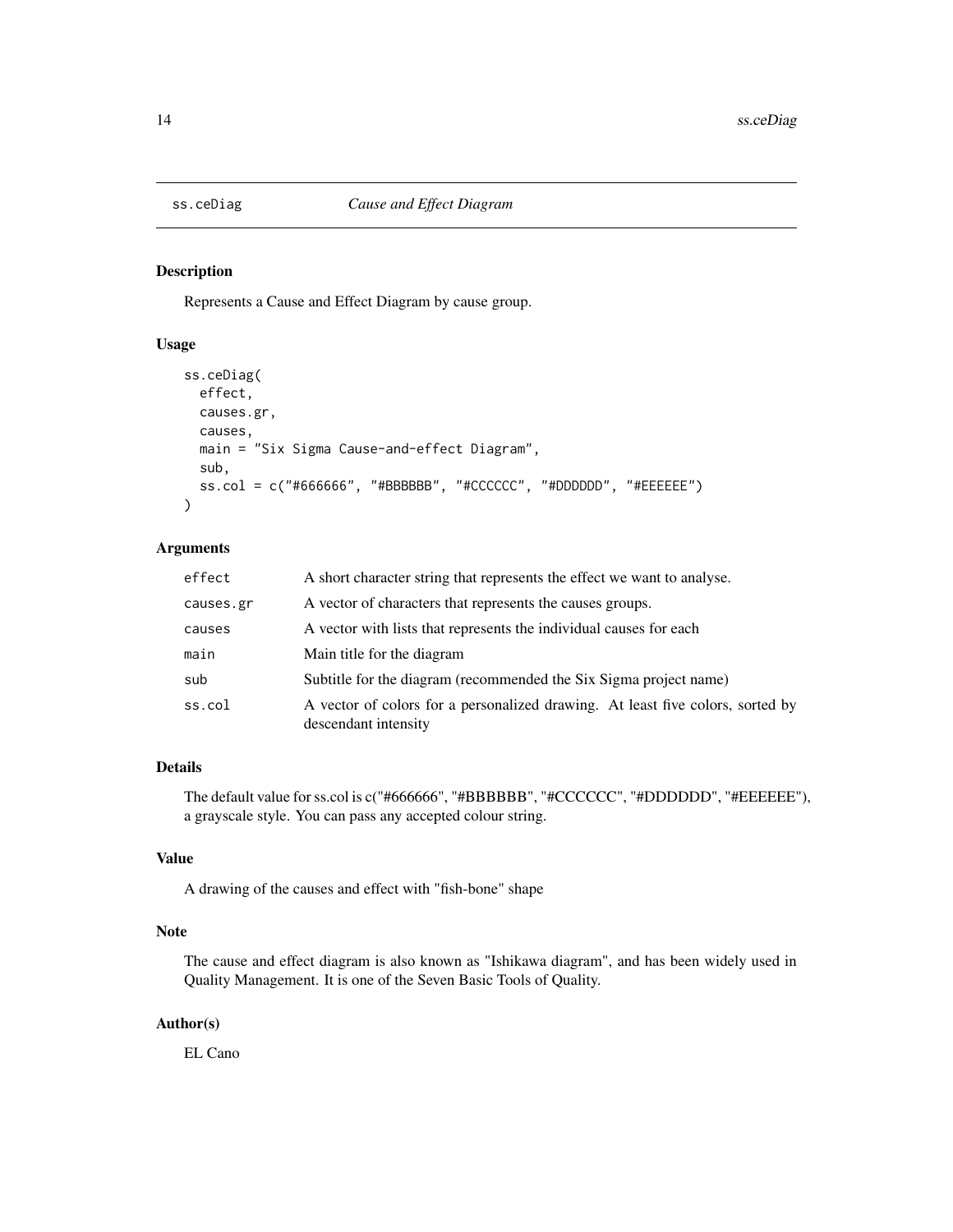<span id="page-14-0"></span> $\frac{\text{ss.}\, \text{c}i}{\text{ss.}\, \text{c}i}$  15

#### References

Cano, Emilio L., Moguerza, Javier M. and Redchuk, Andres. 2012. *Six Sigma with R. Statistical Engineering for Process Improvement*, Use R!, vol. 36. Springer, New York. [https:](https://www.springer.com/gp/book/9781461436515) [//www.springer.com/gp/book/9781461436515](https://www.springer.com/gp/book/9781461436515).

Wikipedia, [https://en.wikipedia.org/wiki/Ishikawa\\_diagram](https://en.wikipedia.org/wiki/Ishikawa_diagram)

#### See Also

[ss.pMap](#page-40-1)

### Examples

```
effect <- "Flight Time"
causes.gr <- c("Operator", "Environment", "Tools", "Design",
  "Raw.Material", "Measure.Tool")
causes <- vector(mode = "list", length = length(causes.gr))
causes[1] <- list(c("operator #1", "operator #2", "operator #3"))
causes[2] <- list(c("height", "cleaning"))
causes[3] <- list(c("scissors", "tape"))
causes[4] <- list(c("rotor.length", "rotor.width2", "paperclip"))
causes[5] <- list(c("thickness", "marks"))
causes[6] <- list(c("calibrate", "model"))
ss.ceDiag(effect, causes.gr, causes, sub = "Paper Helicopter Project")
```
<span id="page-14-1"></span>ss.ci *Confidence Interval for the mean*

#### Description

Computes a confidence interval for the mean of the variable (parameter or feature of the process), and prints the data, a histogram with a density line, the result of the Shapiro-Wilks normality test and a quantile-quantile plot.

#### Usage

```
ss.ci(
 x,
  signa2 = NA,
  alpha = 0.05,
  data = NA,
  xname = "x",
  approx.z = FALSE,
 main = "Confidence Interval for the Mean",
 digits = 3,
  sub = "",ss.col = c("#666666", "#BBBBBB", "#CCCCCC", "#DDDDDD", "#EEEEEE")
)
```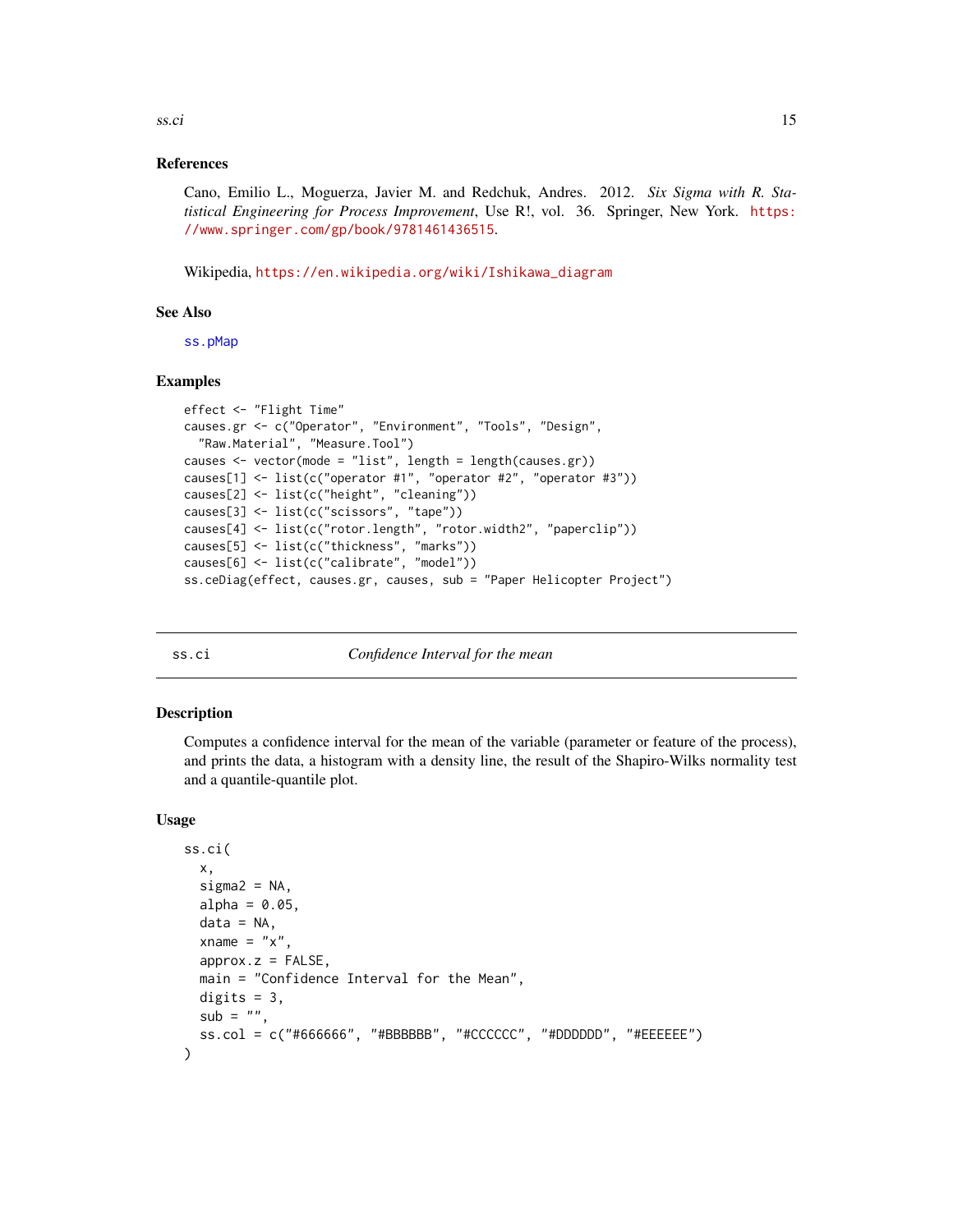### <span id="page-15-0"></span>Arguments

| X        | A numeric vector with the variable data                                                                                                                                                                                                        |
|----------|------------------------------------------------------------------------------------------------------------------------------------------------------------------------------------------------------------------------------------------------|
| sigma2   | The population variance, if known                                                                                                                                                                                                              |
| alpha    | The eqn\alpha error used to compute the $100 * (1 -$<br>$alpha$ )% confidence interval                                                                                                                                                         |
| data     | The data frame containing the vector                                                                                                                                                                                                           |
| xname    | The name of the variable to be shown in the graph                                                                                                                                                                                              |
| approx.z | If TRUE it uses z statistic instead of t when sigma is unknown and sample size<br>is greater than 30. The default is FALSE, change only if you want to compare<br>with results obtained with the old-fashioned method mentioned in some books. |
| main     | The main title for the graph                                                                                                                                                                                                                   |
| digits   | Significant digits for output                                                                                                                                                                                                                  |
| sub      | The subtitle for the graph (recommended: six sigma project name)                                                                                                                                                                               |
| ss.col   | A vector with colors                                                                                                                                                                                                                           |

### Details

When the population variance is known, or the size is greater than 30, it uses z statistic. Otherwise, it is uses t statistic.

If the sample size is lower than 30, a warning is displayed so as to verify normality.

### Value

The confidence Interval. A graph with the figures, the Shapiro-Wilks test, and a histogram.

#### Note

Thanks to the kind comments and suggestions from the anonymous reviewer of a tentative article.

### Author(s)

EL Cano

### References

Cano, Emilio L., Moguerza, Javier M. and Redchuk, Andres. 2012. *Six Sigma with R. Statistical Engineering for Process Improvement*, Use R!, vol. 36. Springer, New York. [https://www.](https://www.springer.com/gp/book/9781461436515) [springer.com/gp/book/9781461436515](https://www.springer.com/gp/book/9781461436515).

### See Also

[ss.data.rr](#page-31-1)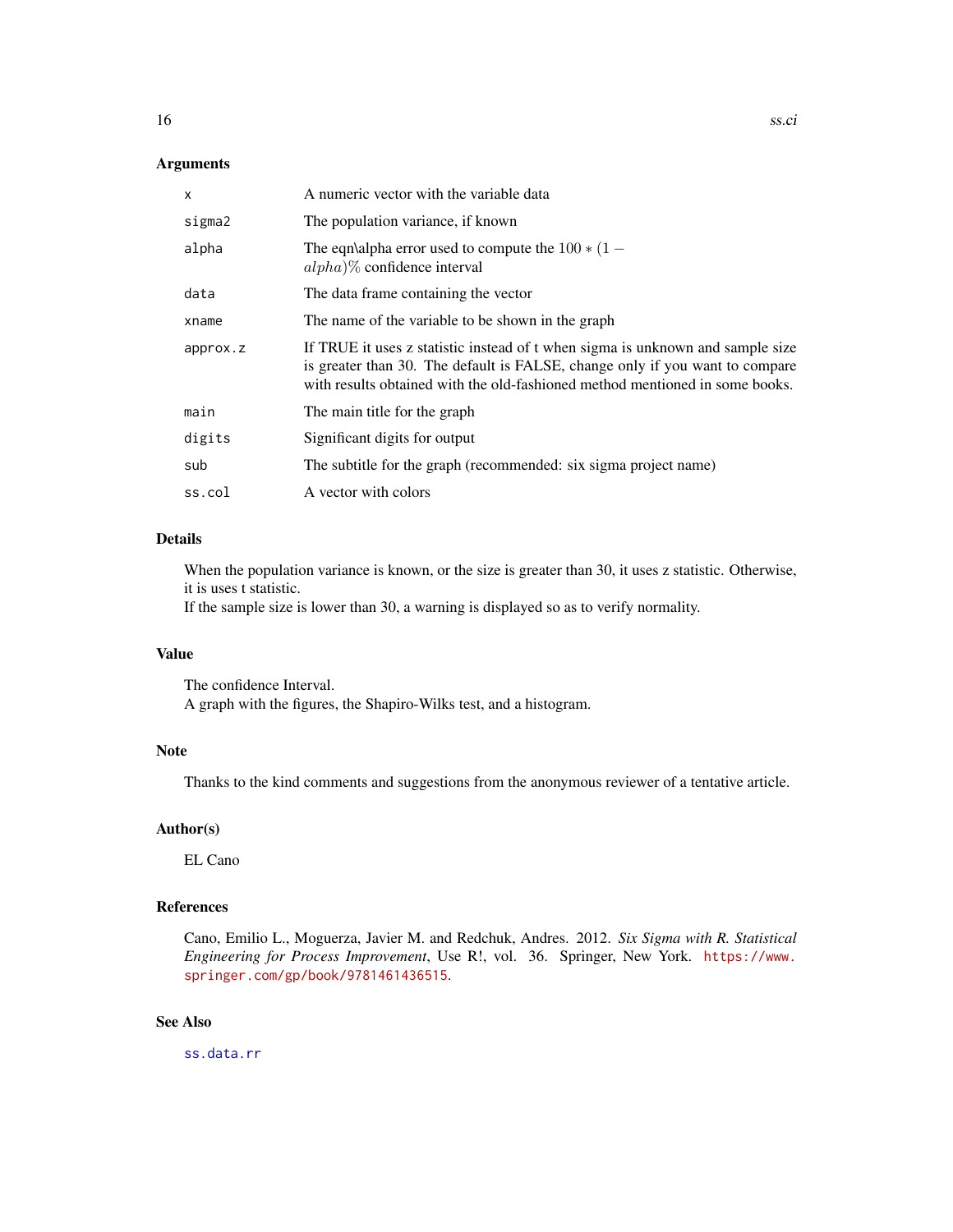### <span id="page-16-0"></span>ss.data.batteries 17

#### Examples

```
ss.ci(len, data=ss.data.strings, alpha = 0.05,
 sub = "Guitar Strings Test | String Length",
 xname = "Length")
```
ss.data.batteries *Data for the batteries example*

#### Description

This is a simulated data set of 18 measurements of the voltage of batteries using different voltmeters.

#### Usage

data(ss.data.batteries)

### Format

A data frame with 18 observations on the following 4 variables.

voltmeter a factor with levels 1 2 battery a factor with levels 1 2 3 run a factor with levels 1 2 3 voltage a numeric vector

#### Note

This data set is used in chapter 5 of the book "Six Sigma with R" (see References).

### Source

See references.

### References

Cano, Emilio L., Moguerza, Javier M. and Redchuk, Andrés. 2012. *Six Sigma with R. Statistical Engineering for Process Improvement*, Use R!, vol. 36. Springer, New York. [https:](https://www.springer.com/gp/book/9781461436515) [//www.springer.com/gp/book/9781461436515](https://www.springer.com/gp/book/9781461436515).

### See Also

[ss.rr](#page-42-1)

```
data(ss.data.batteries)
summary(ss.data.batteries)
plot(voltage~voltmeter, data = ss.data.batteries)
```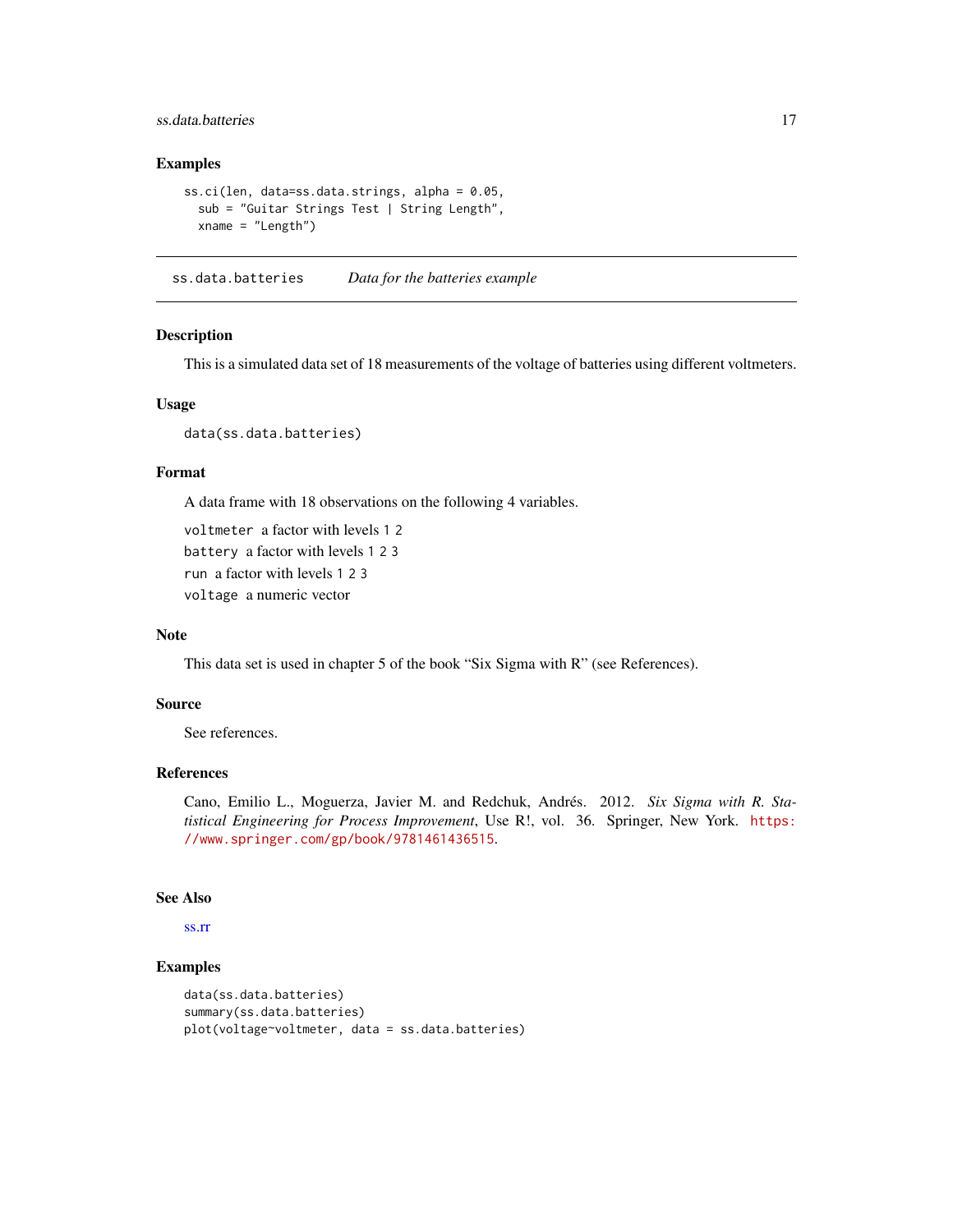<span id="page-17-0"></span>This data set contains the number of errors detected in a set of bills and the name of the person in charge of the bill.

#### Usage

```
data("ss.data.bills")
```
### Format

A data frame with 32 observations on the following 3 variables.

nbill a numeric vector identifying a given bill

clerk a character vector for the clerk responsible for the bill

errors a character vector with the number of errors in the bill

### Details

This data set illustrates concepts in the book "Quality Control with R".

#### Source

Table 6.1 in the reference below.

#### References

Cano, E.L. and Moguerza, J.M. and Prieto Corcoba, M. (2015) *Quality Control with R. An ISO Standards Approach*. Springer.

```
data(ss.data.bills)
str(ss.data.bills)
barplot(table(ss.data.bills$clerk),
   main = "number of invoices")
aggregate(errors ~ clerk, ss.data.bills, sum)
```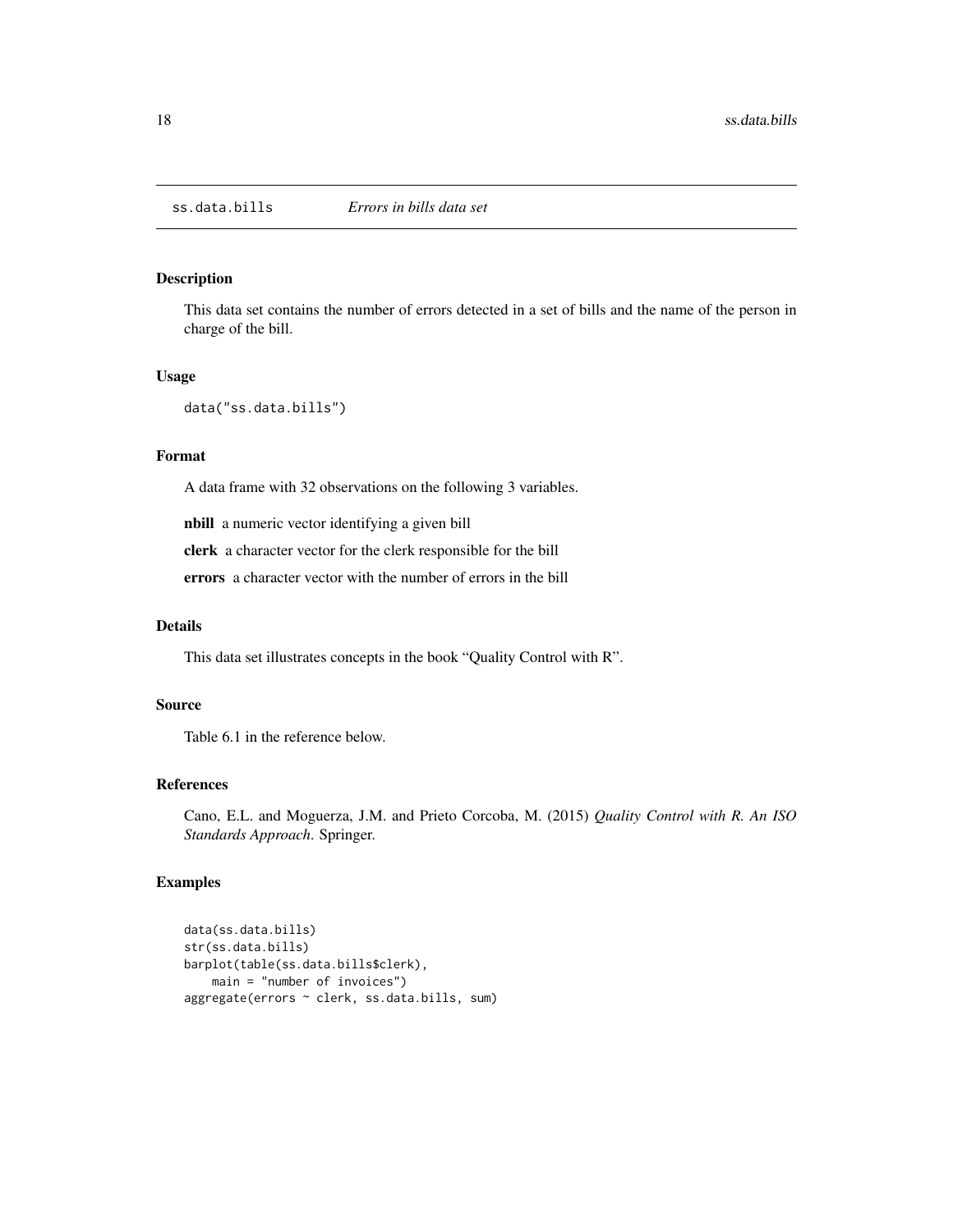<span id="page-18-1"></span><span id="page-18-0"></span>

A data frame with 50 observations of the diameter of the bolts manufactured in a production line.

#### Usage

```
data(ss.data.bolts)
```
### Format

A data frame with 50 observations on the following variable.

diameter a numeric vector with the diameter of the bolts

#### Note

This data set is used in chapter 4 of the book "Six Sigma with R" (see References).

### Source

See references.

### References

Cano, Emilio L., Moguerza, Javier M. and Redchuk, Andrés. 2012. *Six Sigma with R. Statistical Engineering for Process Improvement*, Use R!, vol. 36. Springer, New York. [https:](https://www.springer.com/gp/book/9781461436515) [//www.springer.com/gp/book/9781461436515](https://www.springer.com/gp/book/9781461436515).

#### See Also

[ss.lfa](#page-39-1)

```
data(ss.data.bolts)
summary(ss.data.bolts)
hist(ss.data.bolts$diameter)
```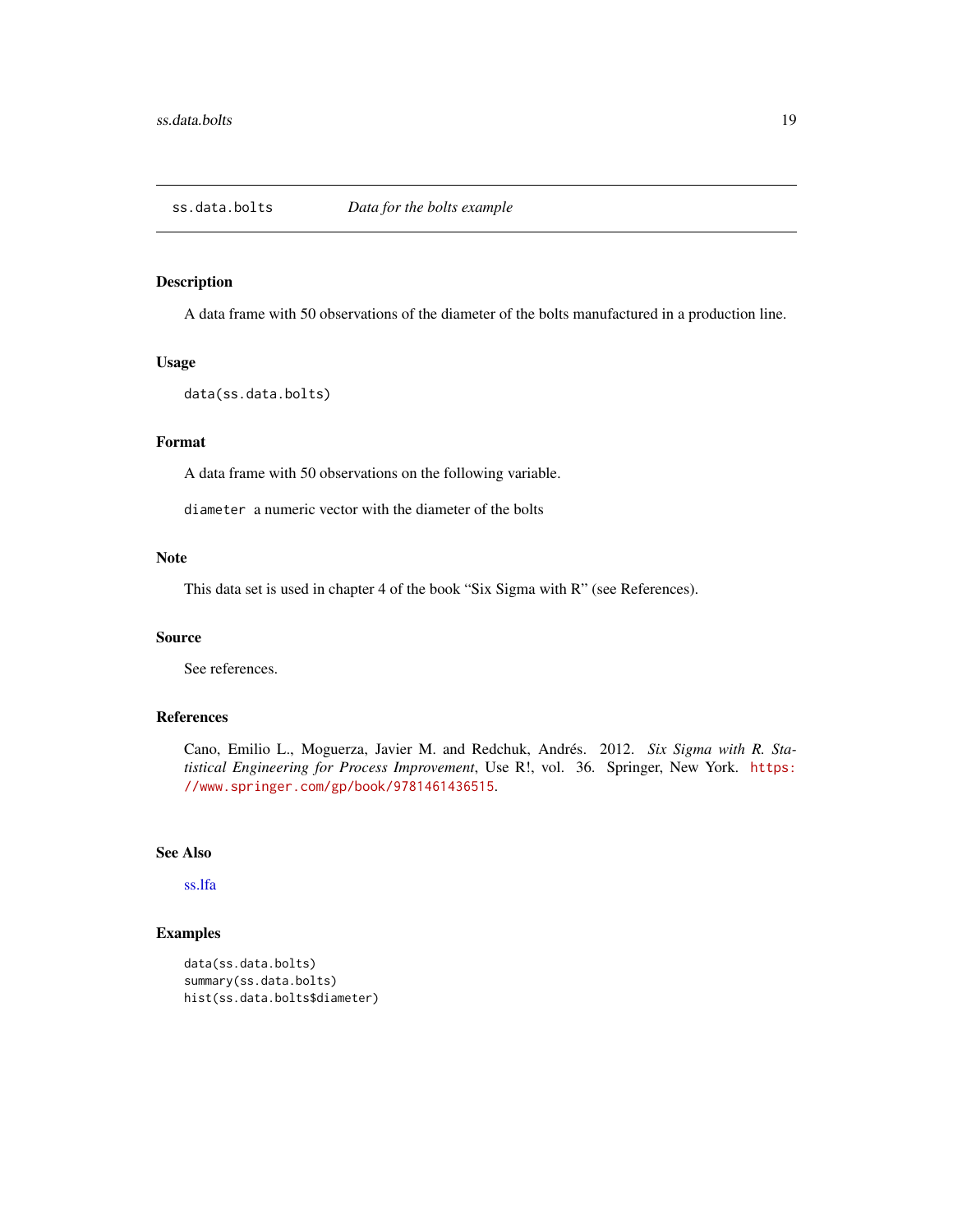<span id="page-19-0"></span>

The only field of the data is the volume measured in 20 bottles.

#### Usage

```
data(ss.data.ca)
```
### Format

A data frame with 20 observations on the following variable.

Volume a numeric vector (volume in cl

#### Note

This data set is used in chapter 7 of the book "Six Sigma with R" (see References).

### Source

See references.

### References

Cano, Emilio L., Moguerza, Javier M. and Redchuk, Andrés. 2012. *Six Sigma with R. Statistical Engineering for Process Improvement*, Use R!, vol. 36. Springer, New York. [https:](https://www.springer.com/gp/book/9781461436515) [//www.springer.com/gp/book/9781461436515](https://www.springer.com/gp/book/9781461436515).

#### See Also

[ss.study.ca](#page-45-1)

```
data(ss.data.ca)
summary(ss.data.ca)
hist(ss.data.ca$Volume)
```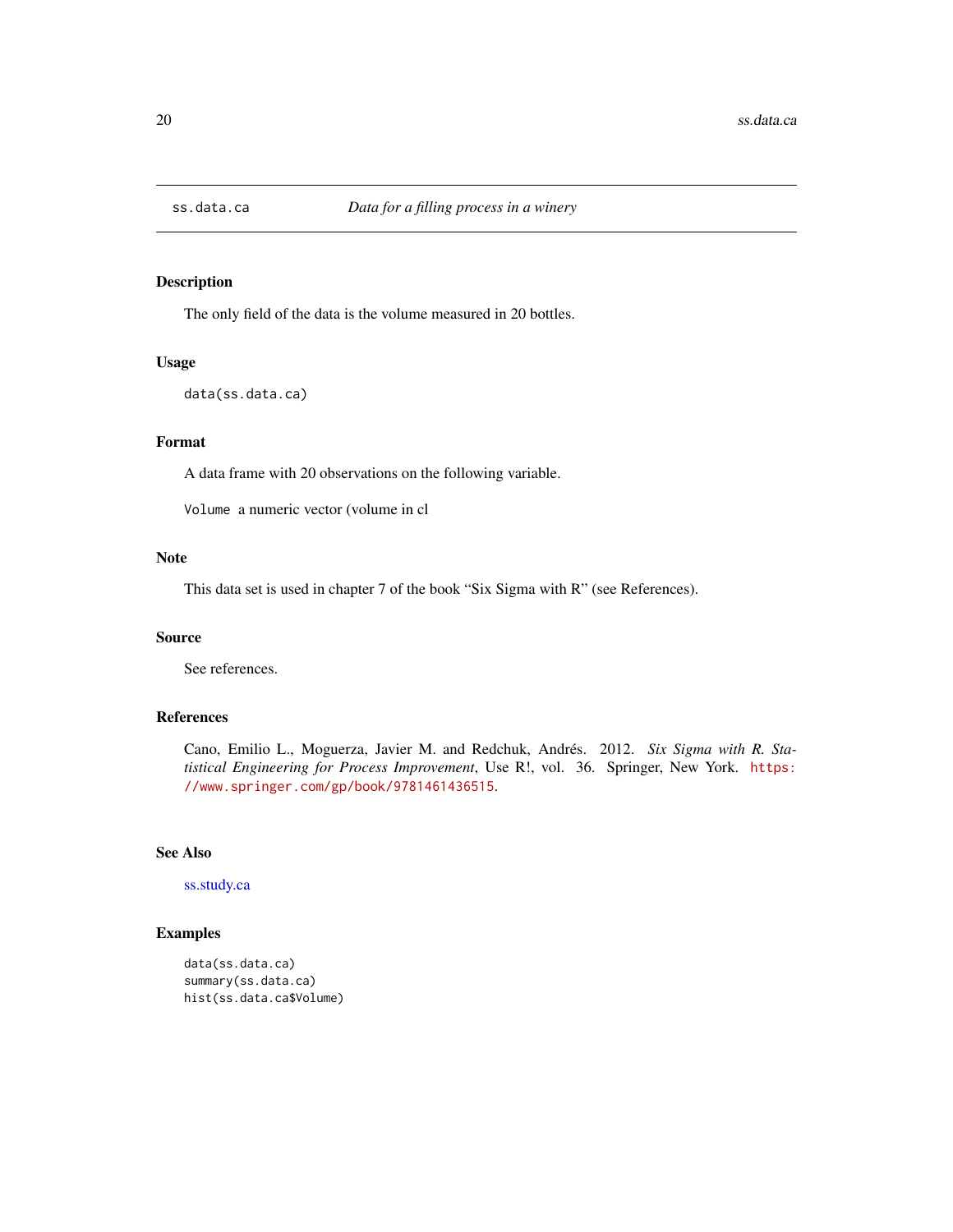<span id="page-20-0"></span>This data set contains the density for 24 pellets.

### Usage

data("ss.data.density")

### Format

A vector with 24 items for the density of a set of pellets (*gr/cm*\$^3\$).

### Details

This data set illustrates concepts in the book "Quality Control with R". Note that, in the book, the vector named pdensity is directly created and then used in the examples.

### Source

Table 1.2 in the reference below.

#### References

Cano, E.L. and Moguerza, J.M. and Prieto Corcoba, M. (2015) *Quality Control with R. An ISO Standards Approach*. Springer.

```
data(ss.data.density)
str(ss.data.density)
summary(ss.data.density)
```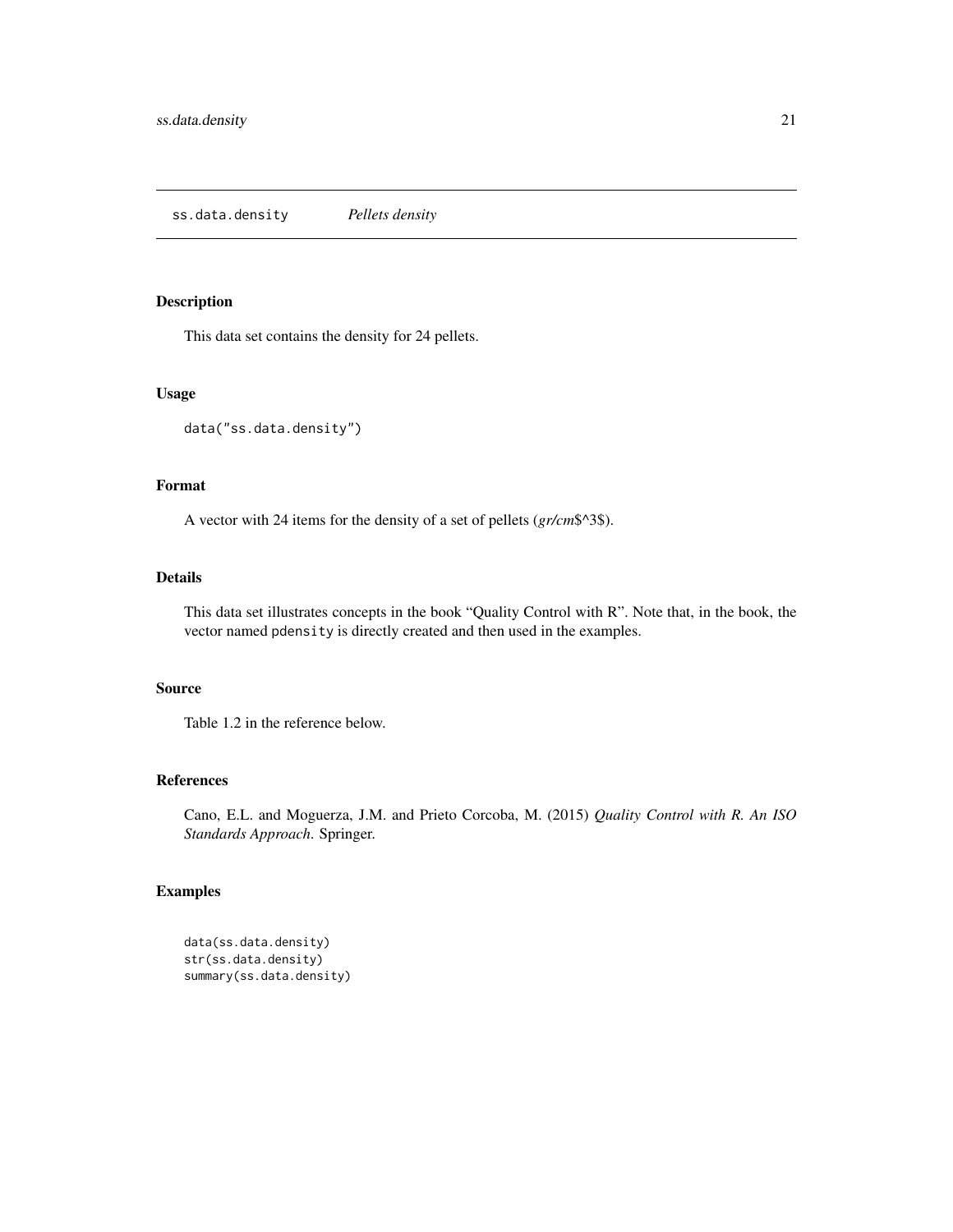<span id="page-21-0"></span>

Experimental data for the scores given to a set of pizza doughs.

#### Usage

data(ss.data.doe1)

### Format

A data frame with 16 observations on the following 6 variables.

repl Replication id

flour Level of flour in the recipe  $(-+)$ 

salt Level of salt in the recipe  $(-+)$ 

bakPow Level of Baking Powder in the recipe  $(-+)$ 

score Scored assigned to the recipe

ord Randomized order

#### Note

This data set is used in chapter 11 of the book "Six Sigma with R" (see References).

### Source

See references.

### References

Cano, Emilio L., Moguerza, Javier M. and Redchuk, Andrés. 2012. *Six Sigma with R. Statistical Engineering for Process Improvement*, Use R!, vol. 36. Springer, New York. [https:](https://www.springer.com/gp/book/9781461436515) [//www.springer.com/gp/book/9781461436515](https://www.springer.com/gp/book/9781461436515).

```
data(ss.data.doe1)
summary(ss.data.doe1)
lattice::bwplot(score ~ flour | salt + bakPow ,
data = ss.data.doe1,
xlab = "Flour",
strip = function(..., style) lattice::strip.default(..., strip.names=c(TRUE,TRUE)))
```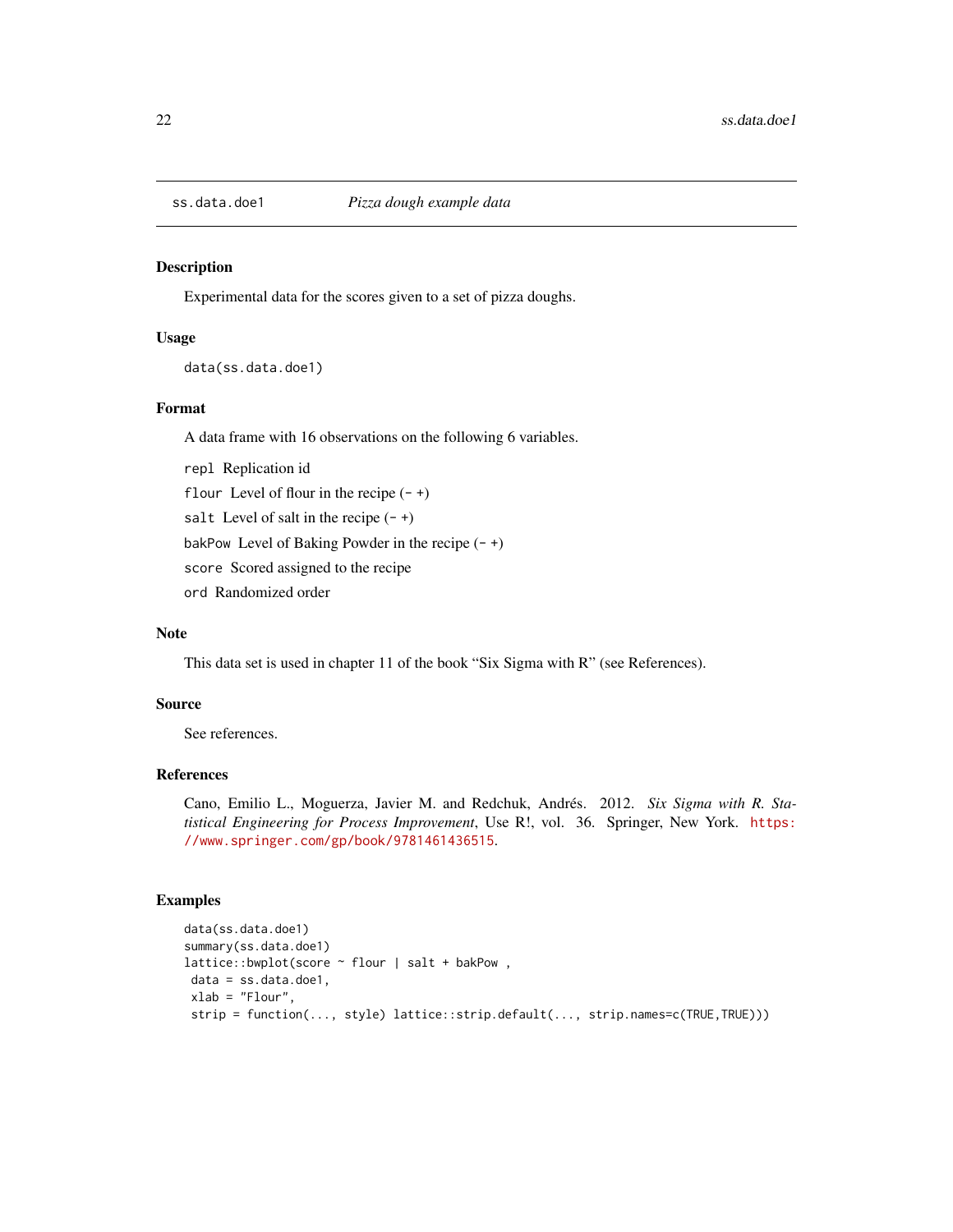<span id="page-22-0"></span>

Experimental data for the scores given to a set of pizza doughs. Noise factors added for robust design.

### Usage

data(ss.data.doe2)

### Format

A data frame with 64 observations on the following 7 variables.

repl Replication id

flour Level of flour in the recipe  $(-+)$ 

salt Level of salt in the recipe  $(-+)$ 

bakPow Level of Baking Powder in the recipe  $(-+)$ 

temp Level of temperature in preparation  $(-+)$ 

time Level of time in preparation  $(-+)$ 

score Scored assigned to the recipe

#### Note

This data set is used in chapter 11 of the book "Six Sigma with R" (see References).

### Source

See references.

#### References

Cano, Emilio L., Moguerza, Javier M. and Redchuk, Andrés. 2012. *Six Sigma with R. Statistical Engineering for Process Improvement*, Use R!, vol. 36. Springer, New York. [https:](https://www.springer.com/gp/book/9781461436515) [//www.springer.com/gp/book/9781461436515](https://www.springer.com/gp/book/9781461436515).

```
data(ss.data.doe2)
summary(ss.data.doe2)
lattice::bwplot(score ~ temp ~ | time, data = ss.data.doc2)
```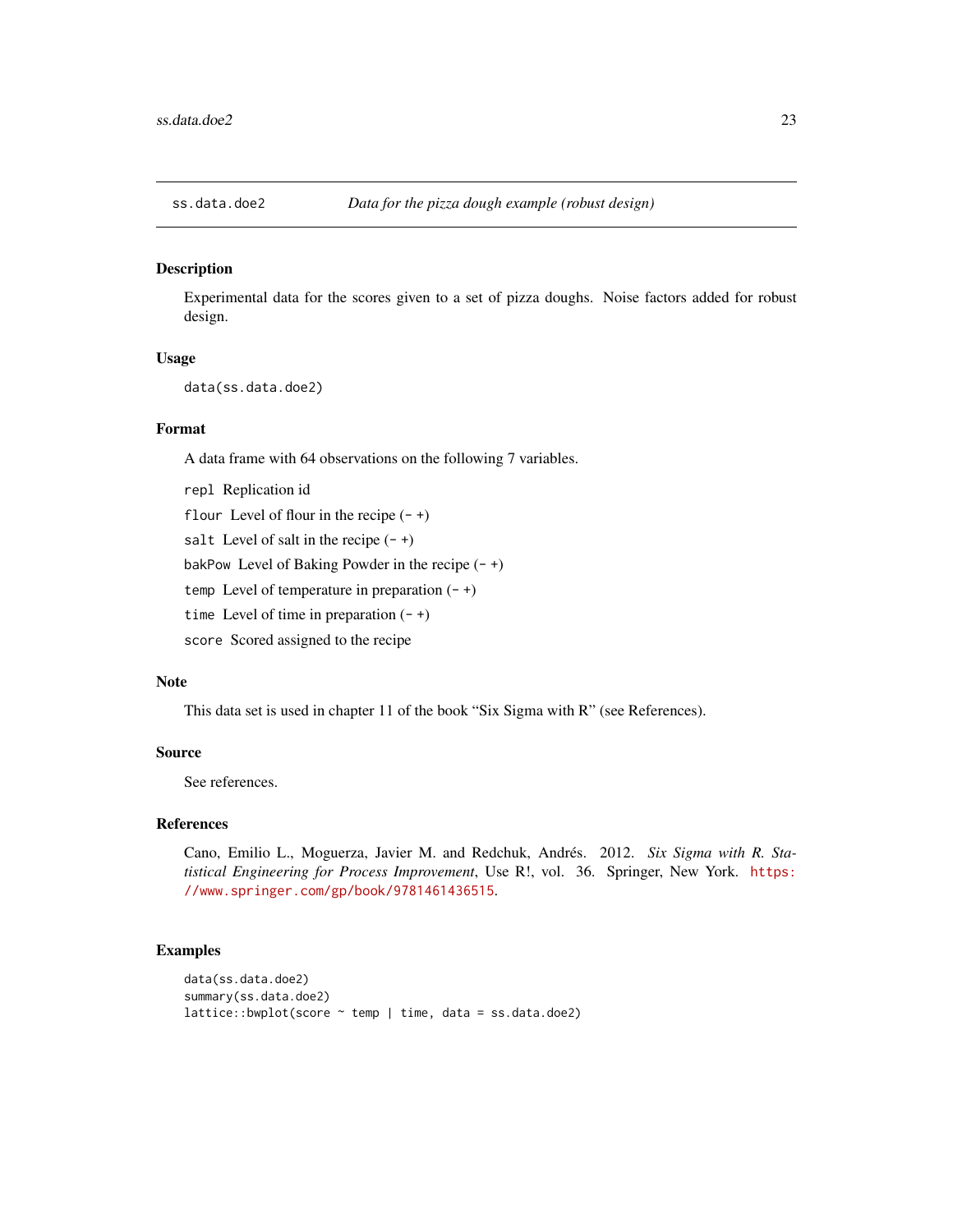<span id="page-23-0"></span>ss.data.pastries *Pastries data*

#### Description

A data frame with 18 observations of the amount of the CTQ compound in some pastries from a bakery. There are two runs for each combination of two factors (laboratory and batch).

### Usage

```
data(ss.data.pastries)
```
### Format

A data frame with 18 observations on the following 4 variables.

lab laboratory: a factor with levels 1 2 3

batch batch: a factor with levels 1 2 3

run identifies the run: a factor with levels 1 2

comp proportion of the compound in the pastry: a numeric vector

#### Note

This data set is used in chapter 5 exercises of the book "Six Sigma with R" (see References).

#### Source

See references.

#### References

Cano, Emilio L., Moguerza, Javier M. and Redchuk, Andrés. 2012. *Six Sigma with R. Statistical Engineering for Process Improvement*, Use R!, vol. 36. Springer, New York. [https:](https://www.springer.com/gp/book/9781461436515) [//www.springer.com/gp/book/9781461436515](https://www.springer.com/gp/book/9781461436515).

```
data(ss.data.pastries)
summary(ss.data.pastries)
lattice::xyplot(comp ~ lab | batch, data = ss.data.pastries)
```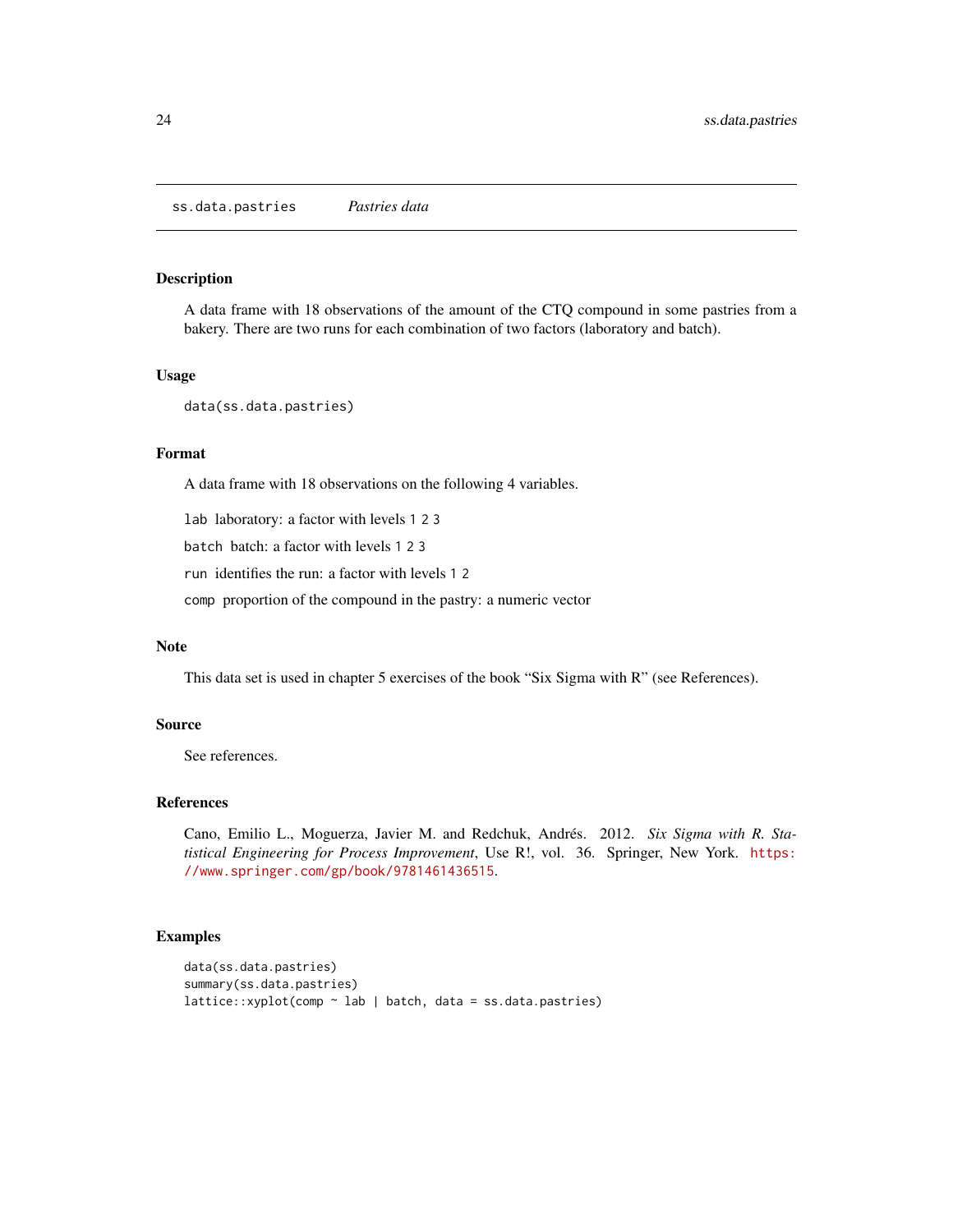<span id="page-24-0"></span>

Humidity of 30 raw material used to make particle boards for individual control chart.

### Usage

data(ss.data.pb1)

### Format

A data frame with 30 observations on the following 2 variables.

pb.group Group id (distinct for each observation)

pb.humidity Humidity of the particle board

### Note

This data set is used in chapter 12 of the book "Six Sigma with R" (see References).

#### Source

See references.

### References

Cano, Emilio L., Moguerza, Javier M. and Redchuk, Andrés. 2012. *Six Sigma with R. Statistical Engineering for Process Improvement*, Use R!, vol. 36. Springer, New York. [https:](https://www.springer.com/gp/book/9781461436515) [//www.springer.com/gp/book/9781461436515](https://www.springer.com/gp/book/9781461436515).

### Examples

data(ss.data.pb1) summary(ss.data.pb1)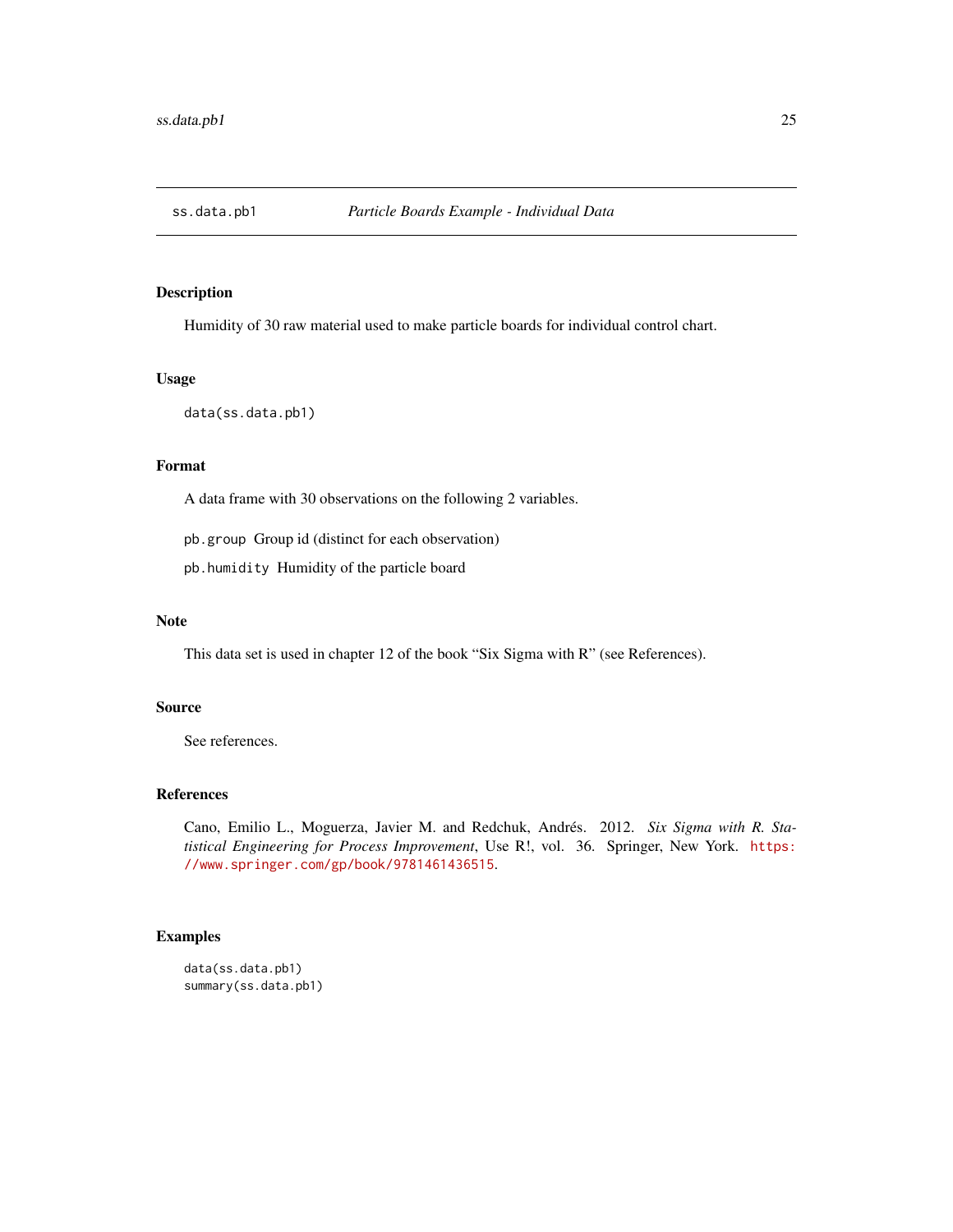<span id="page-25-0"></span>

Humidity of 20 groups of size 5 of raw materials to make particle boards. For the mean and range control chart.

### Usage

data(ss.data.pb2)

### Format

A data frame with 100 observations on the following 2 variables.

pb.group a numeric vector

pb.humidity a numeric vector

#### Note

This data set is used in chapter 12 of the book "Six Sigma with R" (see References).

#### Source

See references.

#### References

Cano, Emilio L., Moguerza, Javier M. and Redchuk, Andrés. 2012. *Six Sigma with R. Statistical Engineering for Process Improvement*, Use R!, vol. 36. Springer, New York. [https:](https://www.springer.com/gp/book/9781461436515) [//www.springer.com/gp/book/9781461436515](https://www.springer.com/gp/book/9781461436515).

### Examples

data(ss.data.pb2) summary(ss.data.pb2)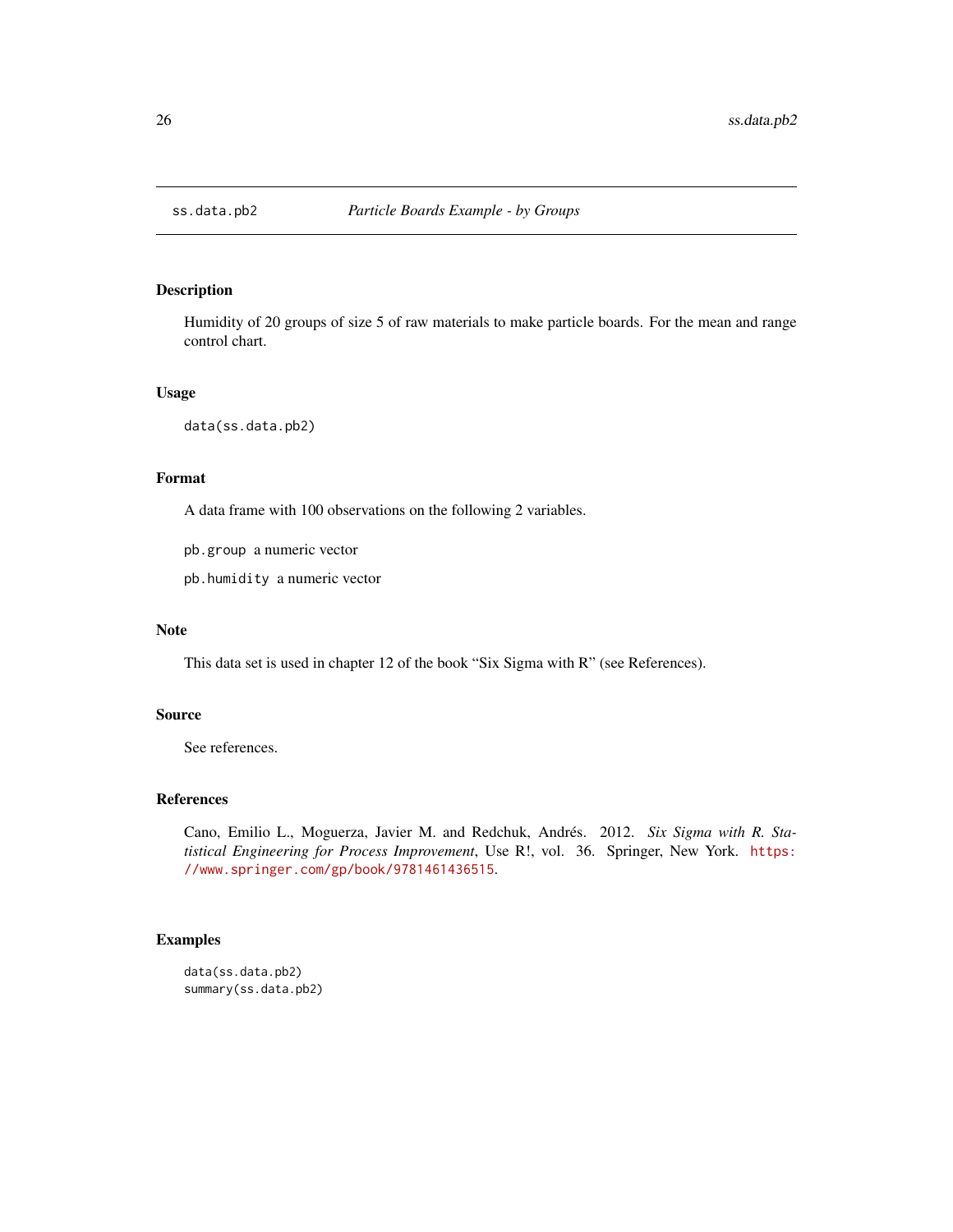<span id="page-26-0"></span>

Counts of raw materials stockouts during 22 weekdays in a month.

#### Usage

```
data(ss.data.pb3)
```
### Format

A data frame with 22 observations on the following 3 variables.

day Day id

stockouts Number of stockouts

orders Number of orders

### Note

This data set is used in chapter 12 of the book "Six Sigma with R" (see References).

### Source

See references.

#### References

Cano, Emilio L., Moguerza, Javier M. and Redchuk, Andrés. 2012. *Six Sigma with R. Statistical Engineering for Process Improvement*, Use R!, vol. 36. Springer, New York. [https:](https://www.springer.com/gp/book/9781461436515) [//www.springer.com/gp/book/9781461436515](https://www.springer.com/gp/book/9781461436515).

### Examples

data(ss.data.pb3) summary(ss.data.pb3)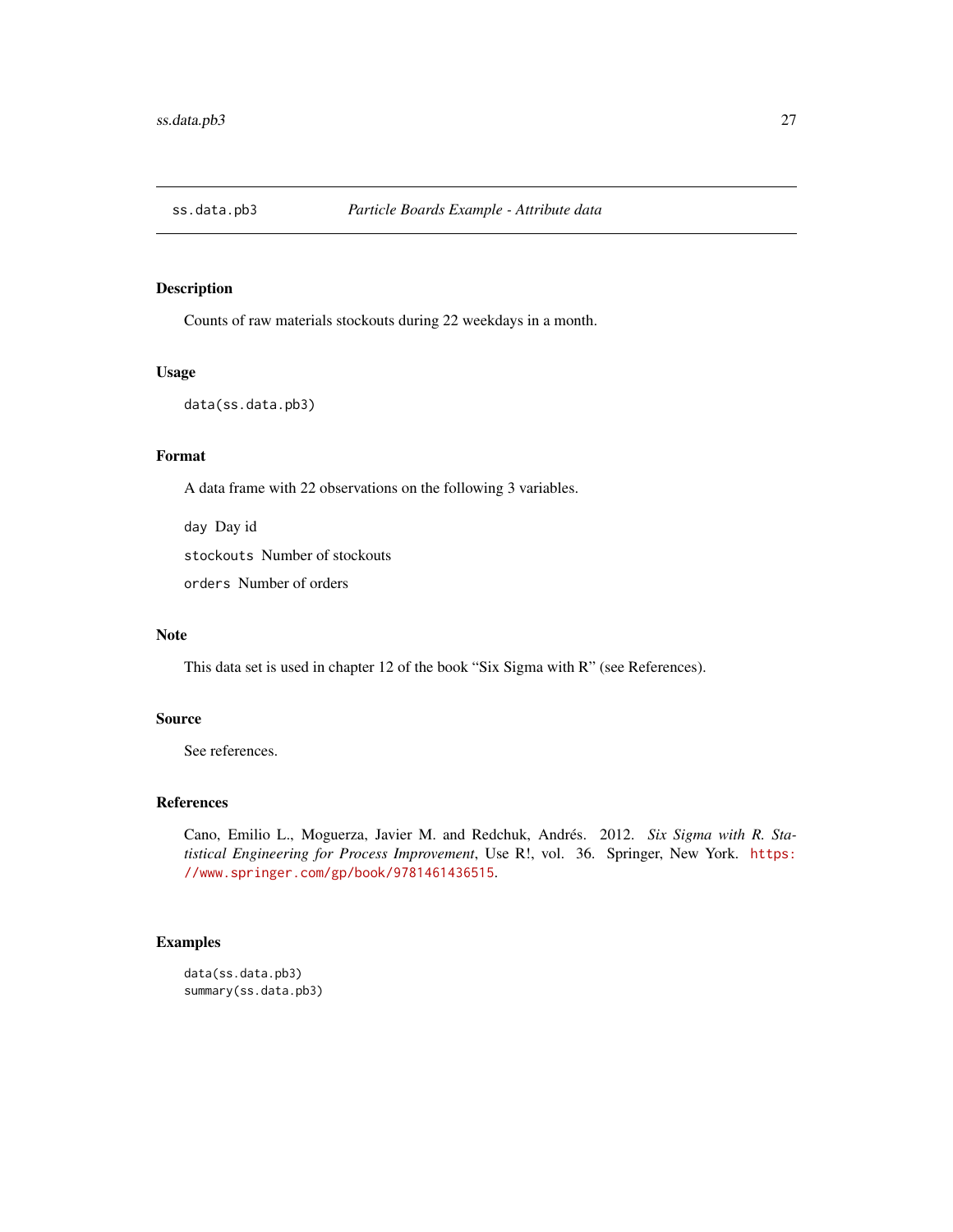<span id="page-27-0"></span>

Number of defects detected in an order of particle boards.

### Usage

data(ss.data.pb4)

### Format

A data frame with 80 observations on the following 2 variables.

order Order id defects Number of defects

### Note

This data set is used in chapter 12 of the book "Six Sigma with R" (see References).

#### Source

See references.

### References

Cano, Emilio L., Moguerza, Javier M. and Redchuk, Andrés. 2012. *Six Sigma with R. Statistical Engineering for Process Improvement*, Use R!, vol. 36. Springer, New York. [https:](https://www.springer.com/gp/book/9781461436515) [//www.springer.com/gp/book/9781461436515](https://www.springer.com/gp/book/9781461436515).

### Examples

data(ss.data.pb4) summary(ss.data.pb4)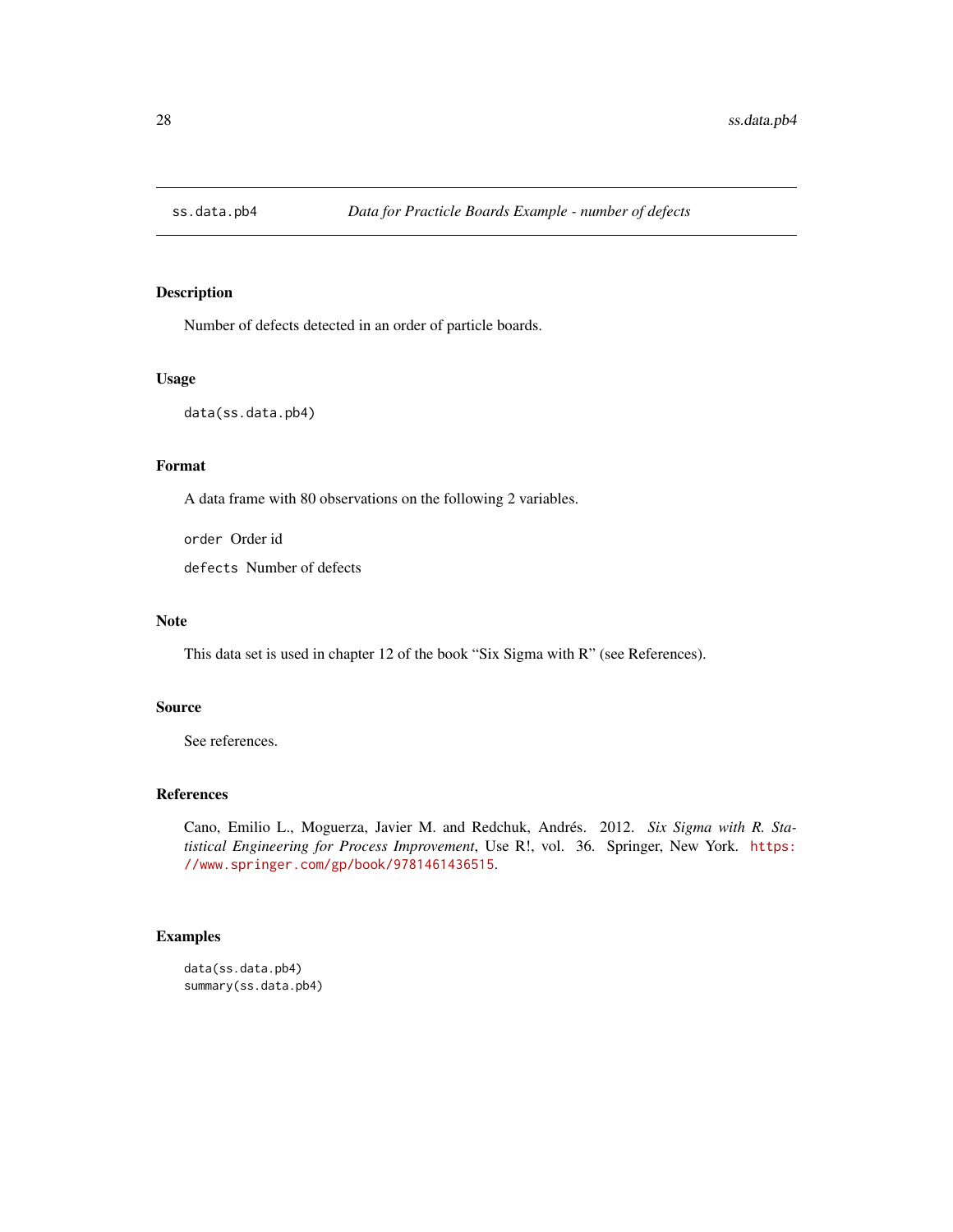<span id="page-28-0"></span>

This data set contains data from a simulated process of printer cartridge filling.

#### Usage

data(ss.data.pc)

### Format

A data frame with 24 observations on the following 6 variables.

pc.col a factor with levels C B for the colour

- pc.filler a factor with levels 1 2 3
- pc.volume a numeric vector
- pc.density a numeric vector
- pc.batch a numeric vector
- pc.op a factor with levels A B C D for the operator

#### Note

This data set is used in chapter 8 of the book "Six Sigma with R" (see References).

#### Source

See references.

#### References

Cano, Emilio L., Moguerza, Javier M. and Redchuk, Andrés. 2012. *Six Sigma with R. Statistical Engineering for Process Improvement*, Use R!, vol. 36. Springer, New York. [https:](https://www.springer.com/gp/book/9781461436515) [//www.springer.com/gp/book/9781461436515](https://www.springer.com/gp/book/9781461436515).

```
data(ss.data.pc)
summary(ss.data.pc)
```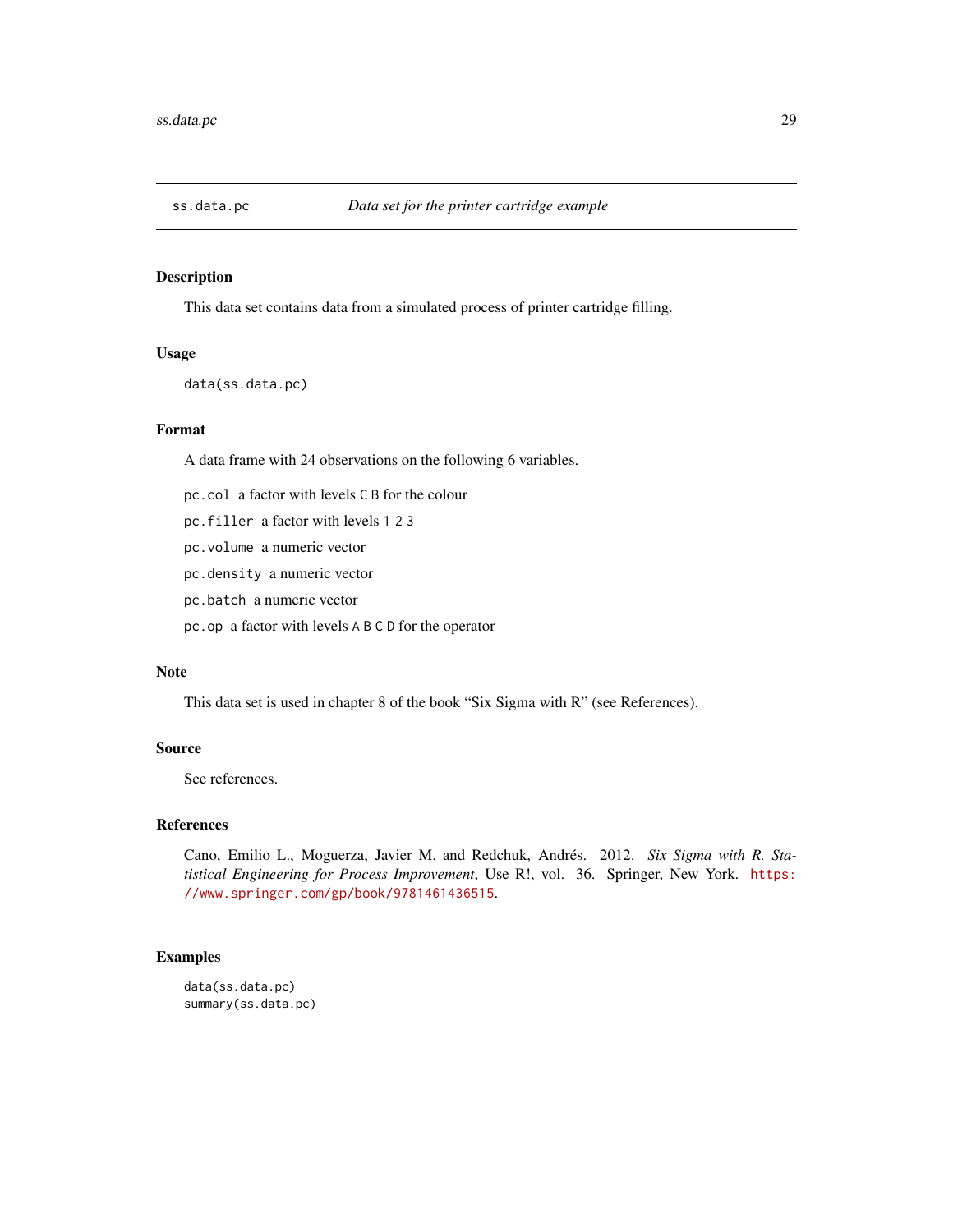<span id="page-29-0"></span>

This data set contains data from a simulated process of printer cartridges filling with complete replications.

#### Usage

```
data(ss.data.pc.big)
```
#### Format

A data frame with 72 observations on the following 5 variables,

filler a factor with levels 1 2 3

batch a factor with levels 1 2 3 4

col a factor with levels B C

operator a factor with levels 1 2 3

volume a numeric vector

### Note

This data set is used in chapter 8 of the book "Six Sigma with R" (see References).

#### Source

See references.

#### References

Cano, Emilio L., Moguerza, Javier M. and Redchuk, Andrés. 2012. *Six Sigma with R. Statistical Engineering for Process Improvement*, Use R!, vol. 36. Springer, New York. [https:](https://www.springer.com/gp/book/9781461436515) [//www.springer.com/gp/book/9781461436515](https://www.springer.com/gp/book/9781461436515).

```
data(ss.data.pc.big)
summary(ss.data.pc.big)
```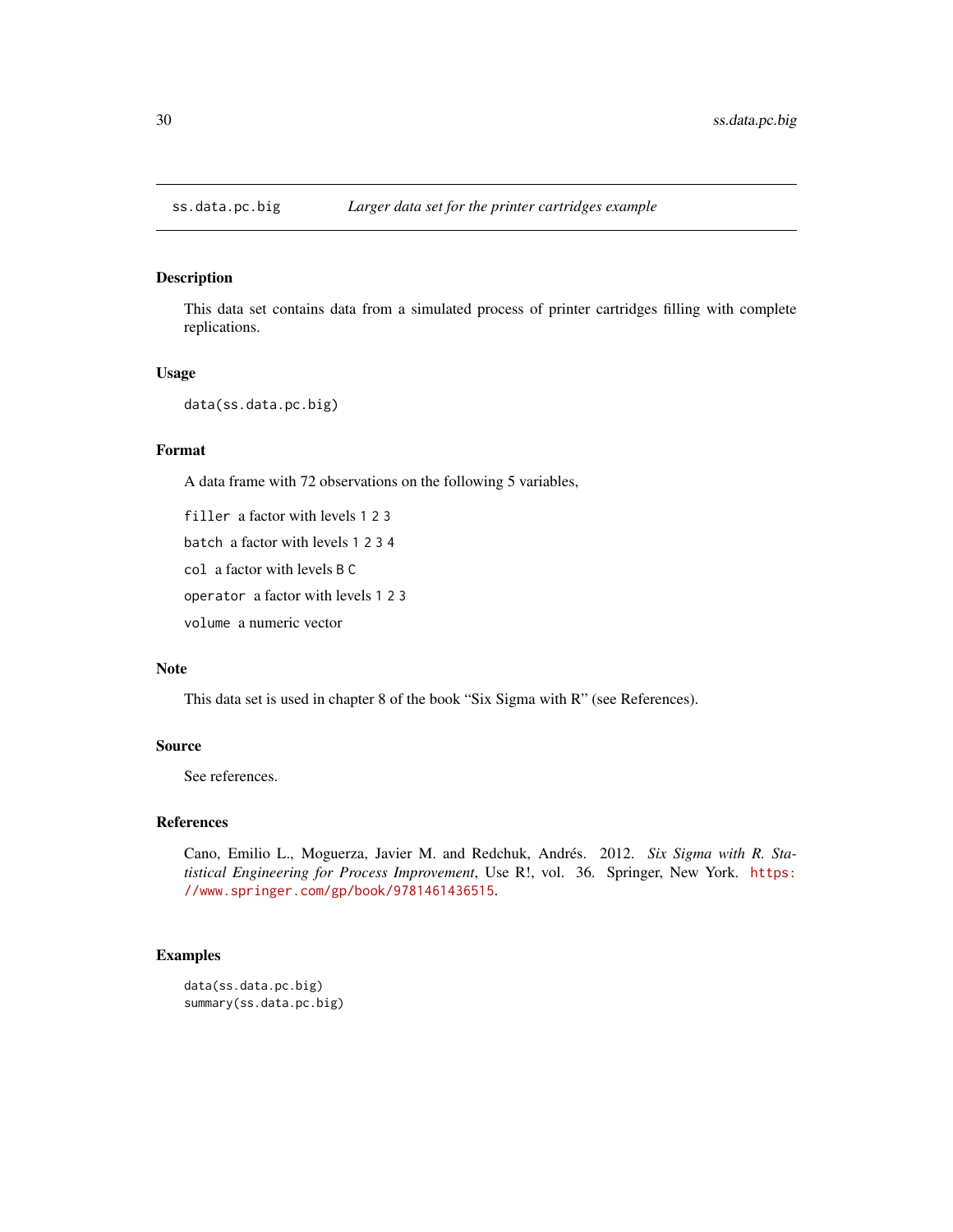<span id="page-30-0"></span>

This data set contains data from a simulated process of printer cartridge filling. The dataframe contains defects by region of each type of cartridge.

#### Usage

data(ss.data.pc.r)

#### Format

A data frame with 5 observations on the following 4 variables.

pc.regions a factor with levels region.1 region.2 region.3 region.4 region.5

pc.def.a a numeric vector for defects type A

pc.def.b a numeric vector for defects type B

pc.def a numeric vector for total defects

#### Note

This data set is used in chapter 8 of the book "Six Sigma with R" (see References).

### Source

See references.

#### References

Cano, Emilio L., Moguerza, Javier M. and Redchuk, Andrés. 2012. *Six Sigma with R. Statistical Engineering for Process Improvement*, Use R!, vol. 36. Springer, New York. [https:](https://www.springer.com/gp/book/9781461436515) [//www.springer.com/gp/book/9781461436515](https://www.springer.com/gp/book/9781461436515).

### Examples

data(ss.data.pc.r) summary(ss.data.pc.r)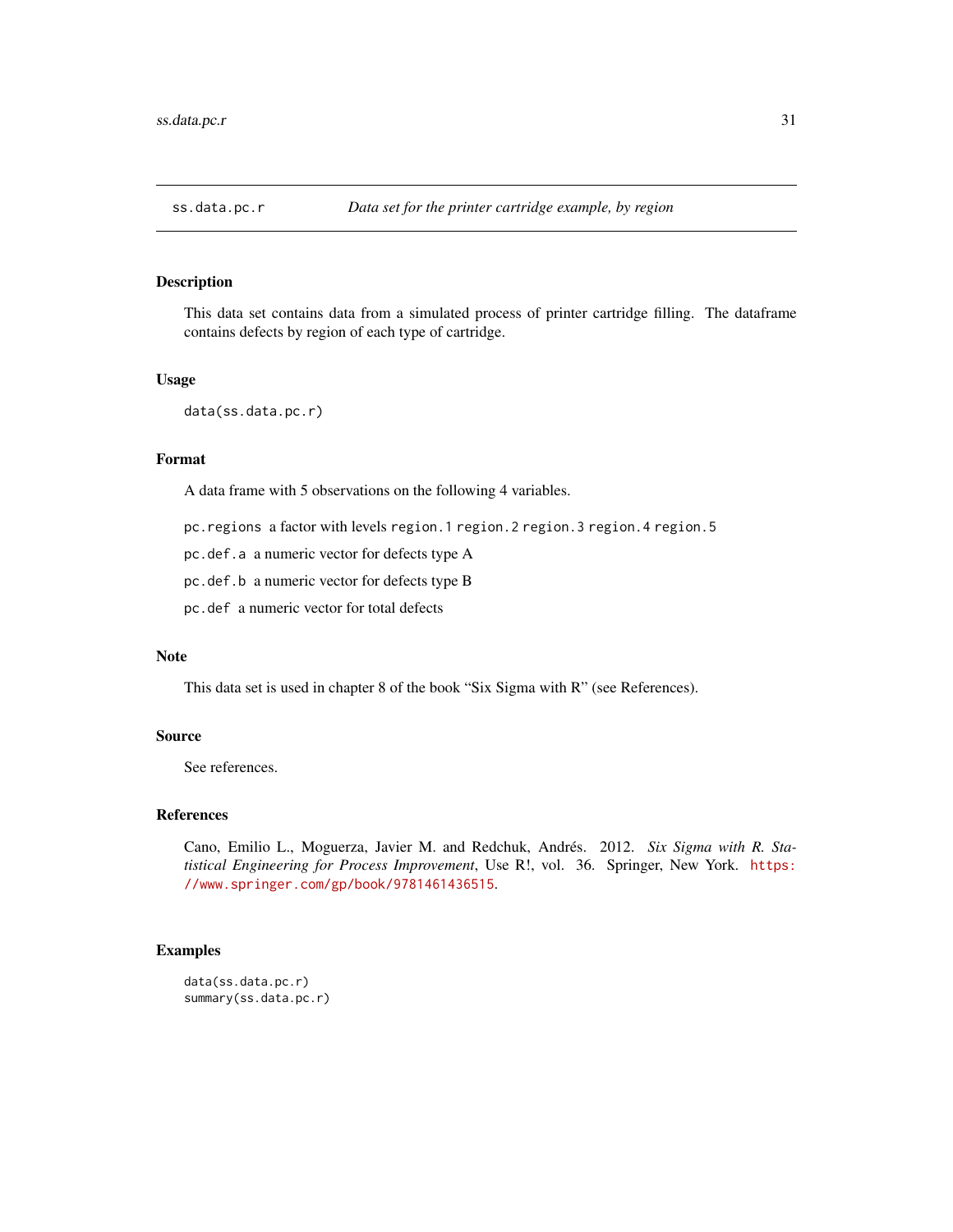<span id="page-31-1"></span><span id="page-31-0"></span>

Example data for Measure phase of the Six Sigma methodology.

### Usage

data(ss.data.rr)

### Format

A data frame with 27 observations on the following 5 variables.

prototype a factor with levels prot #1 prot #2 prot #3

operator a factor with levels op #1 op #2 op #3

run a factor with levels run #1 run #2 run #3

time1 a numeric vector

time2 a numeric vector

### Note

This data set is used in chapter 5 of the book "Six Sigma with R" (see References).

#### Source

See references.

#### References

Cano, Emilio L., Moguerza, Javier M. and Redchuk, Andrés. 2012. *Six Sigma with R. Statistical Engineering for Process Improvement*, Use R!, vol. 36. Springer, New York. [https:](https://www.springer.com/gp/book/9781461436515) [//www.springer.com/gp/book/9781461436515](https://www.springer.com/gp/book/9781461436515).

```
data(ss.data.rr)
summary(ss.data.rr)
```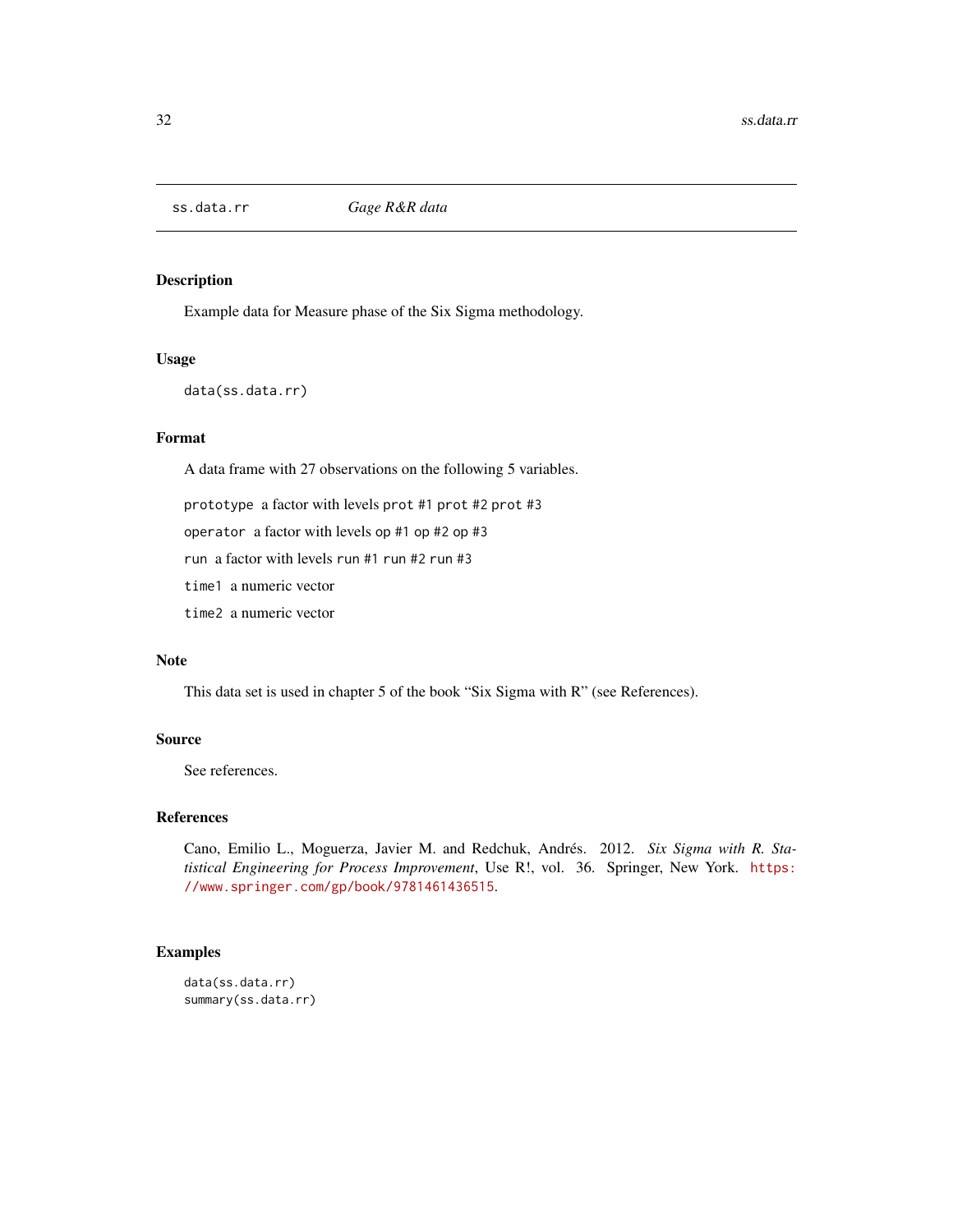<span id="page-32-0"></span>ss.data.strings *Data set for the Guitar Strings example*

#### Description

This data set contains data from a simulated process of guitar strings production.

#### Usage

```
data(ss.data.strings)
```
### Format

A data frame with 120 observations on the following 6 variables.

id a numeric vector

type a factor with levels A5 B2 D4 E1 E6 G3

res a numeric vector for resistance

len a numeric vector for length

sound a numeric vector for

power a numeric vector

#### Note

This data set is used in chapter 10 of the book "Six Sigma with R" (see References).

### Source

See references.

#### References

Cano, Emilio L., Moguerza, Javier M. and Redchuk, Andrés. 2012. *Six Sigma with R. Statistical Engineering for Process Improvement*, Use R!, vol. 36. Springer, New York. [https:](https://www.springer.com/gp/book/9781461436515) [//www.springer.com/gp/book/9781461436515](https://www.springer.com/gp/book/9781461436515).

```
data(ss.data.strings)
summary(ss.data.strings)
```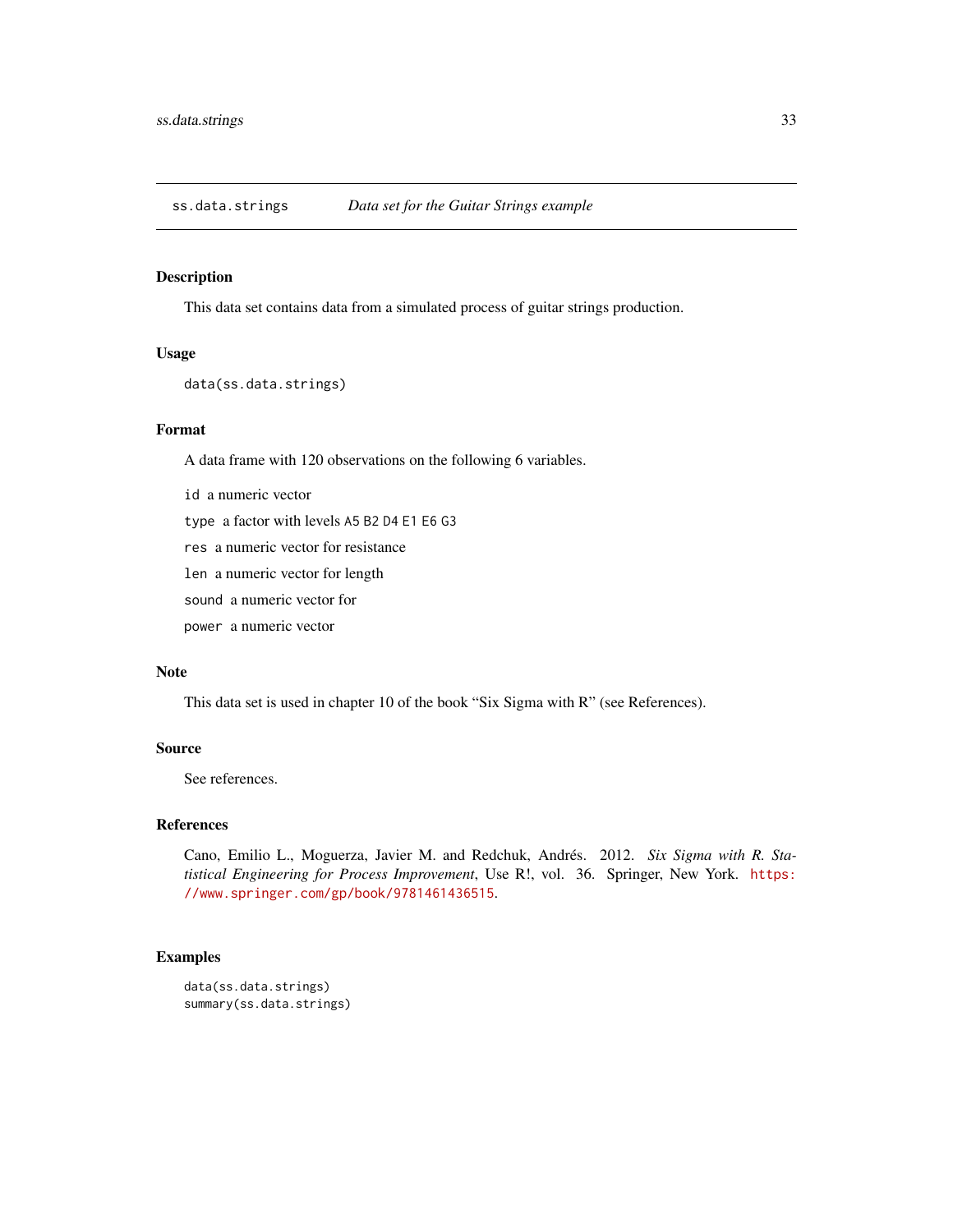<span id="page-33-0"></span>This data set contains the thickness and additional data for 24 metal plates.

### Usage

```
data("ss.data.thickness")
```
#### Format

A data frame with 24 observations on the following 5 variables.

thickness a numeric vector with the thickness (*in*)

day a factor with the day (two days)

shift a factor with the shift (two shifts)

dayshift a factor with the day-shift combination

position a factor with the position of the thickness with respect to the nominal value of 0.75 *in*

### Details

This data set illustrates concepts in the book "Quality Control with R". Note that, in the book, the data set is named plates and it is created sequentially throughout the examples.

### Source

Table 5.1 in the reference below.

### References

Cano, E.L. and Moguerza, J.M. and Prieto Corcoba, M. (2015) *Quality Control with R. An ISO Standards Approach*. Springer.

```
data(ss.data.thickness)
str(ss.data.thickness)
lattice::bwplot(thickness ~ shift | day,
   data = ss.data.thickness)
```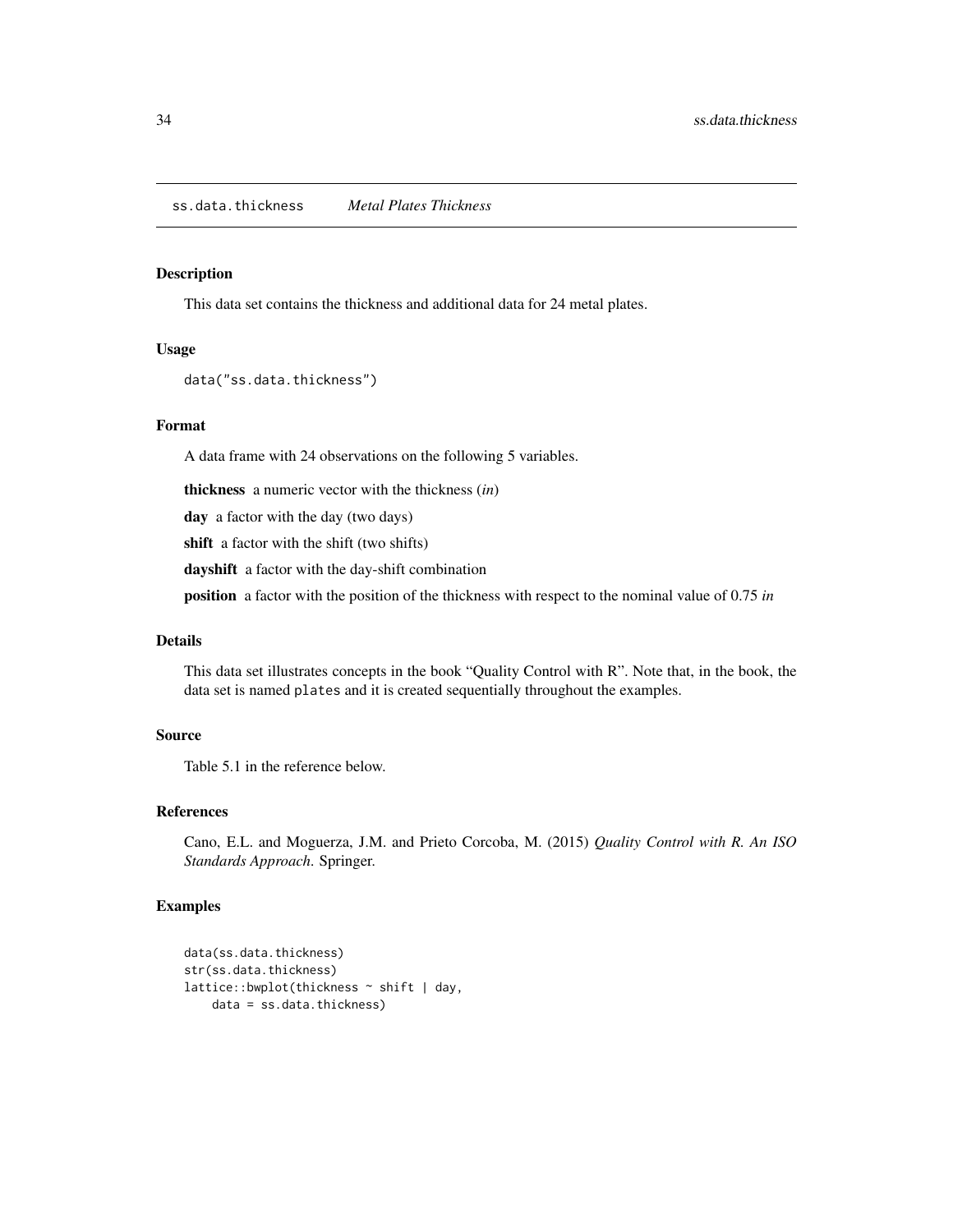<span id="page-34-0"></span>This data set contains the thickness and additional data for 84 metal plates.

#### Usage

```
data("ss.data.thickness2")
```
### Format

A data frame with 84 observations on the following 5 variables.

day a factor with the day (seven days)

shift a factor with the shift (two shifts)

thickness a numeric vector with the thickness (*in*)

ushift a factor with the day-shift combination

flaws an integer vector with the number of flaws on the surface of sampled plates

### Details

This data set illustrates concepts in the book "Quality Control with R".

### Source

Examples 8.1 and 9.9 in the reference below.

### References

Cano, E.L. and Moguerza, J.M. and Prieto Corcoba, M. (2015) *Quality Control with R. An ISO Standards Approach*. Springer.

```
data(ss.data.thickness2)
str(ss.data.thickness2)
lattice::dotplot(thickness ~ shift | day,
   data = ss.data.thickness2,
   layout = c(7, 1))
```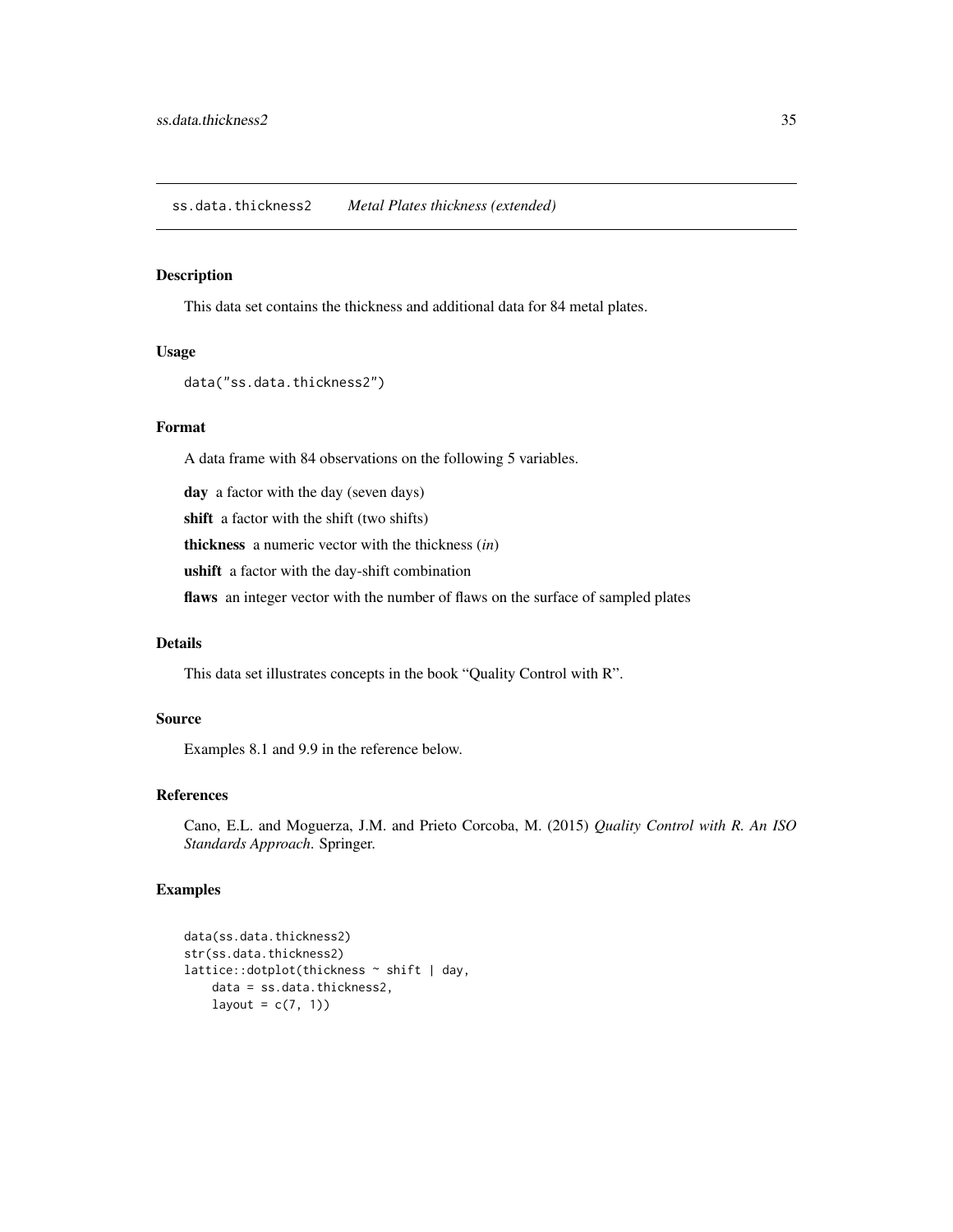<span id="page-35-1"></span><span id="page-35-0"></span>

This data set contains the 500 locations at which the density of a 0.5*in*-thick engineered woodboard is measured, i.e., 0.001 *in* apart

#### Usage

```
data("ss.data.wbx")
```
### Format

A vector with 500 items for the locations (*in*).

### Details

This data set illustrates concepts in the book "Quality Control with R". This data set should be used along with the [ss.data.wby](#page-36-1) data set.

### Source

Example 10.1 in the reference below. It is a variation of the one introduced by Walker (2002).

### References

Cano, E.L. and Moguerza, J.M. and Prieto Corcoba, M. (2015) *Quality Control with R. An ISO Standards Approach*. Springer.

Walker, E. amd Wright, W (2002) Comparing curves with additive models. *J. Qual. Technol.* 34(1), 118–129

### See Also

[ss.data.wby](#page-36-1)

```
data(ss.data.wbx)
data(ss.data.wby)
plotProfiles(profiles = ss.data.wby,
   x = ss.data.wbx)
```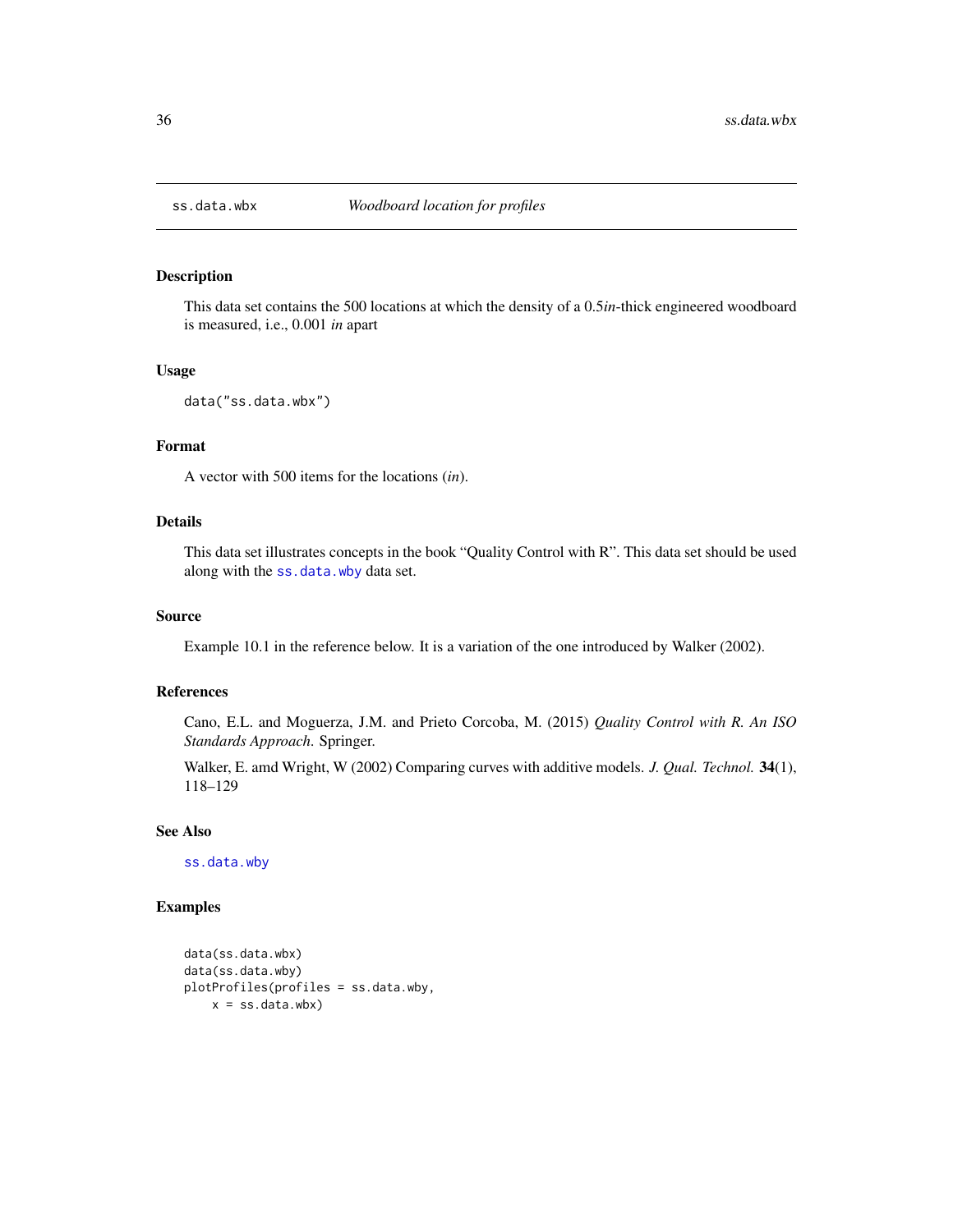<span id="page-36-1"></span><span id="page-36-0"></span>

This data set contains 50 profiles corresponding to the density measurements of 50 0.5*in*-thick engineered woodboard, measured in 500 locations.

#### Usage

```
data("ss.data.wby")
```
#### Format

A matrix with 500 rows (locations) and 50 columns (woodboard).

### Details

This data set illustrates concepts in the book "Quality Control with R". This data set should be used along with the [ss.data.wbx](#page-35-1) data set.

#### Source

Example 10.1 in the reference below. It is a variation of the one introduced by Walker (2002).

### References

Cano, E.L. and Moguerza, J.M. and Prieto Corcoba, M. (2015) *Quality Control with R. An ISO Standards Approach*. Springer.

Walker, E. amd Wright, W (2002) Comparing curves with additive models. *J. Qual. Technol.* 34(1), 118–129

#### See Also

[ss.data.wbx](#page-35-1)

```
data(ss.data.wbx)
data(ss.data.wby)
plotProfiles(profiles = ss.data.wby,
   x = ss.data.wbx)
```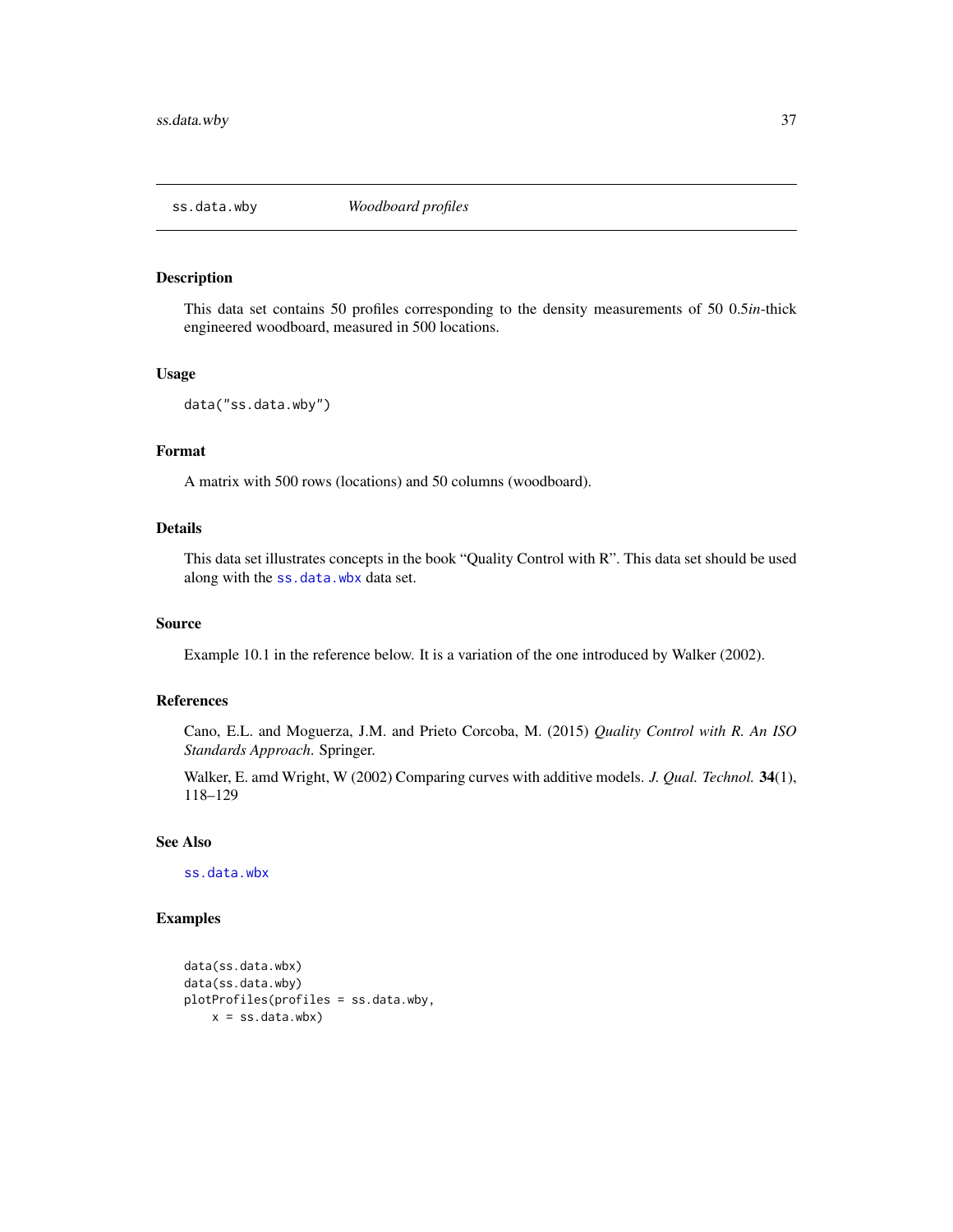<span id="page-37-1"></span><span id="page-37-0"></span>

The pdf file contains a template with lines and indications to build the paper helicopter described in many SixSigma publications.

#### Usage

ss.heli()

#### Details

The pdf file must be printed in A4 paper, without adjusting size to paper.

#### Value

No value is returned. A pdf file is saved in the working directory

### Note

See the vignette("HelicopterInstructions") to see assembling instructions.

#### Author(s)

EL Cano

### References

George Box. Teaching engineers experimental design with a paper helicopter. *Quality Engineering*, 4(3):453–459, 1992.

Cano, Emilio L., Moguerza, Javier M. and Redchuk, Andres. 2012. *Six Sigma with R. Statistical Engineering for Process Improvement*, Use R!, vol. 36. Springer, New York. [https://www.](https://www.springer.com/gp/book/9781461436515) [springer.com/gp/book/9781461436515](https://www.springer.com/gp/book/9781461436515).

#### Examples

```
## Not run:
## ss.heli()
vignette("HelicopterInstructions")
```
## End(Not run)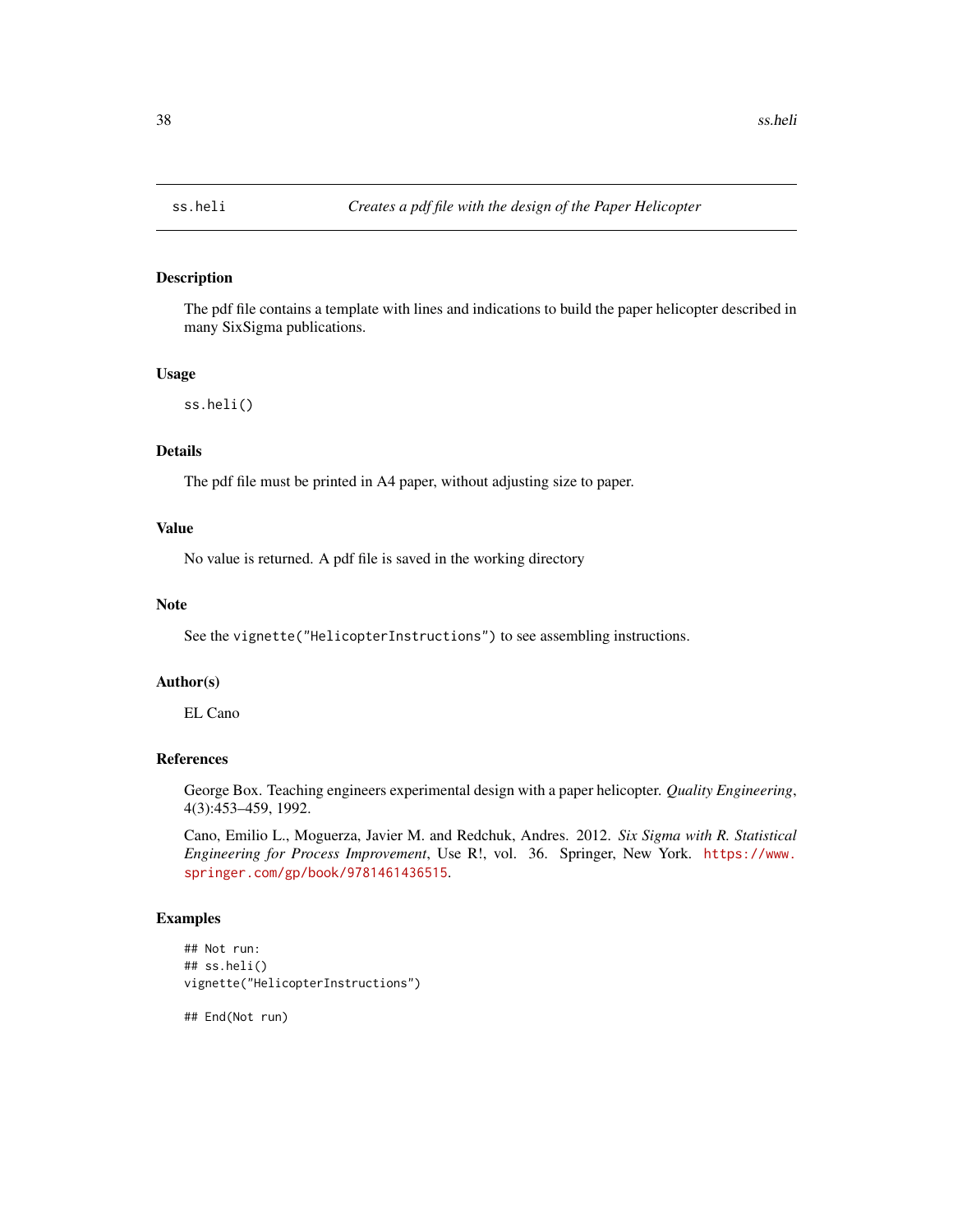<span id="page-38-1"></span><span id="page-38-0"></span>

The quality loss function is one of the tools of the Six Sigma methodology. The function assigns a cost to an observed value, that is larger as far as it is from the target.

### Usage

ss.lf(lfa.Y1, lfa.Delta, lfa.Y0, lfa.L0)

### Arguments

| The observed value of the CTQ (critical to quality) characteristic that will be<br>evaluated. |
|-----------------------------------------------------------------------------------------------|
| The tolerance for the CTO.                                                                    |
| The target for the CTO.                                                                       |
| The cost of poor quality when the characteristic is $Y_0 + \Delta$ .                          |
|                                                                                               |

#### Value

| A number with the evaluated function at $Y_1$<br>ss.lf |
|--------------------------------------------------------|
|                                                        |

#### Author(s)

EL Cano

### References

Taguchi G, Chowdhury S,Wu Y (2005) *Taguchi's quality engineering handbook*. John Wiley

Cano, Emilio L., Moguerza, Javier M. and Redchuk, Andres. 2012. *Six Sigma with R. Statistical Engineering for Process Improvement*, Use R!, vol. 36. Springer, New York. [https://www.](https://www.springer.com/gp/book/9781461436515) [springer.com/gp/book/9781461436515](https://www.springer.com/gp/book/9781461436515).

#### See Also

[ss.lfa](#page-39-1)

```
#Example bolts: evaluate LF at 10.5 if Target=10, Tolerance=0.5, L_0=0.001
ss.lf(10.5, 0.5, 10, 0.001)
```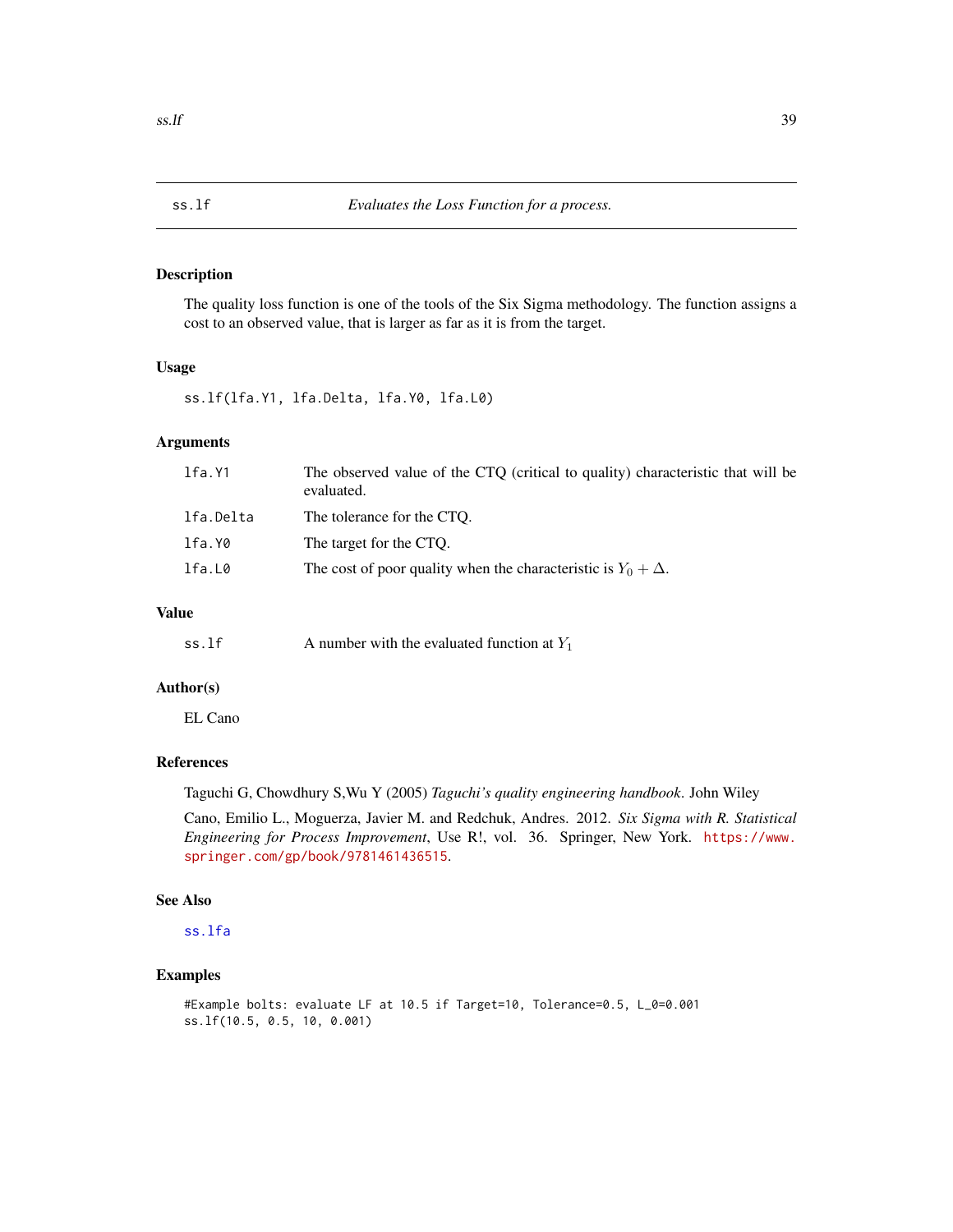<span id="page-39-1"></span><span id="page-39-0"></span>This function performs a Quality Loss Function Analysis, based in the Taguchi Loss Function for "Nominal-the-Best" characteristics.

### Usage

```
ss.lfa(
  lfa.data,
  lfa.ctq,
 lfa.Delta,
  lfa.Y0,
  lfa.L0,
  lfa.size = NA,
  lfa.output = "both",
  lfa.sub = "Six Sigma Project"
)
```
### Arguments

| lfa.data   | Data frame with the sample to get the average loss.                                                           |
|------------|---------------------------------------------------------------------------------------------------------------|
| lfa.ctq    | Name of the field in the data frame containing the data.                                                      |
| lfa.Delta  | Tolerance of the process.                                                                                     |
| lfa.Y0     | Target of the process (see note).                                                                             |
| lfa.L0     | Cost of poor quality at tolerance limit.                                                                      |
| lfa.size   | Size of the production, batch, etc. to calculate the total loss in a group (span,<br>batch, period, $\dots$ ) |
| lfa.output | Type of output (see details).                                                                                 |
| lfa.sub    | Subtitle for the graphic output.                                                                              |

### Details

lfa.output can take the values "text", "plot" or "both".

### Value

| lfa.k      | Constant k for the loss function                  |
|------------|---------------------------------------------------|
| lfa.lf     | Expression with the loss function                 |
| lfa.MSD    | Mean Squared Differences from the target          |
| lfa.avLoss | Average Loss per unit of the process              |
| lfa.Loss   | Total Loss of the process (if a size is provided) |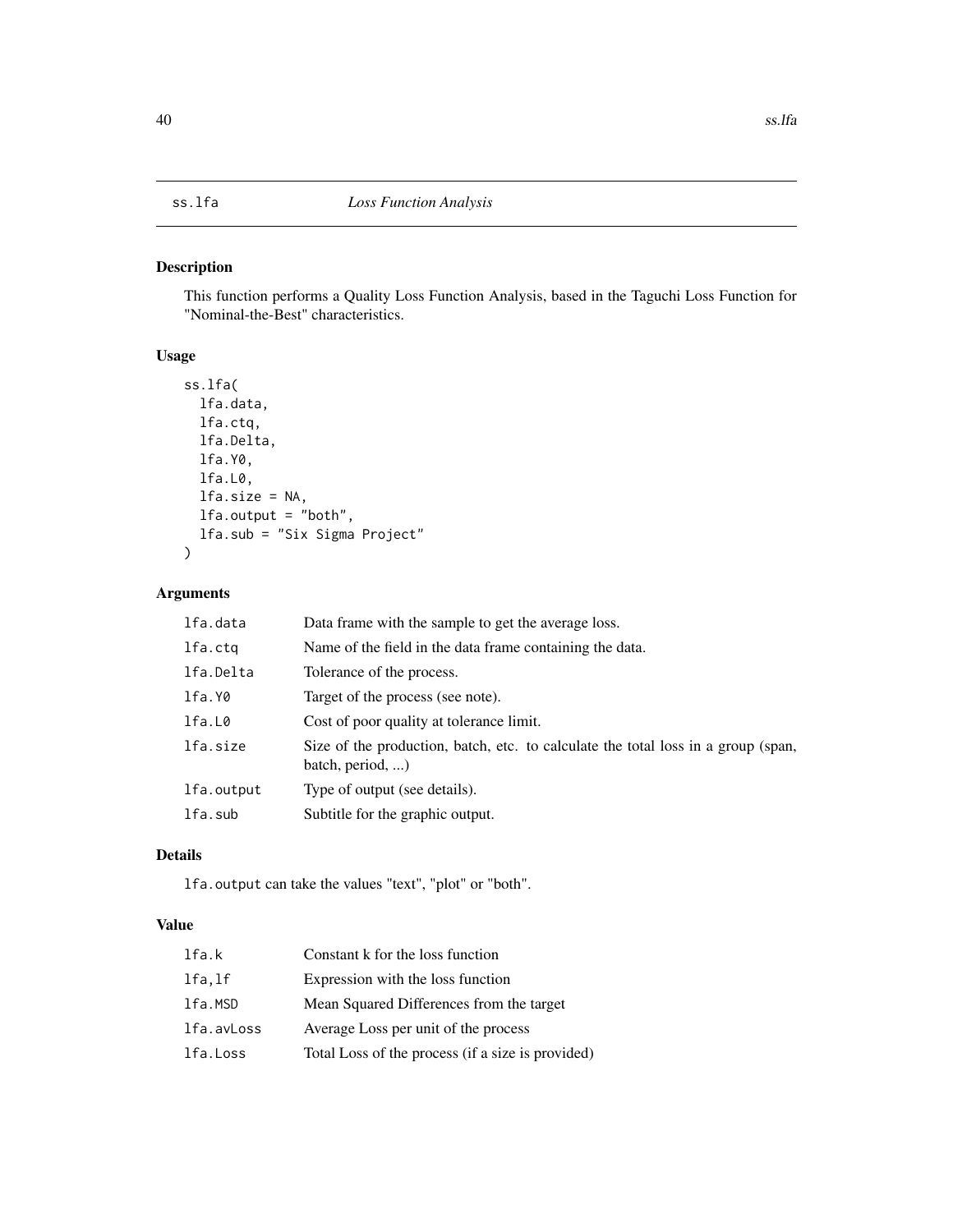#### <span id="page-40-0"></span> $s$ s.pMap  $41$

### Note

For smaller-the-better characteristics, the target should be zero (1fa.  $\gamma\theta = \theta$ ). For larger-the-better characteristics, the target should be infinity  $(1fa. Y0 = Inf)$ .

### Author(s)

EL Cano

#### References

Taguchi G, Chowdhury S,Wu Y (2005) *Taguchi's quality engineering handbook*. John Wiley

Cano, Emilio L., Moguerza, Javier M. and Redchuk, Andres. 2012. *Six Sigma with R. Statistical Engineering for Process Improvement*, Use R!, vol. 36. Springer, New York. [https:](https://www.springer.com/gp/book/9781461436515) [//www.springer.com/gp/book/9781461436515](https://www.springer.com/gp/book/9781461436515).

### See Also

[ss.lf](#page-38-1), [ss.data.bolts](#page-18-1).

#### Examples

```
ss.lfa(ss.data.bolts, "diameter", 0.5, 10, 0.001,
lfa.sub = "10 mm. Bolts Project",
lfa.size = 100000, lfa.output = "both")
```
<span id="page-40-1"></span>

ss.pMap *Process Map*

#### Description

This function takes information about the process we want to represent and draw the Process Map, with its  $X$ 's,  $x$ 's,  $Y$ 's and  $y$ 's in each step of the process

#### Usage

```
ss.pMap(
  steps,
  inputs.overall,
  outputs.overall,
  input.output,
  x.parameters,
 y.features,
 main = "Six Sigma Process Map",
  sub,
  ss.col = c("#666666", "#BBBBBB", "#CCCCCC", "#DDDDDD", "#EEEEEE")
)
```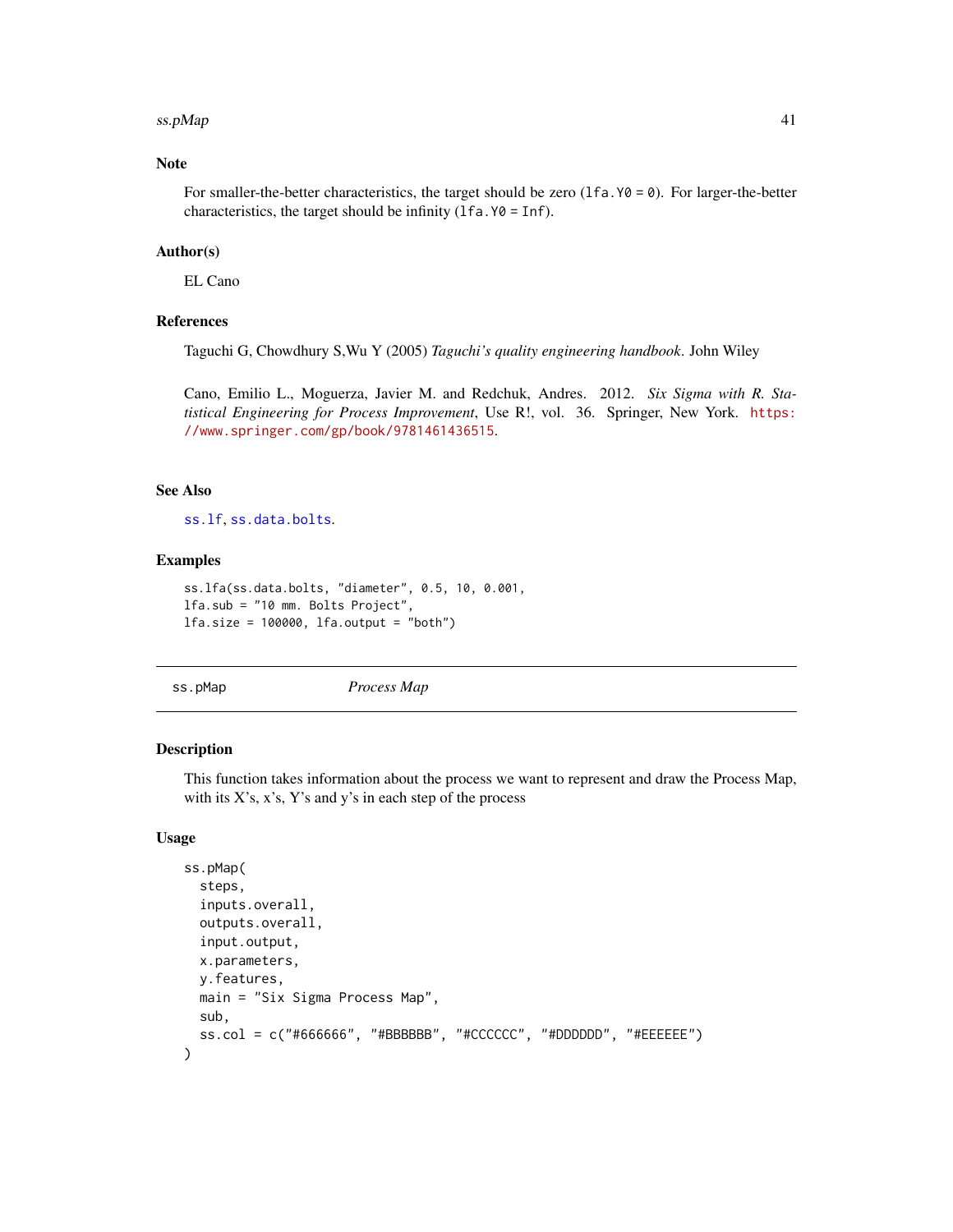#### <span id="page-41-0"></span>Arguments

| steps           | A vector of characters with the name of the 'n' steps                                                                                                |
|-----------------|------------------------------------------------------------------------------------------------------------------------------------------------------|
|                 | inputs. overall A vector of characters with the name of the overall inputs                                                                           |
| outputs.overall |                                                                                                                                                      |
|                 | A vector of characters with the name of the overall outputs                                                                                          |
| input.output    | A vector of lists with the names of the inputs of the $i - th$ step, that will be the<br>outputs of the $(i - 1) - th$ step                          |
| x.parameters    | A vector of lists with a list of the x parameters of the process. The parameter is<br>a vector with two values: the name and the type (view details) |
| y.features      | A vector of lists with a list of the y features of the step. The feature is a vector<br>with two values: the name and the type (view details)        |
| main            | The main title for the Process Map                                                                                                                   |
| sub             | Subtitle for the diagram (recommended the Six Sigma project name)                                                                                    |
| ss.col          | A vector of colours for a custom drawing. At least five colours, sorted by de-<br>scendant intensity (see details)                                   |

### Details

The type of the x parameters and y features can be: C(controllable), N(noise), Cr(Critical), P(Procedure). The default value for ss.col is c("#666666", "#BBBBBB", "#CCCCCC", "#DDDDDD", "#EEEEEE"), a grayscale style. You can pass any accepted color string.

#### Value

A graphic representation of the Map Process.

### Note

The process map is the starting point for a Six Sigma Project, and it is very important to find out who the x's and y'x are.

#### Author(s)

EL Cano

### References

[https://en.wikipedia.org/wiki/Business\\_Process\\_Mapping](https://en.wikipedia.org/wiki/Business_Process_Mapping)

Cano, Emilio L., Moguerza, Javier M. and Redchuk, Andres. 2012. *Six Sigma with R. Statistical Engineering for Process Improvement*, Use R!, vol. 36. Springer, New York. [https:](https://www.springer.com/gp/book/9781461436515) [//www.springer.com/gp/book/9781461436515](https://www.springer.com/gp/book/9781461436515).

### See Also

[ss.ceDiag](#page-13-1)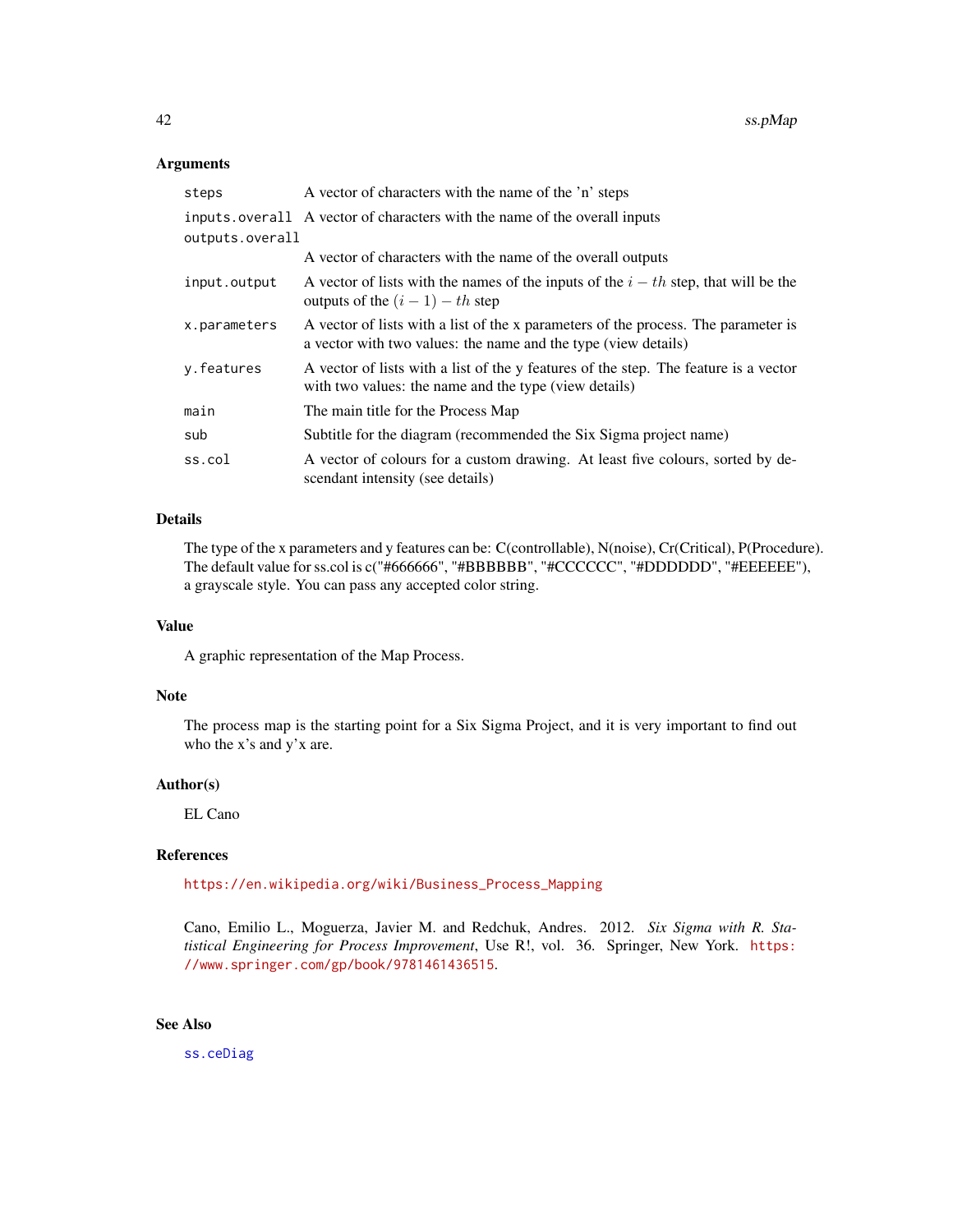## Examples

```
inputs.overall<-c("operators", "tools", "raw material", "facilities")
outputs.overall<-c("helicopter")
steps<-c("INSPECTION", "ASSEMBLY", "TEST", "LABELING")
#Inputs of process "i" are inputs of process "i+1"
input.output<-vector(mode="list",length=length(steps))
input.output[1]<-list(c("sheets", "..."))
input.output[2]<-list(c("sheets"))
input.output[3]<-list(c("helicopter"))
input.output[4]<-list(c("helicopter"))
#Parameters of each process
x.parameters<-vector(mode="list",length=length(steps))
x.parameters[1]<-list(c(list(c("width", "NC")),list(c("operator", "C")),
list(c("Measure pattern", "P")), list(c("discard", "P"))))
x.parameters[2]<-list(c(list(c("operator", "C")),list(c("cut", "P")),
list(c("fix", "P")), list(c("rotor.width", "C")),list(c("rotor.length",
"C")), list(c("paperclip", "C")), list(c("tape", "C"))x.parameters[3]<-list(c(list(c("operator", "C")),list(c("throw", "P")),
list(c("discard", "P")), list(c("environment", "N"))))
x.parameters[4]<-list(c(list(c("operator", "C")),list(c("label", "P"))))
x.parameters
#Features of each process
y.features<-vector(mode="list",length=length(steps))
y.features[1]<-list(c(list(c("ok", "Cr"))))
y.features[2]<-list(c(list(c("weight", "Cr"))))
y.features[3]<-list(c(list(c("time", "Cr"))))
y.features[4]<-list(c(list(c("label", "Cr"))))
```

```
ss.pMap(steps, inputs.overall, outputs.overall,
       input.output, x.parameters, y.features,
        sub="Paper Helicopter Project")
```
y.features

<span id="page-42-1"></span>ss.rr *Gage R & R (Measurement System Assessment)*

#### Description

Performs Gage R&R analysis for the assessment of the measurement system of a process. Related to the Measure phase of the DMAIC strategy of Six Sigma.

#### Usage

ss.rr( var,

<span id="page-42-0"></span> $ss.rr$  43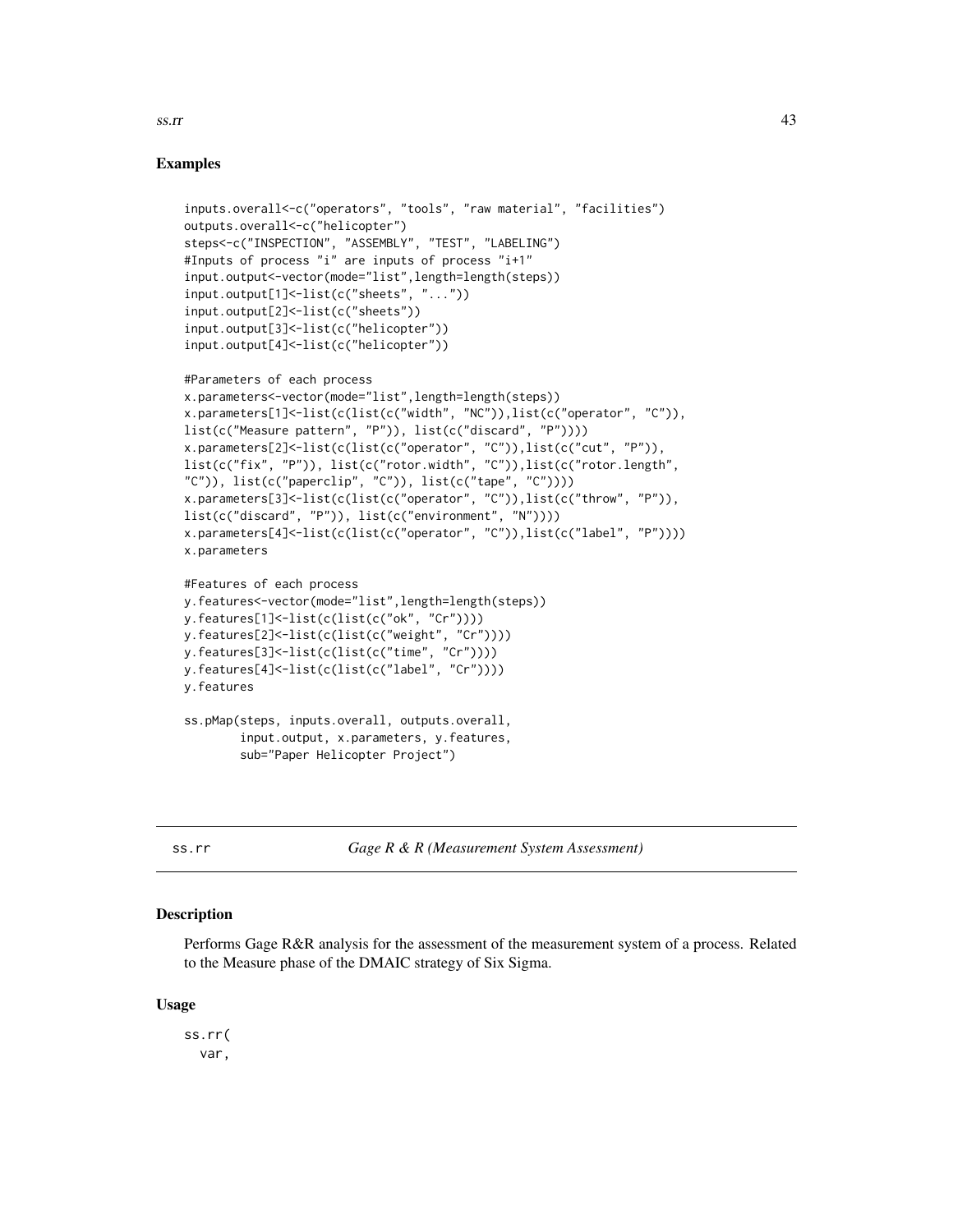```
part,
 appr,
 ls1 = NA,
 us1 = NA,sigma = 6,
 tolerance = usl - lsl,data,
 main = "Six Sigma Gage R&R Study",
 sub = "",alphaLim = 0.05,
 errorTerm = "interaction",
 digits = 4,
 method = "crossed",
 print_plot = TRUE,
 signifstars = FALSE
)
```
### Arguments

| var         | Measured variable                                                                                      |
|-------------|--------------------------------------------------------------------------------------------------------|
| part        | Factor for parts                                                                                       |
| appr        | Factor for appraisers (operators, machines, )                                                          |
| 1s1         | Numeric value of lower specification limit used with USL to calculate Study<br>Variation as %Tolerance |
| usl         | Numeric value of upper specification limit used with LSL to calculate Study<br>Variation as %Tolerance |
| sigma       | Numeric value for number of std deviations to use in calculating Study Variation                       |
| tolerance   | Numeric value for the tolerance                                                                        |
| data        | Data frame containing the variables                                                                    |
| main        | Main title for the graphic output                                                                      |
| sub         | Subtitle for the graphic output (recommended the name of the project)                                  |
| alphaLim    | Limit to take into account interaction                                                                 |
| errorTerm   | Which term of the model should be used as error term (for the model with inter-<br>ation)              |
| digits      | Number of decimal digits for output                                                                    |
| method      | Character to specify the type of analysis to perform, "crossed" (default) or<br>"nested"               |
| print_plot  | if TRUE (default) the plots are printed. Change to FALSE to avoid printing<br>plots.                   |
| signifstars | if FALSE (default) the significance stars are ommitted. Change to TRUE to<br>allow printing stars.     |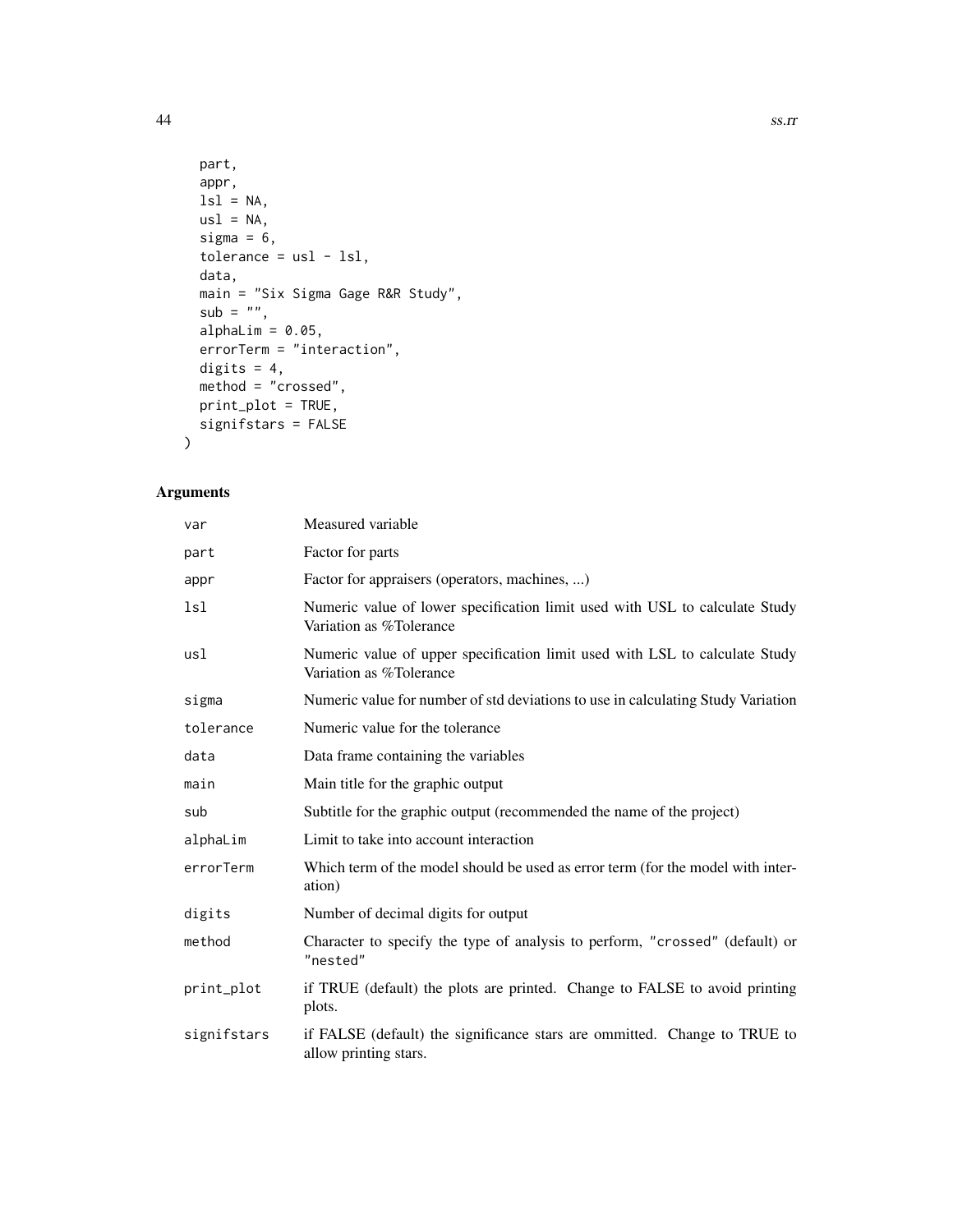### $ss.rr$  45

#### Details

Performs an R&R study for the measured variable, taking into account part and appraiser factors. It outputs the sources of Variability, and six graphs: bar chart with the sources of Variability, plots by appraiser, part and interaction and x-bar and R control charts.

#### Value

Analysis of Variance Table/s. Variance composition and %Study Var. Graphics.

| anovaTable | The ANOVA table of the model                                                                       |
|------------|----------------------------------------------------------------------------------------------------|
| anovaRed   | The ANOVA table of the reduced model (without interaction, only if interaction<br>not significant) |
| varComp    | A matrix with the contribution of each component to the total variation                            |
| studyVar   | A matrix with the contribution to the study variation                                              |
| ncat       | Number of distinct categories                                                                      |

#### Note

The F test for the main effects in the ANOVA table is usually made taken the operator/appraisal interaction as the error term (repeated measures model), thereby computing F as \$MS\_factor/MS\_interaction\$, e.g. in appendix A of AIAG MSA manual, in Montgomery (2009) and by statistical software such as Minitab. However, in the example provided in page 127 of the AIAG MSA Manual, the F test is performed as \$MS\_factor/MS\_equipment\$, i.e., repeatability. Thus, since version 0.9-3 of the SixSigma package, a new argument errorTerm controls which term should be used as error Term, one of "interaction", "repeatability".

Argument alphaLim is used as upper limit to use the full model, i.e., with interaction. Above this value for the interaction effect, the ANOVA table without the interaction effect is also obtained, and the variance components are computed pooling the interaction term with the repeatibility.

Tolerance can be calculaten from usl and lsl values or specified by hand.

The type of analysis to perform can be specified with the parameter method, "crossed" or "nested". Be sure to select the correct one and to have the data prepare for such type of analysis. If you don't know wich one is for you check it before. It is really important to perform the correct one. Otherwise results have no sense.

#### Author(s)

EL Cano with contributions by Kevin C Limburg

### References

Automotive Industry Action Group. (2010). Measurement Systems Analysis (Fourth Edition). AIAG.

Cano, Emilio L., Moguerza, Javier M. and Redchuk, Andres. 2012. *Six Sigma with R. Statistical Engineering for Process Improvement*, Use R!, vol. 36. Springer, New York. [https://www.](https://www.springer.com/gp/book/9781461436515) [springer.com/gp/book/9781461436515](https://www.springer.com/gp/book/9781461436515).

Montgomery, D. C. (2009). Introduction to Statistical Quality Control (Sixth Edition ed.). New York: Wiley & Sons, Inc.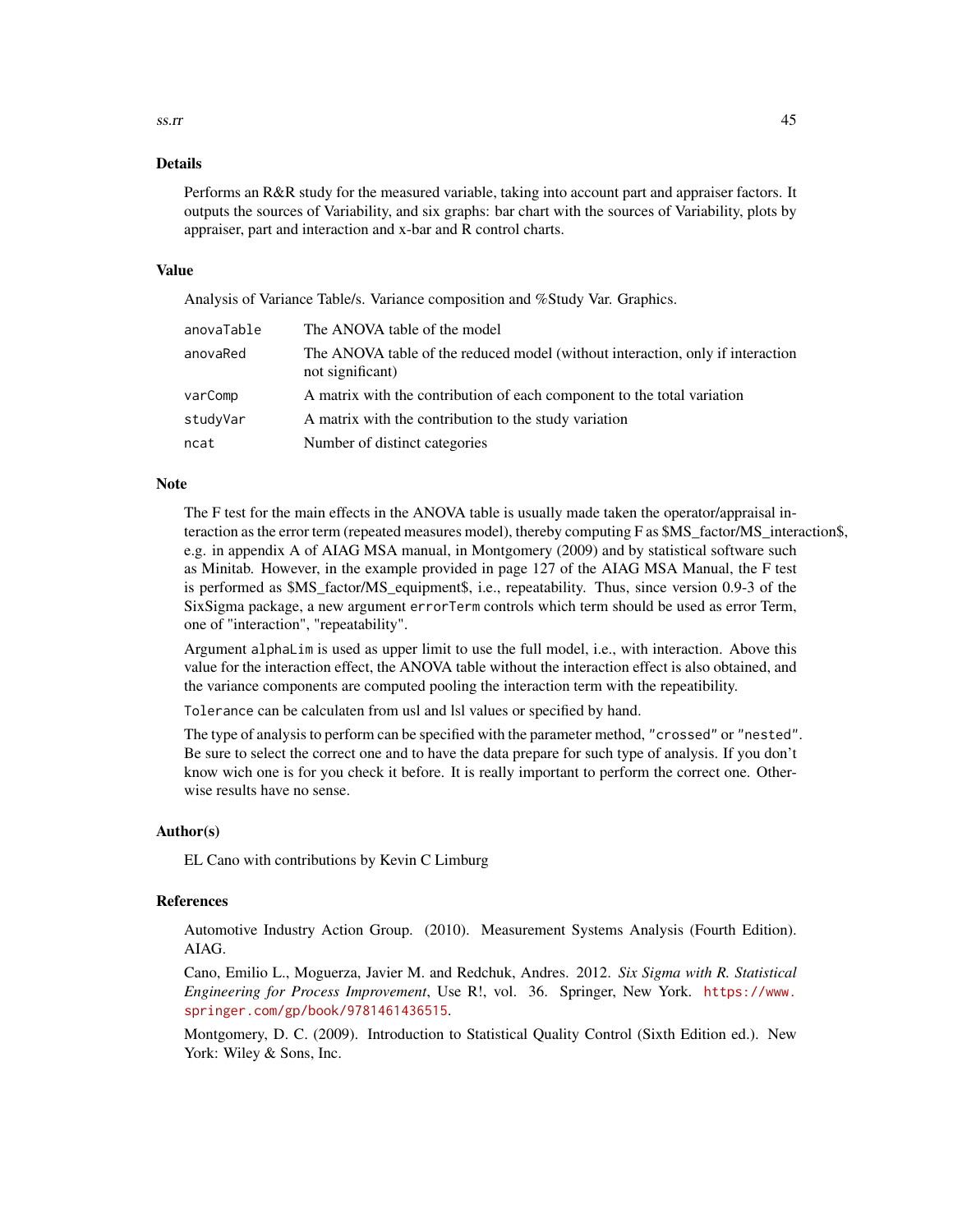### See Also

[ss.data.rr](#page-31-1)

### Examples

```
ss.rr(time1, prototype, operator, data = ss.data.rr,
sub = "Six Sigma Paper Helicopter Project",
alphaLim = 0.05,
errorTerm = "interaction",
ls1 = 0.7,
us1 = 1.8,
method = "crossed")
```
<span id="page-45-1"></span>ss.study.ca *Graphs and figures for a Capability Study*

#### Description

Plots a Histogram with density lines about the data of a process. Check normality with qqplot and normality tests. Shows the Specification Limits and the Capability Indices.

#### Usage

```
ss.study.ca(xST, xLT = NA, LSL = NA, USL = NA, Target = NA,
 alpha = 0.05, f.na.rm = TRUE, f.main = "Six Sigma Capability Analysis Study",
  f.sub = "", f.colours = c("#4682B4","#d1d1e0","#000000","#00C800","#FF0000"))
```
#### Arguments

| xST        | Short Term process performance data      |
|------------|------------------------------------------|
| <b>xLT</b> | Long Term process performance data       |
| <b>LSL</b> | Lower Specification Limit of the process |
| <b>USL</b> | Upper Specification Limit of the process |
| Target     | Target of the process                    |
| alpha      | Type I error for the Confidence Interval |
| $f$ .na.rm | If TRUE NA data will be removed          |
| f.main     | Main Title for the graphic output        |
| f.sub      | Subtitle for the graphic output          |
| f.colours  | Vector of colours fot the graphic output |

### Value

Figures and plot for Capability Analysis

<span id="page-45-0"></span>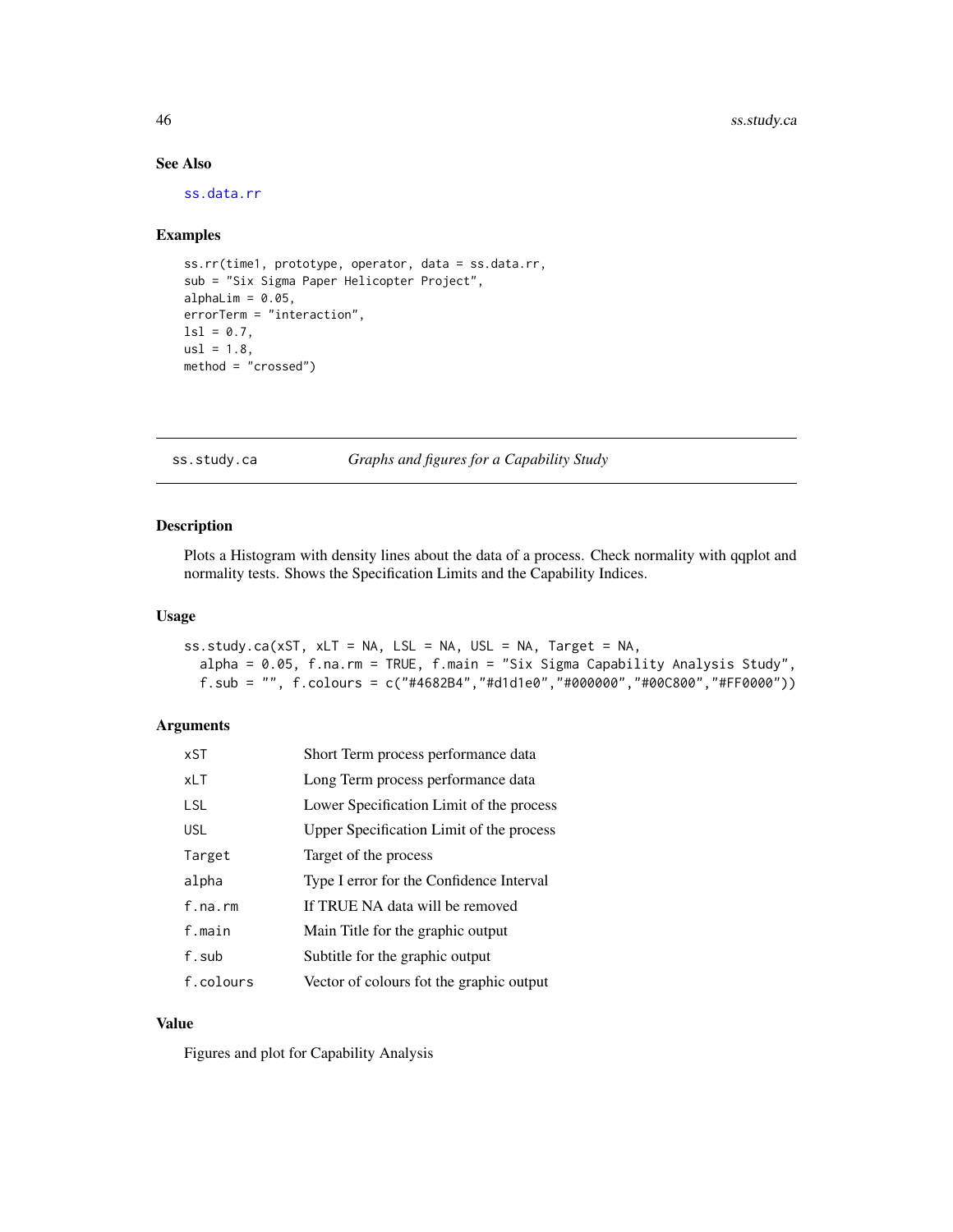### <span id="page-46-0"></span>ss.study.ca 47

#### Note

The argument f.colours takes a vector of colours for the graphical outputs. The order of the elements are, first the colour for histogram bars, then Density ST lines, Density LT lines, Target, and Specification limits. It can be partially specified.

#### Author(s)

Main author: Emilio L. Cano. Contributions by Manu Alfaro.

### References

Cano, Emilio L., Moguerza, Javier M. and Redchuk, Andres. 2012. *Six Sigma with R. Statistical Engineering for Process Improvement*, Use R!, vol. 36. Springer, New York. [https://www.](https://www.springer.com/gp/book/9781461436515) [springer.com/gp/book/9781461436515](https://www.springer.com/gp/book/9781461436515).

Montgomery, DC (2008) *Introduction to Statistical Quality Control* (Sixth Edition). New York: Wiley&Sons

#### See Also

[ss.ca.cp](#page-9-1)

```
ss.study.ca(ss.data.ca$Volume, rnorm(40, 753, 3),
LSL = 740, USL = 760, T = 750, alpha = 0.05,
  f.sub = "Winery Project")
 ss.study.ca(ss.data.ca$Volume, rnorm(40, 753, 3),
LSL = 740, USL = 760, T = 750, alpha = 0.05,
  f.sub = "Winery Project",
  f.colours = c("#990000", "#007700", "#002299"))
```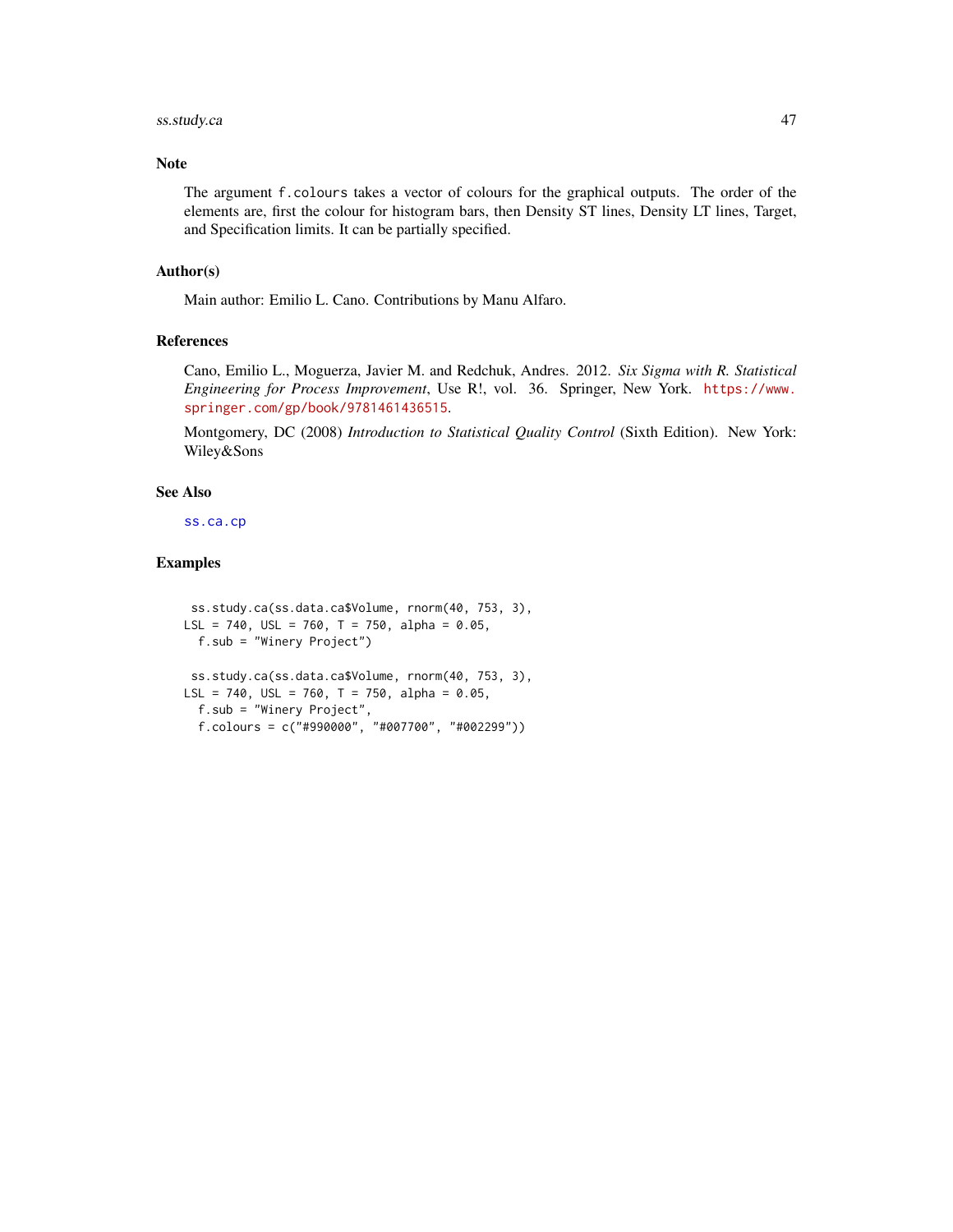# <span id="page-47-0"></span>Index

∗ Gauge ss.rr, [43](#page-42-0) ∗ MSA ss.rr, [43](#page-42-0) ∗ R&R ss.rr, [43](#page-42-0) ∗ Taguchi ss.lf, [39](#page-38-0) ss.lfa, [40](#page-39-0) ∗ capability ss.ca.z, [10](#page-9-0) ss.data.ca, [20](#page-19-0) ∗ cause-and-effect ss.ceDiag, [14](#page-13-0) ∗ cc ss.data.pb1, [25](#page-24-0) ss.data.pb2, [26](#page-25-0) ss.data.pb3, [27](#page-26-0) ss.data.pb4, [28](#page-27-0) ∗ charts ss.cc.constants, [13](#page-12-0) ss.data.pc, [29](#page-28-0) ss.data.pc.big, [30](#page-29-0) ss.data.pc.r, [31](#page-30-0) ∗ confidence ss.ci, [15](#page-14-0) ∗ constants ss.cc.constants, [13](#page-12-0) ∗ control ss.cc.constants, [13](#page-12-0) ∗ cpk ss.ca.z, [10](#page-9-0) ∗ cp ss.ca.z, [10](#page-9-0) ∗ datasets ss.data.bills, [18](#page-17-0) ss.data.density, [21](#page-20-0) ss.data.thickness, [34](#page-33-0) ss.data.thickness2, [35](#page-34-0)

ss.data.wbx, [36](#page-35-0) ss.data.wby, [37](#page-36-0) ∗ data ss.data.batteries, [17](#page-16-0) ss.data.bolts, [19](#page-18-0) ss.data.ca, [20](#page-19-0) ss.data.doe1, [22](#page-21-0) ss.data.doe2, [23](#page-22-0) ss.data.pastries, [24](#page-23-0) ss.data.pb1, [25](#page-24-0) ss.data.pb2, [26](#page-25-0) ss.data.pb3, [27](#page-26-0) ss.data.pb4, [28](#page-27-0) ss.data.pc, [29](#page-28-0) ss.data.pc.big, [30](#page-29-0) ss.data.pc.r, [31](#page-30-0) ss.data.rr, [32](#page-31-0) ss.data.strings, [33](#page-32-0) ∗ doe ss.data.doe1, [22](#page-21-0) ss.data.doe2, [23](#page-22-0) ∗ function ss.lf, [39](#page-38-0) ss.lfa, [40](#page-39-0) ∗ interval ss.ci, [15](#page-14-0) ∗ lfa ss.data.bolts, [19](#page-18-0) ∗ loss ss.lf, [39](#page-38-0) ss.lfa, [40](#page-39-0) ∗ map ss.pMap, [41](#page-40-0) ∗ mean ss.ci, [15](#page-14-0) ∗ msa ss.data.batteries, [17](#page-16-0) ss.data.pastries, [24](#page-23-0) ss.data.rr, [32](#page-31-0)